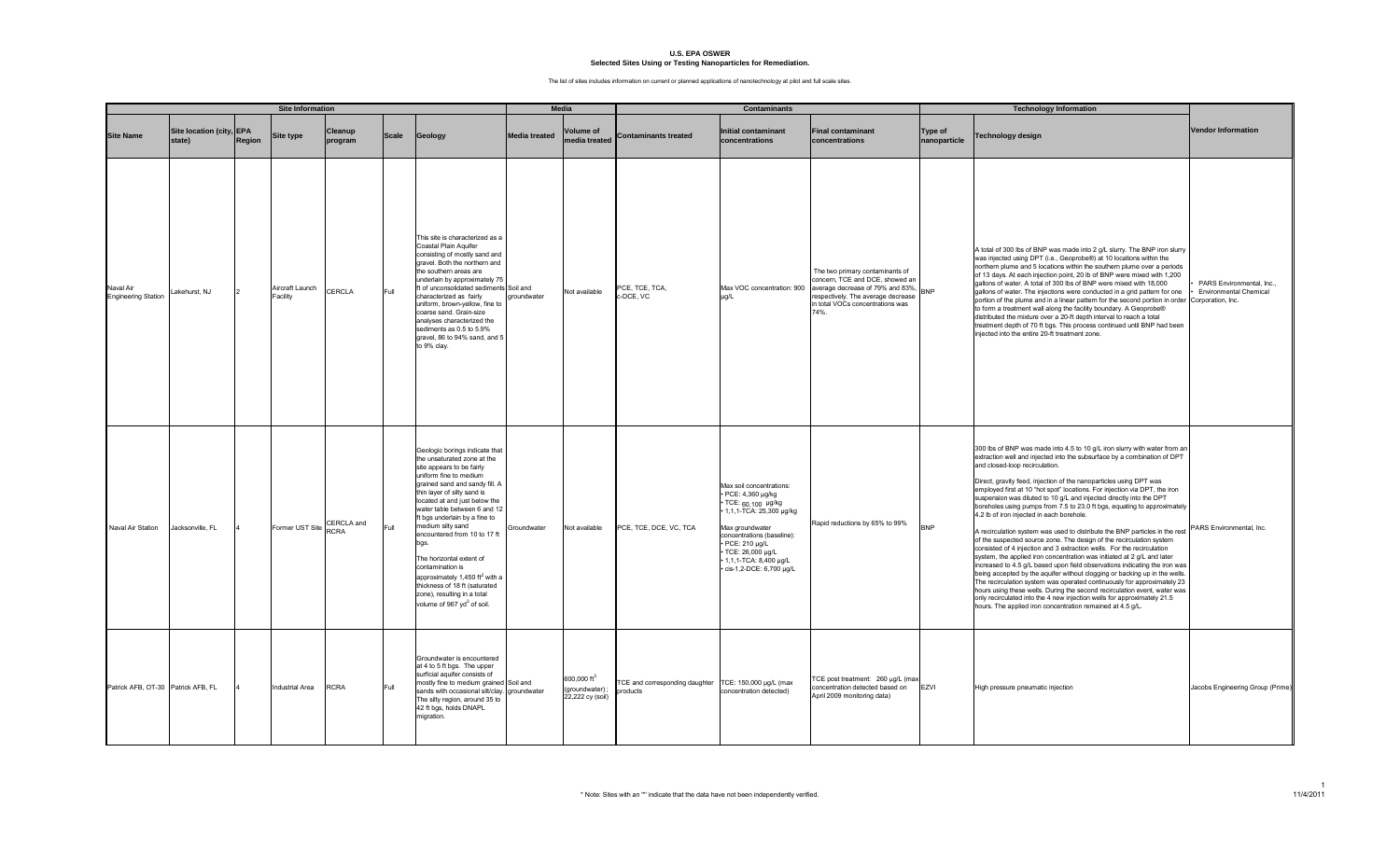|                                                               |                                       |                                                                                                                  |                                                          |                                            | <b>Performance Information</b>                                                                                                                                                                                                                                                                                                                                                                                                                                      |                                                          |                                             |                                         |                                                                                                                                                                                                                                                                                                                                                                                                                                                                                                                                                                                                                                                                                                                                                                                                                                                                                                                                                                                                                                                                                                                                       |                                                                                                                                                                                                                                                             |                                                                                                                                     |                                                                                    |                                                                                                                                                                                                                                                                                                                                                                                                                                                                                                                                                                                                                                                                                                                                                                                                                                                                  |
|---------------------------------------------------------------|---------------------------------------|------------------------------------------------------------------------------------------------------------------|----------------------------------------------------------|--------------------------------------------|---------------------------------------------------------------------------------------------------------------------------------------------------------------------------------------------------------------------------------------------------------------------------------------------------------------------------------------------------------------------------------------------------------------------------------------------------------------------|----------------------------------------------------------|---------------------------------------------|-----------------------------------------|---------------------------------------------------------------------------------------------------------------------------------------------------------------------------------------------------------------------------------------------------------------------------------------------------------------------------------------------------------------------------------------------------------------------------------------------------------------------------------------------------------------------------------------------------------------------------------------------------------------------------------------------------------------------------------------------------------------------------------------------------------------------------------------------------------------------------------------------------------------------------------------------------------------------------------------------------------------------------------------------------------------------------------------------------------------------------------------------------------------------------------------|-------------------------------------------------------------------------------------------------------------------------------------------------------------------------------------------------------------------------------------------------------------|-------------------------------------------------------------------------------------------------------------------------------------|------------------------------------------------------------------------------------|------------------------------------------------------------------------------------------------------------------------------------------------------------------------------------------------------------------------------------------------------------------------------------------------------------------------------------------------------------------------------------------------------------------------------------------------------------------------------------------------------------------------------------------------------------------------------------------------------------------------------------------------------------------------------------------------------------------------------------------------------------------------------------------------------------------------------------------------------------------|
| <b>Site Name</b>                                              | <b>Site location</b><br>(city, state) | Cleanup/remedial<br>objectives and goals                                                                         | Were cleanup<br>goals and<br>objectives met?<br>(Yes/No) | Performance<br>data available I<br>Yes/No) | Maintenance (O&M) activities/<br>monitoring system                                                                                                                                                                                                                                                                                                                                                                                                                  | <b>Start date/date</b><br>installed                      | Anticipated end<br>date of current<br>phase | Length of<br>operation                  | Comments                                                                                                                                                                                                                                                                                                                                                                                                                                                                                                                                                                                                                                                                                                                                                                                                                                                                                                                                                                                                                                                                                                                              | <b>Cost Information</b>                                                                                                                                                                                                                                     | <b>Future Work/</b><br><b>Current Plans</b>                                                                                         | <b>Contact Information</b>                                                         | <b>Information Sources</b>                                                                                                                                                                                                                                                                                                                                                                                                                                                                                                                                                                                                                                                                                                                                                                                                                                       |
| Naval Air<br>Engineering Station Lakehurst, NJ<br>(continued) |                                       | Achieve decreasing trends in Yes<br>contaminant concentrations                                                   |                                                          | Yes                                        | Groundwater samples were collected from<br>each of 13 monitoring wells for analysis of<br>chlorinated VOCs, chloride, iron, and dissolved<br>iron. 7 sampling events, including one baseline<br>pre-injection event and 6 post-injection events,<br>were conducted to assess the effectiveness of<br>the BNP treatment. The 6 post-injection<br>sampling events were conducted 1 week, 2<br>weeks, 4 weeks, 8 weeks, 12 weeks, and 6<br>months after BNP injection. | Phase I - November<br>2005<br>Phase II - January<br>2006 | Not available                               | Not available                           | TCE, cis-DCE, and VC levels gradually<br>decreased in the monitoring wells over several<br>weeks of monitoring. An apparent increase in<br>VOC concentrations was observed in<br>approximately 50% of the monitoring wells in the<br>sampling round performed 1 week after the<br>BNP injections; however, in subsequent<br>sampling rounds, a decrease was observed for<br>virtually all VOCs (and total VOCs), in all of the<br>monitoring wells. The initial increase was likely<br>caused by desorption of VOCs from the soil<br>particles to the aqueous phase as a result of the<br>BNP treatment.<br>The ORP levels decreased slightly in 3 of the 13<br>wells 6 months after the injection. ORP levels<br>increased in the majority of the wells or<br>emained relatively the same after injection. This<br>nay indicate that not enough BNP was injected<br>o create the strongly reducing conditions<br>necessary for abiotic reduction of VOCs. In<br>general, the groundwater pH values remained<br>below 6 throughout the monitoring period.<br>ORP data: Pre-Injection: 170 to 311 mV<br>ost-Injection: -100 to -400 mV | he total costs for the field<br>anoscale iron demonstration<br>vas reported to be<br>installation, baseline sampling, now.<br>anoscale iron injection, 6<br>month post-injection sampling,<br>and reporting results.                                        | pproximately \$255,500. This Nanotechnology application at<br>cost included monitoring well the site has been stopped for           | aul Ingrisano, RPM<br>PA, Region 2<br>12-637-4337<br>ngrisano.Paul@epamail.epa.gov | Remedial Action Report for Nanoscale Particle Treatment of<br>Groundwater at Areas I and J Naval Air Engineering Station<br>Lakehurst, NJ. June, 2006.<br>Gavaskar, A., Tatar, L. and Condit, W. NAVFAC Cost and<br>Performance Report. Nanoscale Zero-Valent Iron Technologies For<br>Source Remediation. September 2005. www.clu-<br>in.org/download/remed/cr-05-007-env.pdf<br>EPA. Bimetallic ZVI Technology Implementation Expands to<br>Remediate VOC Hot Spots in Ground Water. Technology News<br>and Trends. September 2005.<br>http://cluin.org/products/newsltrs/tnandt/view.cfm?issue=0905.cfm<br>EPA Region 2. NPL Listing History.<br>www.epa.gov/region02/superfund/npl/0201174c.pdf                                                                                                                                                              |
| Naval Air Station<br>(continued)                              | Jacksonville, FL                      | Reduce the total site<br>contaminant mass by 40 to Yes<br>50%.                                                   |                                                          | Yes                                        | Short-term performance monitoring was<br>conducted with groundwater samples collected<br>within 6 weeks after BNP injection from a<br>select number of wells.<br>Longer-term performance monitoring was<br>conducted between 2 months and 1 year after<br>injection. This phase of monitoring evaluated<br>the longer-term performance of the remedial<br>system in the source area and within the<br>dissolved-phase plume.                                        | anuary 2004                                              | Through 2007                                | The first<br>took place 5<br>injection. | Results of the remedial process varied widely<br>from well to well. The recirculation process<br>appeared to enhance desorption of<br>contaminants into the dissolved phase. Many<br>wells achieved over a 65% decrease in<br>concentrations of parent VOCs within a short<br>period of 5 weeks.<br>monitoring event Some source zone wells however, experienced<br>a rise in both TCE and DCE concentrations after<br>weeks after initial injection. This likely stems from poor distribution<br>of the BNP slurry and possible displacement of<br>dissolved TCE.<br>After injection, groundwater ORP levels<br>decreased to well below -200 mV, but pH<br>emained relatively constant (-400 to -750 mV<br>ommon in iron barriers).                                                                                                                                                                                                                                                                                                                                                                                                  | he total costs for the field<br>anoscale iron demonstration<br>was reported to be<br>approximately \$259,000, with<br>an additional \$153,000 for<br>administrative tasks such as<br>project management, work<br>lan development, and bench<br>scale study. | Establish institutional controls<br>prevent human exposure to<br>ontaminated groundwater<br>ntil natural attenuation takes<br>lace. | eith Henn<br>Tetra Tech NUS<br>12-921-8146<br>ceith.Henn@ttnus.com                 | Henn, Keith W. Henn; Widell, Dan. Utilization of nanoscale zero-<br>valent iron for source remediation - A case study. Remediation,<br><b>Spring 2006.</b><br>NAVFAC. Cost and Performance Report. Nanoscale Zero-Valent<br>Iron Technologies For Source Remediation www.clu-<br>in.org/download/remed/cr-05-007-env.pdf<br>Email from Keith Henn to Marti Otto dated 11/24/2004; Henn and<br>Waddell. 2005. U.S. EPA Nanotechnology Workshop<br>Natlington, K. 2005. Emerging Nanotechnologies for Site<br>Remediation and Wastewater Treatment. www.clu-<br>n.org/download/studentpapers/K_Watlington_Nanotech.pdf<br>Ruiz, Nancy. NAVFAC. Use of Nano- and Micro-Scale Zero Valent<br>Iron at Navy Sites: A Case Study. US EPA Workshop on<br>Nanotechnology for Site Remediation Washington, DC, October,<br>2005. www.frtr.gov/nano/pdf/day1/ruiz_nancy.pdf |
| Patrick AFB, OT-30<br>(continued)                             | Patrick AFB, FL                       | Interim Goal: Reduction of<br>significant source mass.<br>Final Goal: Meet Florida<br>groundwater target levels. | TBD                                                      | Yes                                        | Semi-annual monitoring                                                                                                                                                                                                                                                                                                                                                                                                                                              | November 2005                                            | November 2010                               | On-going,<br>minimum 5 years            | ORP and DO decreasing                                                                                                                                                                                                                                                                                                                                                                                                                                                                                                                                                                                                                                                                                                                                                                                                                                                                                                                                                                                                                                                                                                                 | Unit cost: \$180/cy<br>Monitoring: ~\$39,000/year<br>Capital costs: \$1 million,<br>EZVI, \$1 million pneumatic<br>injection contractor<br>Total remedial cost: \$4<br>million                                                                              | Site is currently in long term<br>berformance monitoring to<br>valuate impacts to the plume<br>bost source reduction.               | <b>Jark Kershner</b><br>Mark.Kershner@patrick.af.mil                               | Naval Facilities Engineering Command (NAVFAC). Emulsified Zero-<br>Valent Iron (EZVI) Treatment of Chlorinated Solvents. 2009.<br>https://portal.navfac.navy.mil/portal/page/portal/navfac/navfac_ww_p<br>p/navfac_nfesc_pp/environmental/erb/resourceerb/ezvi.pdf<br>EPA. Nanotechnology for Site Remediation Fact Sheet. EPA 542-F-<br>08-009. October 2008. www.epa.gov/tio/download/remed/542-f-08-<br>009.pdf<br>OT-30 Corrective Measure Implementation (CMI) Report                                                                                                                                                                                                                                                                                                                                                                                       |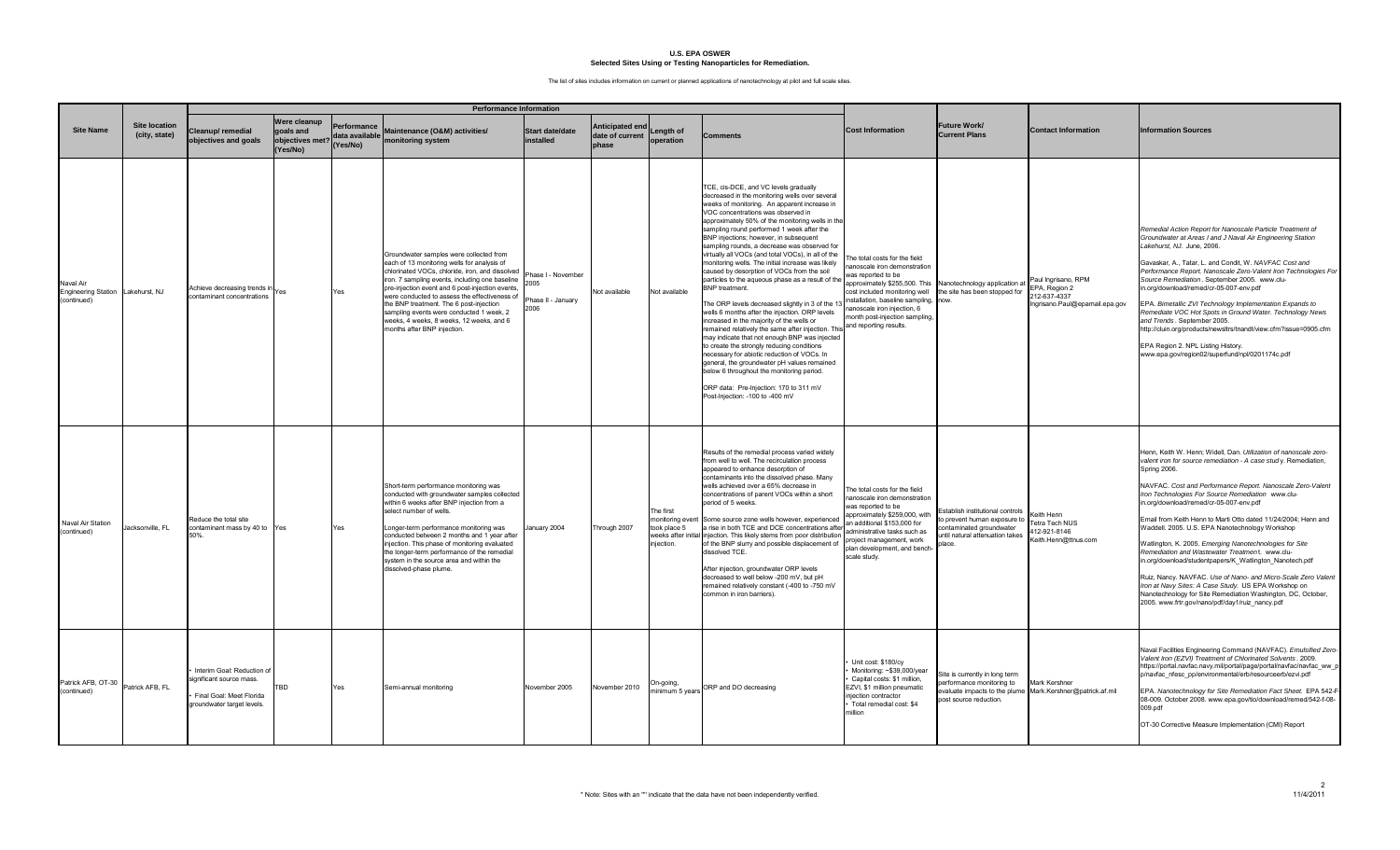|                                                          |                                    |        | <b>Site Information</b>      |                    |       |                                                                                                                                                                                                                                                                                                                                                                                                                              |                         | <b>Media</b>                                                                 |                                            | <b>Contaminants</b>                                 |                                                                                                                                                                                                                                                                                                                                                                                                                                                                                                                                                                                                                                                                                              |                         | <b>Technology Information</b>                                                                                                                                                                                                                                                                                                                                                                                                                                                                                                                                                                                                                                                                                                                                                                                          |                                  |
|----------------------------------------------------------|------------------------------------|--------|------------------------------|--------------------|-------|------------------------------------------------------------------------------------------------------------------------------------------------------------------------------------------------------------------------------------------------------------------------------------------------------------------------------------------------------------------------------------------------------------------------------|-------------------------|------------------------------------------------------------------------------|--------------------------------------------|-----------------------------------------------------|----------------------------------------------------------------------------------------------------------------------------------------------------------------------------------------------------------------------------------------------------------------------------------------------------------------------------------------------------------------------------------------------------------------------------------------------------------------------------------------------------------------------------------------------------------------------------------------------------------------------------------------------------------------------------------------------|-------------------------|------------------------------------------------------------------------------------------------------------------------------------------------------------------------------------------------------------------------------------------------------------------------------------------------------------------------------------------------------------------------------------------------------------------------------------------------------------------------------------------------------------------------------------------------------------------------------------------------------------------------------------------------------------------------------------------------------------------------------------------------------------------------------------------------------------------------|----------------------------------|
| <b>Site Name</b>                                         | Site location (city, EPA<br>state) | Region | Site type                    | Cleanup<br>program | Scale | Geology                                                                                                                                                                                                                                                                                                                                                                                                                      | <b>Media treated</b>    | <b>Volume of</b><br>media treated                                            | <b>Contaminants treated</b>                | <b>Initial contaminant</b><br>concentrations        | <b>Final contaminant</b><br>concentrations                                                                                                                                                                                                                                                                                                                                                                                                                                                                                                                                                                                                                                                   | Type of<br>nanoparticle | Technology design                                                                                                                                                                                                                                                                                                                                                                                                                                                                                                                                                                                                                                                                                                                                                                                                      | <b>Vendor Information</b>        |
| Cape Canaveral Air<br>Force Station<br>Launch Complex 15 | Cape Canaveral, FL 4               |        | Former Rocket<br>Launch Site | <b>RCRA</b>        | Full  | Groundwater is encountered 4<br>to 5 ft bgs. The upper portion<br>of surficial aquifer known as<br>Upper Sand Unit, is underlain<br>by Middle Fine-Grained Unit<br>which makes up a hydraulic<br>barrier to Lower Sand Unit<br>Upper. The soils at the site are<br>characterized as mostly fine to<br>medium grained sands with<br>occasional silt/clay. Silty<br>region at about 45 ft bgs<br>holding DNAPL migration.      | Soil and<br>groundwater | $7,500 \text{ ft}^3$<br>(groundwater);<br>280 cubic yards products<br>(soil) | TCE and corresponding daughter             | TCE: 439,000 µg/L (max<br>concentration detected)   | In the EZVI zone, the max detected<br>TCE concentration is approximately<br>109,000 µg/L (April 2007 sampling<br>event)                                                                                                                                                                                                                                                                                                                                                                                                                                                                                                                                                                      | EZVI                    | EZVI was injected through Drop Tip injection                                                                                                                                                                                                                                                                                                                                                                                                                                                                                                                                                                                                                                                                                                                                                                           | Jacobs Engineering Group (Prime) |
| Cape Canaveral Air<br>Force Station<br>Launch Complex 34 | Cape Canaveral, FL 4               |        | Former Rocket<br>Launch Site | <b>RCRA</b>        | Pilot | Groundwater is encountered 4<br>to 5 ft bgs. The upper portion<br>of surficial aquifer, known as<br>Upper Sand Unit, is underlain<br>by Middle Fine-Grained Unit,<br>which creates a hydraulic<br>barrier to Lower Sand Unit<br>Upper. The soils at the site are<br>characterized as mostly fine to<br>medium grained sands with<br>occasional silt/clay. The silty<br>region exists 45 ft bgs and<br>holds DNAPL migration. | Groundwater             | 1200 $ft^3$<br>(groundwater)                                                 | TCE and corresponding daughter<br>products | TCE: 1,180,000 µg/L (max<br>concentration detected) | The dissolved TCE level in the<br>treatment plot groundwater declined<br>considerably, from 1,180,000 µg/L<br>(close to saturation) before the EZV<br>treatment to 8,800 µg/L afterward.<br>Significant reductions in TCE soil<br>concentrations (>80%) were<br>observed at 4 of the 6 soil sampling<br>locations within 90 days of EZVI<br>injection. Somewhat lower<br>reductions were observed at the<br>other 2 soil sampling locations where<br>visual observations suggest that<br>most of the EZVI migrated up above<br>the target treatment depth.<br>Significant reductions in TCE<br>groundwater concentrations (57 to<br>100%) were observed at all depths<br>targeted with EZVI. | <b>EZVI</b>             | EZVI was injected at the site using the following techniques: high<br>pressure injection, pneumatic injection, and pressure pulse enhanced<br>injection.<br>. Injections were made at depths ranging from 16 to 24 ft bgs.<br>. The EZVI mixture used in the demonstration consisted of: 44.3% water,<br>37.2% oil, 1.5% surfactant, and 17.0% iron by weight.<br>. The EZVI was injected into eight separate 3-inch diameter wells in the<br>demonstration test area at two injection intervals per well (16-20.5 ft bgs<br>and 20.5-24 ft bas).<br>. Approximately 670 gallons of EZVI were injected into an area 15 ft by<br>9.5 ft over a 10 ft depth interval. During the injection of the EZVI,<br>additional water was added to the injection points to enhance the<br>distribution of EZVI into the formation. | Geosyntec Consultants            |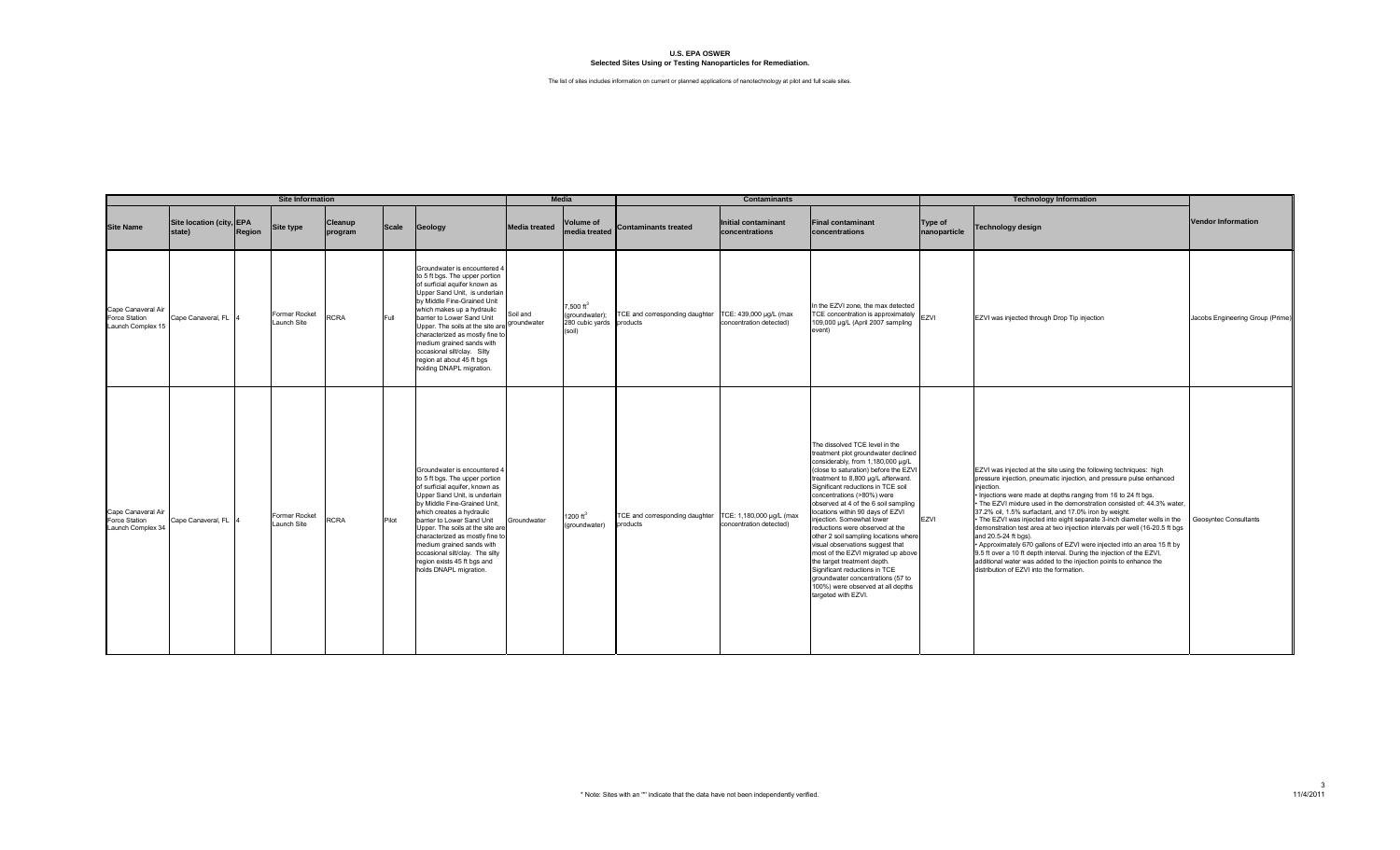|                                                                         |                                       |                                                                                                                                                                                                                   |                                                                          |     | <b>Performance Information</b>                                                                                                                                                                                                                                 |                                     |                                                       |                                        |                                                                                                                                                                                                                                                         |                                                                                               |                                                                                                                                                                                                                                                                                                                                                                |                                                                                        |                                                                                                                                                                                                                                                                                                                                                                                                                                                                                                                                                                                                                                                                                                                                                                                                                                                                                                                                                                                                                                                                                                                                                                                                                                                                                                                                                                                                                          |
|-------------------------------------------------------------------------|---------------------------------------|-------------------------------------------------------------------------------------------------------------------------------------------------------------------------------------------------------------------|--------------------------------------------------------------------------|-----|----------------------------------------------------------------------------------------------------------------------------------------------------------------------------------------------------------------------------------------------------------------|-------------------------------------|-------------------------------------------------------|----------------------------------------|---------------------------------------------------------------------------------------------------------------------------------------------------------------------------------------------------------------------------------------------------------|-----------------------------------------------------------------------------------------------|----------------------------------------------------------------------------------------------------------------------------------------------------------------------------------------------------------------------------------------------------------------------------------------------------------------------------------------------------------------|----------------------------------------------------------------------------------------|--------------------------------------------------------------------------------------------------------------------------------------------------------------------------------------------------------------------------------------------------------------------------------------------------------------------------------------------------------------------------------------------------------------------------------------------------------------------------------------------------------------------------------------------------------------------------------------------------------------------------------------------------------------------------------------------------------------------------------------------------------------------------------------------------------------------------------------------------------------------------------------------------------------------------------------------------------------------------------------------------------------------------------------------------------------------------------------------------------------------------------------------------------------------------------------------------------------------------------------------------------------------------------------------------------------------------------------------------------------------------------------------------------------------------|
| <b>Site Name</b>                                                        | <b>Site location</b><br>(city, state) | Cleanup/ remedial<br>objectives and goals                                                                                                                                                                         | <b>Were cleanup</b><br>goals and<br>objectives met? (Yes/No)<br>(Yes/No) |     | Performance<br>data available<br>starting manifesting content<br>monitoring system                                                                                                                                                                             | <b>Start date/date</b><br>installed | Anticipated end Length of<br>date of current<br>phase | operation                              | <b>Comments</b>                                                                                                                                                                                                                                         | <b>Cost Information</b>                                                                       | <b>Future Work/</b><br><b>Current Plans</b>                                                                                                                                                                                                                                                                                                                    | <b>Contact Information</b>                                                             | <b>Information Sources</b>                                                                                                                                                                                                                                                                                                                                                                                                                                                                                                                                                                                                                                                                                                                                                                                                                                                                                                                                                                                                                                                                                                                                                                                                                                                                                                                                                                                               |
| Cape Canaveral Air<br>Force Station<br>Launch Complex 15<br>(continued) | Cape Canaveral, FL                    | Interim Goal: Reduction of<br>significant source mass<br>Final Goal: Meet Florida<br>groundwater target levels                                                                                                    | TBD                                                                      | No  | Semi-annual monitoring                                                                                                                                                                                                                                         | February 2006                       | February 2011                                         | On-going,<br>minimum 5 years injection | ORP and DO decreased slightly after the EZVI Monitoring: \$40,000 per year                                                                                                                                                                              |                                                                                               | Site is currently in long term<br>performance monitoring to<br>evaluate the impacts to plume Mark Kershner<br>awaiting funding for an<br>additional injection of EZVI.                                                                                                                                                                                         | post source reduction. Site is Mark.Kershner@patrick.af.mil                            | Space Launch Complex 15 Groundwater Remediation Report                                                                                                                                                                                                                                                                                                                                                                                                                                                                                                                                                                                                                                                                                                                                                                                                                                                                                                                                                                                                                                                                                                                                                                                                                                                                                                                                                                   |
| Cape Canaveral Air<br>Force Station<br>Launch Complex 34<br>(continued) | Cape Canaveral, FL                    | Achieve 50% removal of<br>total TCE.<br>· Evaluate change in aquifer<br>quality due to EZVI<br>treatment.<br>• Evaluate fate of TCE due<br>to injection, and<br>• Verify EZVI operating<br>requirements and costs | Yes                                                                      | Yes | Soil sampling was conducted (from<br>groundwater table down to lower sand unit)<br>prior to injection, directly after injection, and 6<br>weeks after injection. Groundwater samples<br>were taken by the vendor from multilevel<br>samplers within plot area. | <b>July 2002</b>                    | January 2003                                          | 6 months                               | 18 months after injection, groundwater<br>concentrations indicated that long term<br>degradation due to bioremediation was ongoing. •<br>ORP and DO decreased slightly after the EZVI cost: \$275,000<br>injection. The groundwater pH remained stable. | Site characterization cost:<br>\$352,000<br>Performance assessment<br>Vendor total: \$327,000 | Ongoing work includes a field Suzanne O'Hara<br>evaluation of different injection Geosyntec Consultants<br>methods for EZVI funded by<br>NASA, and another pilot-scale SOHara@Geosyntec.com<br>demonstration of EZVI funded<br>by the Department of Defense Jacqueline Quinn<br>Environmental Security<br>Technology Certification<br>Program (ESTCP ER-0431). | 519-822-2230 ext.234<br><b>NASA</b><br>321-867-8410<br>Jacqueline.Quinn-1@ksc.nasa.gov | S. Chan Remillard*, Ph.D., FICN and J.S. Goudey. Golder<br>Associates. NANOTECHNOLOGY: The Next Remediation Magic<br>Bullet?, REMTEC 2008.<br>www.remtech2008.com/remtech/2009/pdf/09-ChanRemillard.pdf<br>EPA. Innovative Technology Evaluation Report. Demonstration of in<br>situ Dehalogenation of DNAPL Through Injection of Emulsified<br>Zero-Valent Iron at Launch Complex 34 in Cape Canaveral Air<br>Force Station, FL. EPA/540/R-07/006. September 10, 2004.<br>www.epa.gov/nrmrl/pubs/540r07006/540r07006.pdf<br>Geosyntec Consultants. Pilot Test Evaluation of Emulsified Zero-<br>Valent Iron for Chlorinated Solvent Source Zone Remediation at<br>NASA KSC LC 34. 2010.<br>www.geosyntec.com/ui/Default.aspx?m=ViewProject&p=53<br>Quinn, Jacqueline.NASA "Field Demonstration of DNAPL<br>Dehalogenation Using Emulsified Zero-Valent Iron". Environ. Sci.<br>Technol. 2005, 39, 1309-1318. March 2005.<br>http://pubs.acs.org/doi/abs/10.1021/es0490018<br>Wilson, Greg. Nanotechnology Applications for Remediation: Cost-<br>Effective and Rapid Technologies Removal of Contaminants From<br>Soil, Groundwater and Aqueous Environments. 2004.<br>www.epa.gov/ncer/publications/workshop/8-18-<br>04/ppt/greg_wilson.ppt<br>Watlington, K. « Emerging Nanotechnologies for Site Remediation<br>and Wastewater Treatment." 2005 www.clu-<br>in.org/download/studentpapers/K_Watlington_Nanotech.pdf |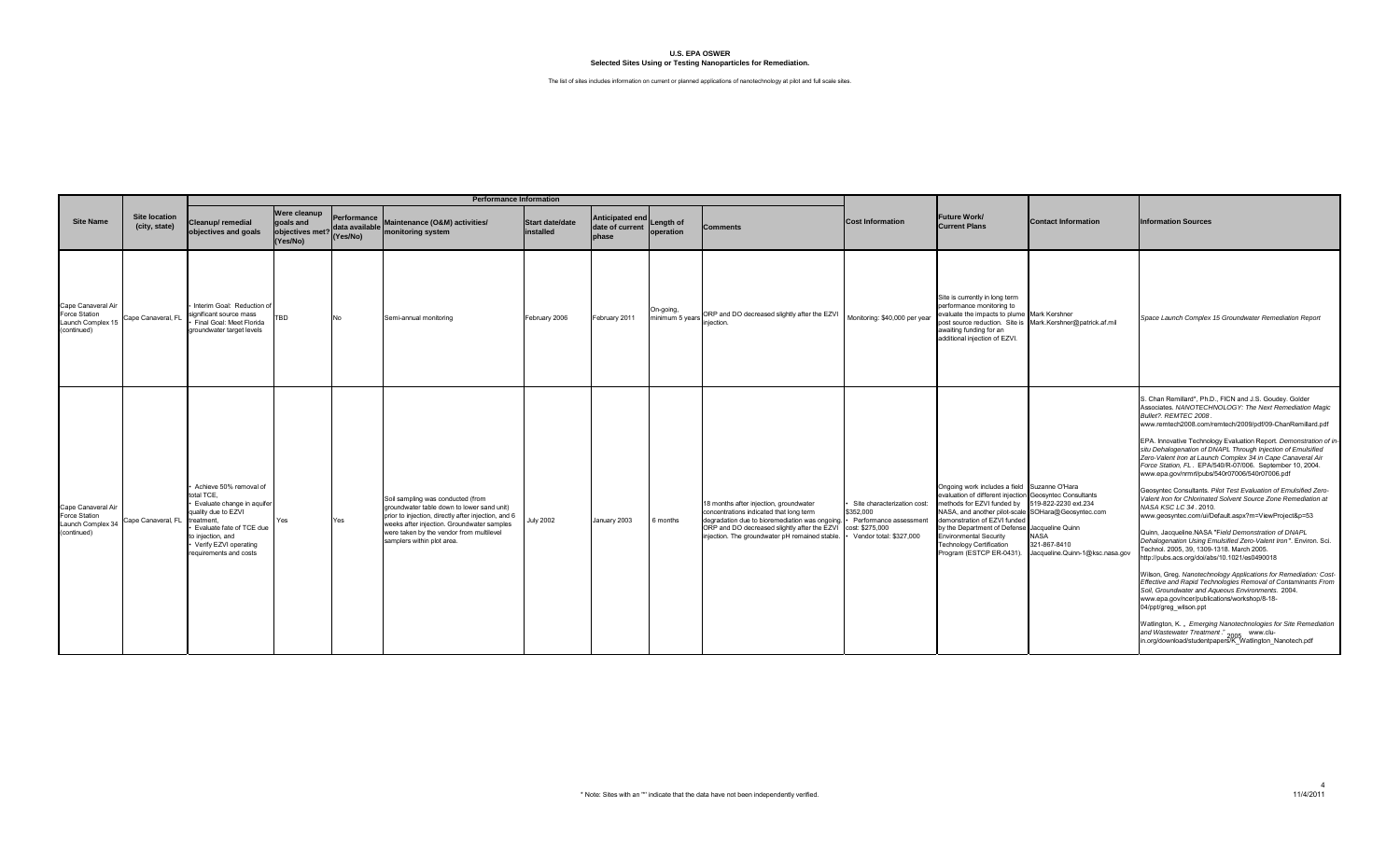|                                                                 |                                    |        | <b>Site Information</b>                                |                           |              |                                                                                                                                                                                                                                                                                                                                                                                                                                                                                                                                                                                                                                                |                         | Media                             |                             | <b>Contaminants</b>                                                                                       |                                                                                                                                                                                 |                                      | <b>Technology Information</b>                                                                                                                                                                                                                                                                                                                                                                                                                                                                                                                                                                                                                                                                                                                                                                                                                                                                                                                                                                                                                                                                                                                                                                                                                                                                                                                                                                                                                                                                                                 |                                |
|-----------------------------------------------------------------|------------------------------------|--------|--------------------------------------------------------|---------------------------|--------------|------------------------------------------------------------------------------------------------------------------------------------------------------------------------------------------------------------------------------------------------------------------------------------------------------------------------------------------------------------------------------------------------------------------------------------------------------------------------------------------------------------------------------------------------------------------------------------------------------------------------------------------------|-------------------------|-----------------------------------|-----------------------------|-----------------------------------------------------------------------------------------------------------|---------------------------------------------------------------------------------------------------------------------------------------------------------------------------------|--------------------------------------|-------------------------------------------------------------------------------------------------------------------------------------------------------------------------------------------------------------------------------------------------------------------------------------------------------------------------------------------------------------------------------------------------------------------------------------------------------------------------------------------------------------------------------------------------------------------------------------------------------------------------------------------------------------------------------------------------------------------------------------------------------------------------------------------------------------------------------------------------------------------------------------------------------------------------------------------------------------------------------------------------------------------------------------------------------------------------------------------------------------------------------------------------------------------------------------------------------------------------------------------------------------------------------------------------------------------------------------------------------------------------------------------------------------------------------------------------------------------------------------------------------------------------------|--------------------------------|
| <b>Site Name</b>                                                | Site location (city, EPA<br>state) | Region | <b>Site type</b>                                       | <b>Cleanup</b><br>program | <b>Scale</b> | Geology                                                                                                                                                                                                                                                                                                                                                                                                                                                                                                                                                                                                                                        | <b>Media treated</b>    | <b>Volume of</b><br>media treated | <b>Contaminants treated</b> | <b>Initial contaminant</b><br>concentrations                                                              | <b>Final contaminant</b><br>concentrations                                                                                                                                      | Type of<br>nanoparticle              | <b>Technology design</b>                                                                                                                                                                                                                                                                                                                                                                                                                                                                                                                                                                                                                                                                                                                                                                                                                                                                                                                                                                                                                                                                                                                                                                                                                                                                                                                                                                                                                                                                                                      | <b>Vendor Information</b>      |
| Parris Island                                                   | Port Royal, SC                     |        | Marine Corps<br>Recruit Depot<br>Former Dry<br>Cleaner | <b>CERCLA/</b><br>Private | Pilot        | The site is characterized as a<br>small, relatively flat, sandy<br>island with minimal<br>topographic relief. The<br>highest elevation on the site is<br>approximately 9 ft above msl.<br>Soil present is from the<br>Seabrook, Capers, and<br>Bohicket series. The<br>pneumatic injection test plot<br>consists primarily of<br>grayish/brown, fine to medium<br>grained silty sand with<br>intermittent clay lenses to a<br>depth of approximately 18 ft<br>bgs. The direct injection test<br>plot consists primarily of light<br>to dark grey, fine grained sand<br>with traces of silt and clay to<br>depth of approximately 17 ft<br>bgs. | Soil and<br>Groundwater | Not available                     | PCE, TCE, c-DCE, VC         | Groundwater:<br>Max PCE: 32,000 µg/L<br>Max TCE: 10,000 µg/L<br>Max c-DCE: 3,400 µg/L<br>Max VC: 710 µg/L | At least an 85% reduction in PCE<br>and TCE.<br>Reductions in c-DCE of 71% to<br>75% were observed.<br>VC concentrations showed<br>increases in mass flux of 71% up to<br>240%. | EZVI                                 | For this demonstration, the site was instrumented to create 2 hydraulically<br>independent pilot test plots (pneumatic injection and direct injection test<br>plots) in the existing site DNAPL source area by installing a network of<br>monitoring wells. Approximately 17 barrels of EZVI (55 gallons/barrel)<br>were injected at the 2 injection plots:<br>Pneumatic Injection Plot<br>. Pneumatic fracturing involves the injection of gas at high pressure and<br>flow in order to create fractures or fissures in soil or rock matrix.<br>· For the pneumatic injections, a 2 step injection procedure was used.<br>First, the formation was fluidized by the injection of nitrogen alone,<br>followed by injection of the EZVI with nitrogen as the carrier.<br>• A total of 576 gallons of EZVI injected into 8 locations between 7 and 1<br>ft bgs.<br>· During injections, injection pressure, pressure distribution in subsurface<br>ground heave, and EZVI at ground surface was monitored.<br>Direct Injection<br>· Using a direct push rig, EZVI and water (at a ratio of 1:3) were injected<br>into the formation at max pressures of 50 lbs psi.<br>• A total of 151 gallons of EZVI was injected into 4 locations between 6<br>and 12 ft bgs.<br>· During injections, injection pressure and the presence of EZVI at ground<br>surface were monitored.<br>EZVI combination used in both test plots consisted of 10% nanosized<br>iron, 38% corn oil, 1% surfactant (sorbitan trioleate), and 51% tap water. | Geosyntec Consultants          |
| Vandenberg Air<br>Force Base                                    | Santa Maria, CA                    |        | Missile Launch<br>Pad                                  | <b>CERCLA</b>             | Pilot        | Site soils are characterized as<br>interbedded sands, silts, and<br>clays referred to as the Orcutt<br>Formation. Bedrock is<br>encountered below the<br>alluvium at depths of<br>approximately 40 to 50 ft bgs                                                                                                                                                                                                                                                                                                                                                                                                                                | Groundwater             | Not available                     | TCE, DCE                    | TCE: 2.5 mg/L                                                                                             | Not available                                                                                                                                                                   | Nanoscale<br>porous metallic<br>iron | BOS100® is activated carbon impregnated with nano-scale porous<br>metallic iron. <sub>2</sub> BOS100® injection events, referred to as Phase I and<br>Phase II, were peformed in 2008 and 2009. In January 2008, a Phase I<br>pilot study was performed near the edge of the Site 15 groundwater<br>plume using the Trap & Treat® technology with the BOS100® product.<br>In January 2009, a Phase II injection using a modified injection approach<br>was performed. In this injection event, 2 BOS100® injection points were<br>completed. A slurry consisting of 400 lbs of BOS100®, groundwater, and<br>1,000 mg/L of bromide was injected in Injection Hole #1 between 28 and<br>42 ft bgs. A direct push EC probe was evaluated as a method for tracking<br>BOS100® slurry distribution in the subsurface. To optimize the injection<br>method, 8 shallow test injection holes were also performed followed by<br>collection of soil cores to evaluate BOS100® distribution. In Injection Hole<br>#2, 330 lbs of BOS100® and 1,920 gallons of groundwater were injected<br>between 26 and 40 ft bgs.                                                                                                                                                                                                                                                                                                                                                                                                                    | Not available                  |
| Phoenix Goodyear<br>Airport - North<br>(Unidynamics)<br>Phase I | Goodyear, AZ                       |        | <b>Former Missile</b><br>development<br>R&D facility   | CERCLA                    | Pilot        | Deposits at the site consist of<br>an upper alluvial unit, middle<br>fine-grained unit, and lower<br>conglomerate unit.<br>Groundwater is present at 85<br>ft bgs. The target injection<br>interval was 110 to 120 ft bgs                                                                                                                                                                                                                                                                                                                                                                                                                      | Groundwater             | Not available                     | TCE, PCE, Perchlorate       | Total VOCs concentrations up Not available<br>to 39,000 µg/L.                                             |                                                                                                                                                                                 | nZVI                                 | Phase I of this project included reactivity and kinetics testing, column<br>studies, groundwater geochemical analyses, an injection tracer test, and<br>a field injection test. The field injection test consisted of the injection of 30<br>g/L nZVI slurry in water through 1 injection well.                                                                                                                                                                                                                                                                                                                                                                                                                                                                                                                                                                                                                                                                                                                                                                                                                                                                                                                                                                                                                                                                                                                                                                                                                               | Polyflon Company PolyMetallix™ |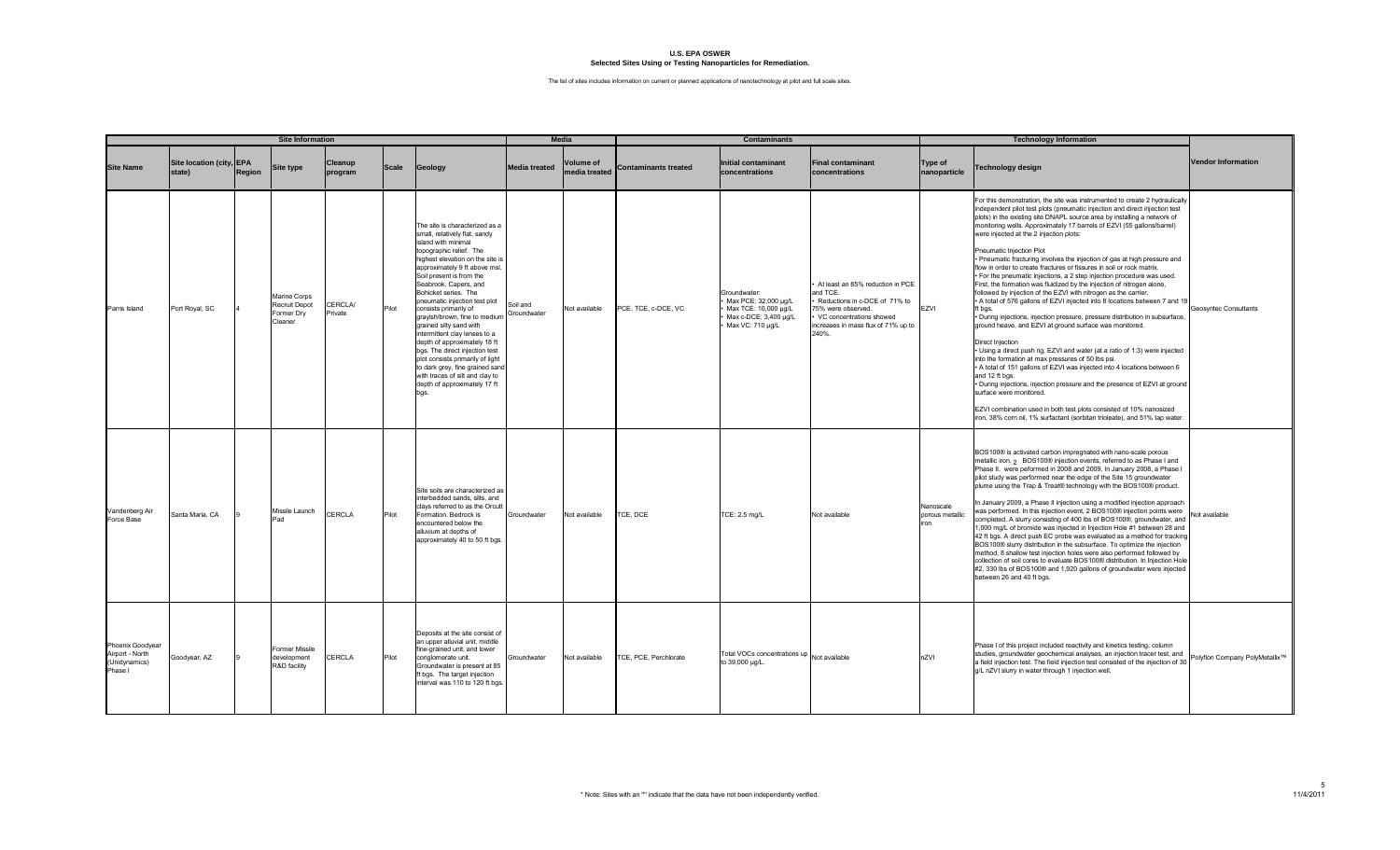|                                                                                |                                       |                                                                                                                                                                                                                                                                                                                                                                                                                                               |                                                          |                                              | <b>Performance Information</b>                                                                                                                                                                                                                                                                                                                                                                                                                             |                                                     |                                                           |                                                                                                |                                                                                                                                                                                                                                                                                                                                                                                                                                                                                                                                                                                                                                                                                                                                                                                                                                                                                                                                                                   |                                                                                                                                                                                                                                                                                     |                                                                                                                                                                                                                                                                                                                                                                                                                                                                                                                                                                                           |                                                                                                                                                                                                                                                                                                                                                                                                                |                                                                                                                                                                                                                                                                                                                                                                                                                                                                                |
|--------------------------------------------------------------------------------|---------------------------------------|-----------------------------------------------------------------------------------------------------------------------------------------------------------------------------------------------------------------------------------------------------------------------------------------------------------------------------------------------------------------------------------------------------------------------------------------------|----------------------------------------------------------|----------------------------------------------|------------------------------------------------------------------------------------------------------------------------------------------------------------------------------------------------------------------------------------------------------------------------------------------------------------------------------------------------------------------------------------------------------------------------------------------------------------|-----------------------------------------------------|-----------------------------------------------------------|------------------------------------------------------------------------------------------------|-------------------------------------------------------------------------------------------------------------------------------------------------------------------------------------------------------------------------------------------------------------------------------------------------------------------------------------------------------------------------------------------------------------------------------------------------------------------------------------------------------------------------------------------------------------------------------------------------------------------------------------------------------------------------------------------------------------------------------------------------------------------------------------------------------------------------------------------------------------------------------------------------------------------------------------------------------------------|-------------------------------------------------------------------------------------------------------------------------------------------------------------------------------------------------------------------------------------------------------------------------------------|-------------------------------------------------------------------------------------------------------------------------------------------------------------------------------------------------------------------------------------------------------------------------------------------------------------------------------------------------------------------------------------------------------------------------------------------------------------------------------------------------------------------------------------------------------------------------------------------|----------------------------------------------------------------------------------------------------------------------------------------------------------------------------------------------------------------------------------------------------------------------------------------------------------------------------------------------------------------------------------------------------------------|--------------------------------------------------------------------------------------------------------------------------------------------------------------------------------------------------------------------------------------------------------------------------------------------------------------------------------------------------------------------------------------------------------------------------------------------------------------------------------|
| <b>Site Name</b>                                                               | <b>Site location</b><br>(city, state) | leanup/remedial<br>objectives and goals                                                                                                                                                                                                                                                                                                                                                                                                       | Were cleanup<br>goals and<br>objectives met?<br>(Yes/No) | Performance<br>data available l'<br>(Yes/No) | Maintenance (O&M) activities/<br>monitoring system                                                                                                                                                                                                                                                                                                                                                                                                         | Start date/date<br>installed                        | Anticipated end<br>date of current<br>phase               | Length of<br>operation                                                                         | <b>Comments</b>                                                                                                                                                                                                                                                                                                                                                                                                                                                                                                                                                                                                                                                                                                                                                                                                                                                                                                                                                   | <b>Cost Information</b>                                                                                                                                                                                                                                                             | Future Work/<br><b>Current Plans</b>                                                                                                                                                                                                                                                                                                                                                                                                                                                                                                                                                      | <b>Contact Information</b>                                                                                                                                                                                                                                                                                                                                                                                     | <b>Information Sources</b>                                                                                                                                                                                                                                                                                                                                                                                                                                                     |
| Parris Island<br>(continued)                                                   | Port Royal, SC                        | Performance objectives:<br>Evaluate 2 injection<br>technologies (pneumatic and<br>direct injections) within a<br>DNAPL source zone for<br>EZVI delivery.<br>Evaluate the effectiveness<br>of EZVI to decrease mass<br>flux of dissolved VOCs from<br>a DNAPL source zone.<br>Regulatory drivers:<br>The USEPA MCL for PCE<br>and TCE in drinking waters<br>is 5 µg/L.<br>The MCLs for VC and<br>cDCE are 2 µg/L and 70<br>µg/L, respectively. | Yes                                                      | Yes                                          | June 2006: Installed 6 fully screened and 7<br>multi level monitoring wells to identify the<br>source areas.<br>Groundwater baseline sampling was conducted<br>June, August, and October 2006.<br>Post-injection groundwater monitoring was<br>conducted Nov 2006, Jan 2007, March 2007,<br>July 2007, Jan 2008, July 2008; and March<br>2009 (2 to 3 week sampling events).                                                                               | October 2006                                        | May 2009                                                  | Not available                                                                                  | There were significant reductions in the<br>downgradient groundwater mass flux values (the<br>rate at which mass moves through a cross-<br>sectional area perpendicular to the direction of<br>groundwater flow) for parent compounds PCE<br>$(> 85\%)$ and TCE $(> 85\%)$ and a significant<br>increase in the mass flux of ethene. The<br>cleanup achieved total VOC mass reduction of<br>81% and 91% reduction in the DNAPL mass.<br>The radius of influence was as much as 7 ft with $\cdot$ EZVI Injections (pneumatic<br>pneumatic injection and 2.5 ft with direct<br>injection. Upgradient wells show continued<br>presence of DNAPL although significant<br>production of ethene indicates that degradation<br>is ongoing in the area.<br>There were some difficulties providing uniform<br>distribution of the EZVI within the plot and the<br>amount of EZVI that was injected into the plot<br>was roughly 275 gallons short of the target<br>amount. | Actual Costs (includes labor<br>and equipment):<br>Design and Planning:<br>\$39,200<br>Well Installation: \$41,700<br>injection): \$105,600<br>• EZVI Injection (direct<br>injection): \$32,400<br>· Baseline Characterization:<br>\$61.800<br>Performance Monitoring:<br>\$279,000 | Performance monitoring will<br>continue. Soil cores will be<br>collected at the last field<br>sampling to examine the<br>transformation of nanoscale<br>on over time at the site.                                                                                                                                                                                                                                                                                                                                                                                                         | U.S. Navy<br>Nancy Ruiz<br>805-982-1155<br>nancy.ruiz@navy.mil<br>Chunming Su<br>580-436-8638<br>Su.Chunming@epamail.epa.gov<br>Bob Puls, EPA<br>puls.Robert@epa.gov<br><b>Geosyntec Consultants</b><br>Suzanne O'Hara<br>519-822-2230 ext.234<br>sohara@geosyntec.com<br>Thomas Krug<br>tkrug@geosyntec.com<br>Mark Watling<br><u>NASA</u><br>Jackie Quinn<br>321-867-8410<br>Jacqueline.Quinn-1@ksc.nasa.gov | Krug, T., O'Hara, S., Watling, M., and Quinn, J. Emulsified Zero-<br>Valent Nano-Scale Iron Treatment of Chlorinated Solvent DNAPL<br>Source Area. Final Report. ESTCP Project ER-0431. April 2010.<br>EPA. NRMRL. Field Test on the Treatment of Source Zone<br>Chloroethenes Using Nanoscale Emulsified Zero-Valent Iron.<br>Jacqueline Quinn. NASA. Emulsified Zero-Valent Iron, Laboratory<br>and Field Testing.<br>www.frtr.gov/pdf/meetings/may07/quinn_presentation.pdf |
| Vandenberg Air<br>Force Base<br>(continued)                                    | Santa Maria, CA                       | Not available                                                                                                                                                                                                                                                                                                                                                                                                                                 |                                                          | No                                           | The collection of soil cores from locations<br>surrounding each injection point or test injection<br>point was found to be the most useful method<br>for evaluating distribution of BOS100® in the<br>subsurface during Phase II. Post-injection<br>groundwater samples were collected from the<br>same monitoring wells as baseline samples 3<br>weeks after the injection on February 19 - 20,<br>2009 and 8 weeks after injection on March 27,<br>2009. | Phase I: January<br>8009<br>hase II: January<br>009 | Phase I: Not<br>available<br>hase II: January<br>25, 2009 | Phase II: 12<br>days                                                                           | The Phase I injection of the pilot study had<br>limited success due to incomplete distribution of<br>the BOS100®.<br>Phase II groundwater sampling results showed<br>that there was no change in contaminant<br>concentrations from the pre-injection baseline.<br>In addition, EC probe results were inconsistent<br>with core results and use of the EC probe and<br>bromide tracer was discontinued.                                                                                                                                                                                                                                                                                                                                                                                                                                                                                                                                                           | Not available                                                                                                                                                                                                                                                                       | During the pilot, it was<br>concluded that there was too<br>much uncertainty associated<br>with injection of BOS100® and<br>physical emplacement<br>nethods should be<br>considered. Based on the<br>results of these 2 studies and<br>evaluation of site conditions,<br>direct soil mixing technology<br>utilizing biopolymer slurry as<br>both drilling fluid and the<br>vehicle for delivery of<br>BOS100® was<br>recommended. The new<br>delivery method is currently<br>under evaluation.<br>As of March 2011, there were<br>no plans to do any additional<br>njections at the sire. | Andrea Leeson<br>Department of Defense<br>703-696-2118<br>Andrea.Leeson@osd.mil                                                                                                                                                                                                                                                                                                                                | EPA. Technology News and Trends. "ESTCP Evaluates Bimetallic<br>Nanoscale Particles in Treating CVOCs." March 2004<br>www.clu-in.org/products/newsltrs/tnandt/view.cfm?issue=0304.cfm<br>AECOM. Site 15 ABRES-B Launch Complex Distal Plume<br>Treatability Study Field Modification Report. Vandenberg Air Force<br>Base, California Site 15, September 2009,                                                                                                                 |
| Phoenix Goodyear<br>Airport - North<br>(Unidynamics)<br>Phase I<br>(continued) | Goodyear, AZ                          | Achieve target compound<br>concentration decreases in<br>source area<br>Collect information for the<br>design of full scale system                                                                                                                                                                                                                                                                                                            |                                                          | Yes                                          | Sampling at variable time intervals.                                                                                                                                                                                                                                                                                                                                                                                                                       | January 2006                                        | March 2008                                                | Injection was for<br>3 days. Post<br>injection<br>monitoring was<br>conducted for 2<br>months. | Some significant challenges were identified as a<br>result of Phase I testing, including the lithology<br>and aqueous geochemistry of the site; the poor<br>predictive value of column studies for the<br>success of field injections; agglomeration of<br>aged nZVI particles that resulted in clogging;<br>and limited distribution of nZVI in the aquifer.<br>There was a limited ORP decrease at the<br>iniection well.                                                                                                                                                                                                                                                                                                                                                                                                                                                                                                                                       | Not available                                                                                                                                                                                                                                                                       | The first test was unsuccessfu<br>due to problems with the<br>delivery of nanoparticles.<br>Further injections will be<br>conducted using new wells<br>and different solutions,<br>including sodium hydroxide<br>and hexametaphosphate.<br>Injections were proposed for<br><b>Spring 2008.</b>                                                                                                                                                                                                                                                                                            | Glenn Bruck, EPA<br>415-972-3060<br>bruck.glenn@epa.gov<br>Robert J. Ellis, L.G.<br>ARCADIS-US<br>248-994-2252<br>rellis@arcadis-us.com                                                                                                                                                                                                                                                                        | Preliminary & final report for Phase I testing.<br>Ellis, Robert J., Harry S. Brenton, David S. Liles; Michael A. Hansen.<br>2007. Nanoscale Zero Valent Iron Bench Scale Kinetic and Phase<br>Il Injection Testing, Phoenix-Goodyear Airport North Superfund<br>Site, Goodyear, Arizoma. U.S. EPA Desert Remedial Action<br>Technologies Conference Proceedings.<br>www.epa.gov/osp/presentations/drat/D-<br>RAT Workshop Proceedings (Oct 2-4, 07).pdf                       |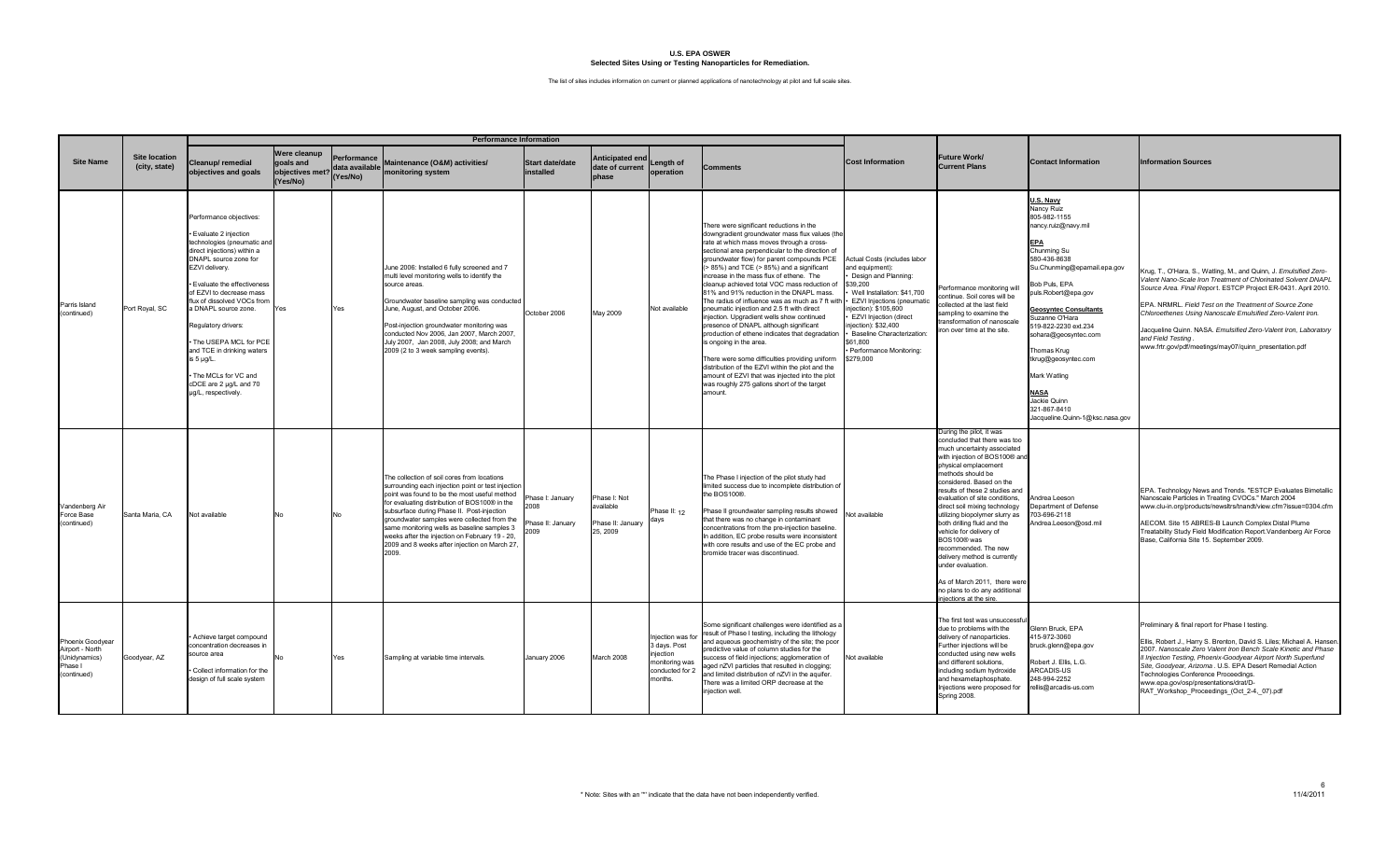|                                                                     |                                    |        | <b>Site Information</b>                              |                           |                         |                                                                                                                                                                                                                                                                                                                                                                                                                                                                    |                      | <b>Media</b>                     |                                         | <b>Contaminants</b>                                                                                                                                                                                                                                                                                |                                                                                                                                                                                                                                                                                                                                                                                                                                                                                                                                                                                                                     |                                                                                            | <b>Technology Information</b>                                                                                                                                                                                                                                                                                                                                                                                                                                                                                                                                                                                                                                                                                                                                                                                                                                                                                                                                                                                                                         |                                          |
|---------------------------------------------------------------------|------------------------------------|--------|------------------------------------------------------|---------------------------|-------------------------|--------------------------------------------------------------------------------------------------------------------------------------------------------------------------------------------------------------------------------------------------------------------------------------------------------------------------------------------------------------------------------------------------------------------------------------------------------------------|----------------------|----------------------------------|-----------------------------------------|----------------------------------------------------------------------------------------------------------------------------------------------------------------------------------------------------------------------------------------------------------------------------------------------------|---------------------------------------------------------------------------------------------------------------------------------------------------------------------------------------------------------------------------------------------------------------------------------------------------------------------------------------------------------------------------------------------------------------------------------------------------------------------------------------------------------------------------------------------------------------------------------------------------------------------|--------------------------------------------------------------------------------------------|-------------------------------------------------------------------------------------------------------------------------------------------------------------------------------------------------------------------------------------------------------------------------------------------------------------------------------------------------------------------------------------------------------------------------------------------------------------------------------------------------------------------------------------------------------------------------------------------------------------------------------------------------------------------------------------------------------------------------------------------------------------------------------------------------------------------------------------------------------------------------------------------------------------------------------------------------------------------------------------------------------------------------------------------------------|------------------------------------------|
| <b>Site Name</b>                                                    | Site location (city, EPA<br>state) | Region | <b>Site type</b>                                     | <b>Cleanup</b><br>program | <b>Scale</b>            | Geology                                                                                                                                                                                                                                                                                                                                                                                                                                                            | <b>Media treated</b> | <b>Volume of</b><br>edia treated | <b>Contaminants treated</b>             | <b>Initial contaminant</b><br>concentrations                                                                                                                                                                                                                                                       | <b>Final contaminant</b><br>concentrations                                                                                                                                                                                                                                                                                                                                                                                                                                                                                                                                                                          | Type of<br>nanoparticle                                                                    | <b>Technology design</b>                                                                                                                                                                                                                                                                                                                                                                                                                                                                                                                                                                                                                                                                                                                                                                                                                                                                                                                                                                                                                              | <b>Vendor Information</b>                |
| Phoenix Goodyear<br>Airport - North<br>(Unidynamics)<br>Phase II    | Goodyear, AZ                       |        | Former Missile<br>Development<br>R&D Facility        | <b>CERCLA</b>             | Pilot                   | Deposits at the site consist of<br>an upper alluvial unit, middle<br>fine-grained unit, and lower<br>conglomerate unit.<br>Groundwater is present at 85<br>ft bgs. The target injection<br>interval was 110 to 120 ft bgs                                                                                                                                                                                                                                          | Groundwater          | Not available                    | TCE, PCE, Perchlorate                   | Total contaminant<br>concentration ranged from<br>3,500 to 11,000 µg/L                                                                                                                                                                                                                             | Not available                                                                                                                                                                                                                                                                                                                                                                                                                                                                                                                                                                                                       | nZVI                                                                                       | Phase II testing was intended to understand and overcome some of the<br>challenges that occured during Phase I testing. It included additional<br>groundwater testing; shelf life/longevity of nZVI in terms of reactivity; and<br>kinetics studies to better understand TCE reduction once nZVI is<br>introduced into the ground.<br>· During this phase, 10,400 liters (2,750 gallons) nZVI, at a concentration<br>of 2.1 g/L, was gravity fed at a pressure of 26 psi through an injection well<br>with 10 ft long 6 inch diameter stainless steel wire and 0.03 slot screen.<br>. The average injection rate was 1.6 gpm.<br>· To address potential agglomeration issues that occured during Phase I<br>of the demonstration, deoxygenated site water, SHMP dispersing agent,<br>and onsite colloid mill was used.                                                                                                                                                                                                                                | Polyflon Company PolyMetallix™           |
| Phoenix Goodyear<br>Airport - North<br>(Unidynamics) -<br>Phase III | Goodyear, AZ                       |        | <b>Former Missile</b><br>Development<br>R&D Facility | CERCLA                    | Pilot                   | Deposits at the site consist of<br>an upper alluvial unit, middle<br>fine-grained unit, and lower<br>conglomerate unit.<br>Groundwater is present at 85<br>ft bgs. The pilot test will target<br>the same depth interval as the<br>existing monitoring well<br>screens (108-118 ft bgs) to<br>ensure representative<br>downgradient performance<br>monitoring.                                                                                                     | Groundwater          | Not available                    | TCE, PCE, Perchlorate                   | Max baseline concentrations<br>detected (µg/L):<br>PCE: 3<br>TCE: 6,300<br>cis-1,2-DCE: 2                                                                                                                                                                                                          | Not available                                                                                                                                                                                                                                                                                                                                                                                                                                                                                                                                                                                                       | nZVI                                                                                       | In order to maximize nZVI distribution and effectiveness for removing<br>TCE and perchlorate from groundwater, a high pressure injection method<br>was proposed for Phase III testing.<br>. The nZVI injection was conducted using combination of a jet lance<br>injection tool with pressurized packer isolation of the target injection zone<br>A total of volume of 8,000 gallons of 21 g/L of Polyflon Company's<br>PolyMetallix was injected through two injection intervals: 108 to 113 ft<br>bgs, and 113 to 118 ft bgs (2,000 gallons containing 350 lbs of<br>PolyMetallix <sup>™</sup> per injection interval).<br>. The nZVI delivered to the site contained 5% polyacrylate and 5% SHMF<br>by weight. The nZVI also contained a 0.5% by weight guar gum, a<br>biopolymer, and cross linker (sodium borate decahydrate), that was used<br>to assist with maintaining suspension of the nZVI particles during<br>shipment and improve cohesion of the injectate during the injection<br>process.                                            | Polyflon Company PolyMetallix™           |
| <b>Industrial Site</b>                                              | Edison, NJ                         |        | Former<br>Adhesives<br>Manufacturer                  | Private                   | Pilot and<br>Full Scale | The industrial site consists of<br>mostly fractured bedrock,<br>specifically Brunswick Shale.<br>Surface elevation at the site<br>ranges from approximately 95<br>ft above msl to approximately<br>85 ft msl. Surface water<br>generally drains to the<br>southeast-southerly direction<br>and collects in an<br>undeveloped portion of the<br>property that occasionally<br>floods. Over the bedrock,<br>there is 4 to 6 ft of soil<br>comprised of silt and clay | Groundwater          | Not available                    | TCA, TCE, DCA, DCE,<br>chloroethane, VC | Pilot Scale: Max TCA<br>concentration: 37,000 mg/L;<br>µg/L; presence of DNAPL<br>possible<br>Full Scale: Within the Shallow<br>Target Zone a TCA<br>concentration range of<br>detected and within the<br>Deeper Zone a TCA<br>concentration range of 13,000<br>ppb - 190,000 ppb was<br>detected. | Pilot: TCA concentrations decreased<br>to below detection limits within 7<br>months and continue to be below<br>TCA at injection well 1: 10,000 detection limits more than 1 year<br>after the pilot study. DCA<br>concentrations experienced an initial<br>increase due to the degradation of<br>TCA, however levels quickly began<br>to decline.<br>170,000 - 1,200,000 ppb was Full Scale: TCA concentrations<br>decreased within the Shallow Target<br>Zone to a range of 710 ppb to<br>730,000 ppb. TCA concentrations<br>decreased within the Deeper Targe<br>Zone to a range of non detect to<br>21,000 ppb. | nZVI (engineered<br>zero valent metal<br>powder (Z-loy)<br>manufactured by<br>OnMaterials) | The remedial injection included a combination of remedial products<br>which were co-injected: nZVI (OnMaterial's Zloy), emulsified vegetable oil<br>(NewmanZone) and filtered potable water. Due to the primary source<br>being located beneath a building, a series of pilot studes were designed<br>to evaluate injection well design, geophysical data collection and evaluate<br>pneumatic injection technology to enhance injection delivery to reduce the<br>number of injection wells and to target specific vertical zones. Based<br>upon field pilot tests, a series of shallow (3 to 12 ft bgs) and deeper<br>injection wells (15 to 30 ft bgs) were designed to optimize injection<br>delivery. The deeper injection wells were deigned to incorporate<br>alternative injection techniques in order to target specfic vertical zones<br>and fractures that were identified from the borehole geophysics. A total<br>of 3,000 gallons was injected within the Shallow Target Zone and 7,013<br>gallons was injected within the Deeper Zone. | Delta Environmental Consultants,<br>Inc. |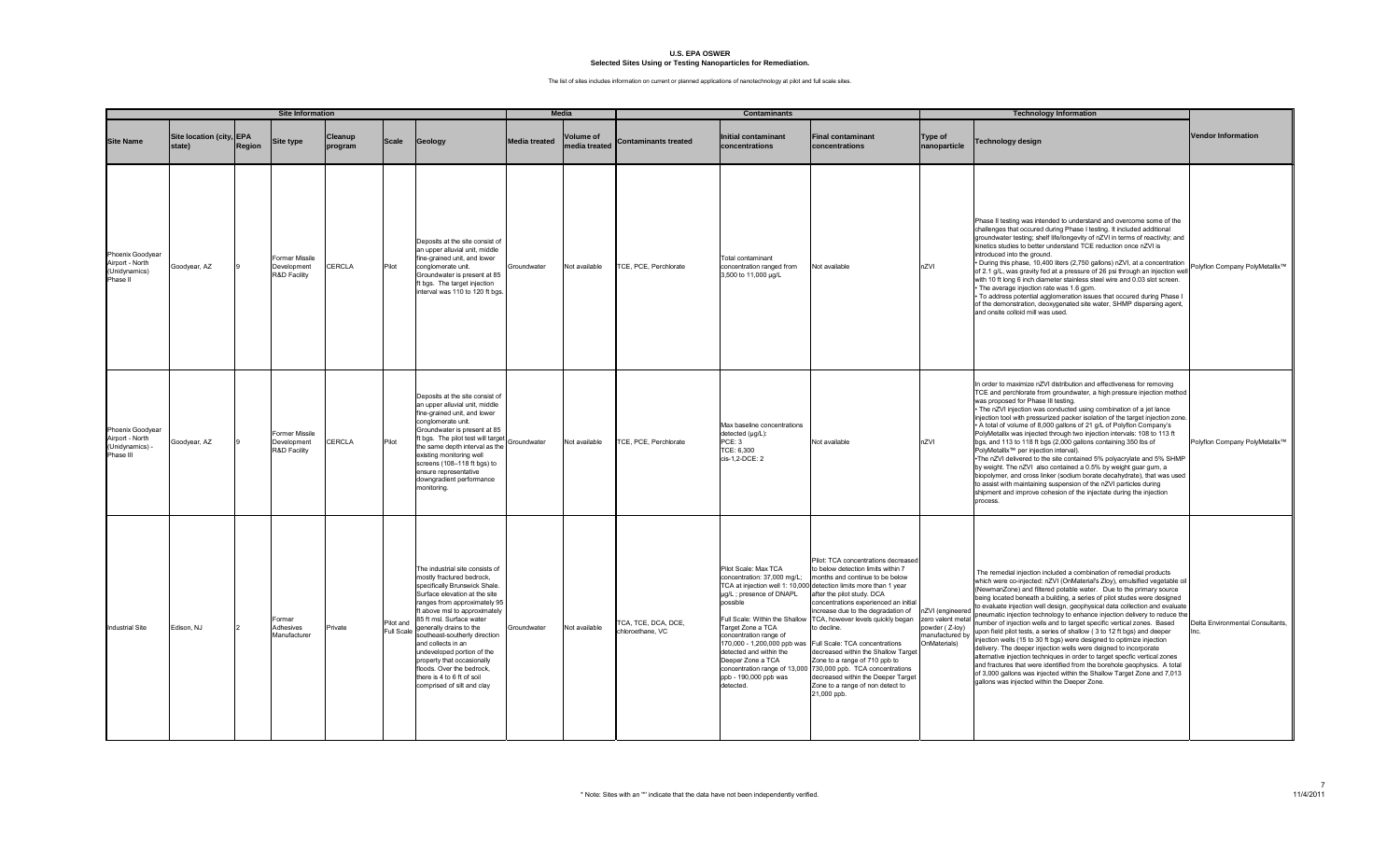|                                                                                    |                                       |                                                                                                                                                                                                                                                                                                                                                                                                      |                                                          |                                              | <b>Performance Information</b>                                                                                                                                                                                                                                                |                              |                                             |                                                                                                                             |                                                                                                                                                                                                                                                                                                                                                                                                                                                                                                                                                                                                                                                                                                                                                                                                                                                                                                                                                                                                                                            |                         |                                                                                                                                                               |                                                                                                                                                   |                                                                                                                                                                                                                                                                                                                                                                                                                                                                                                                                                                                                                                                                                                                                                                                                                                                                                                                                                                                                                                                                                                                                                                              |
|------------------------------------------------------------------------------------|---------------------------------------|------------------------------------------------------------------------------------------------------------------------------------------------------------------------------------------------------------------------------------------------------------------------------------------------------------------------------------------------------------------------------------------------------|----------------------------------------------------------|----------------------------------------------|-------------------------------------------------------------------------------------------------------------------------------------------------------------------------------------------------------------------------------------------------------------------------------|------------------------------|---------------------------------------------|-----------------------------------------------------------------------------------------------------------------------------|--------------------------------------------------------------------------------------------------------------------------------------------------------------------------------------------------------------------------------------------------------------------------------------------------------------------------------------------------------------------------------------------------------------------------------------------------------------------------------------------------------------------------------------------------------------------------------------------------------------------------------------------------------------------------------------------------------------------------------------------------------------------------------------------------------------------------------------------------------------------------------------------------------------------------------------------------------------------------------------------------------------------------------------------|-------------------------|---------------------------------------------------------------------------------------------------------------------------------------------------------------|---------------------------------------------------------------------------------------------------------------------------------------------------|------------------------------------------------------------------------------------------------------------------------------------------------------------------------------------------------------------------------------------------------------------------------------------------------------------------------------------------------------------------------------------------------------------------------------------------------------------------------------------------------------------------------------------------------------------------------------------------------------------------------------------------------------------------------------------------------------------------------------------------------------------------------------------------------------------------------------------------------------------------------------------------------------------------------------------------------------------------------------------------------------------------------------------------------------------------------------------------------------------------------------------------------------------------------------|
| <b>Site Name</b>                                                                   | <b>Site location</b><br>(city, state) | Cleanup/remedial<br>objectives and goals                                                                                                                                                                                                                                                                                                                                                             | Were cleanup<br>goals and<br>objectives met?<br>(Yes/No) | Performance<br>data available l'<br>(Yes/No) | Maintenance (O&M) activities/<br>monitoring system                                                                                                                                                                                                                            | Start date/date<br>installed | Anticipated end<br>date of current<br>phase | Length of<br>operation                                                                                                      | Comments                                                                                                                                                                                                                                                                                                                                                                                                                                                                                                                                                                                                                                                                                                                                                                                                                                                                                                                                                                                                                                   | <b>Cost Information</b> | Future Work/<br><b>Current Plans</b>                                                                                                                          | <b>Contact Information</b>                                                                                                                        | <b>Information Sources</b>                                                                                                                                                                                                                                                                                                                                                                                                                                                                                                                                                                                                                                                                                                                                                                                                                                                                                                                                                                                                                                                                                                                                                   |
| Phoenix Goodyear<br>Airport - North<br>(Unidynamics)<br>Phase II<br>(continued)    | Goodyear, AZ                          | Achieve target compound<br>concentration decreases in<br>ource area<br>Collect information for<br>design of full scale                                                                                                                                                                                                                                                                               | Not available                                            | Post-injection<br>monitoring<br>ongoing      | Ongoing periodic monitoring at 3 wells (5 ft, 10<br>ft, and 14 ft from injection well) for 3 to 6<br>nonths.                                                                                                                                                                  | April 2008                   | December 2008                               | The injection<br>occured over a<br>Post injection<br>monitoring was<br>conducted for 3<br>to 6 months.                      | t was observed that the dispersing agent SHMP<br>could be used to overcome the agglomeration<br>issues and aid in dispersal of the subsurface,<br>and that nZVI remained reactive for 30 days<br>after production. Evidence of nZVI was noted 5<br>ft downgradient of the injection point, indicating<br>a radius of influence of at least 5 ft, and an<br>estimated mobile porosity of 0.31. The injection<br>also showed a 2 order of magnitude decrease i<br>period of 3 days. permeability based on slug testing completed<br>before and after injection.<br>There was a decrease in the injection rate over<br>the duration of the test, indicating an apparent<br>decrease in permeability within the aquifer. The<br>apparent loss of permeability may be temporary<br>due to geochemical reactions, such as hydroger<br>gas production and amorphous mineral<br>precipitation, or semi-permanent, due to<br>emplacement of nZVI particles within the<br>aguifer.                                                                   | Not available           | Work is ongoing on testing<br>and enhancing nZVI<br>technology, which remains a<br>viable option for remediation<br>of TCE in the source area at<br>the site. | Robert J. Ellis, L.G.<br><b>ARCADIS-US</b><br>248-994-2252<br>ellis@arcadis-us.com                                                                | Abstract: "Nanoscale Zero Valent Iron Phase II Injection Field Pilot<br>Study, Phoenix-Goodyear Airport North Superfund Site, Goodyear,<br>Arizona" Authors: R.J. Ellis, H.S. Brenton, D.S. Liles, C. McLaughlin,<br>N. Wood in U.S. EPA International Nanotechnology Conference<br>October 5-7, 2008 Proceedings.<br>Ellis, Robert J., Harry S. Brenton, David S. Liles; Michael A. Hansen.<br>2007. Nanoscale Zero Valent Iron Bench Scale Kinetic and Phase<br>Il Injection Testing, Phoenix-Goodyear Airport North Superfund<br>Site, Goodyear, Arizona. U.S. EPA Desert Remedial Action<br>Technologies Conference Proceedings.<br>www.epa.gov/osp/presentations/drat/D-<br>RAT_Workshop_Proceedings_(Oct_2-4,_07).pdf                                                                                                                                                                                                                                                                                                                                                                                                                                                  |
| Phoenix Goodyear<br>Airport - North<br>(Unidynamics) -<br>Phase III<br>(continued) | Goodyear, AZ                          | Demonstrate that a<br>pressurized injection method<br>(jet-assisted injection) can<br>ncrease the nZVI mass<br>applied at each point and<br>ncrease the radius of<br>influence of injected nZVI as<br>compared to the Phase I<br>and II results<br>Reduce TCE and<br>perchlorate concentrations<br>vithin the treatment area<br>Evaluate the persistence<br>of the nZVI in the treatment<br>are area | No                                                       | Yes                                          | A baseline monitoring round would be<br>performed prior to injection of the nZVI. After<br>injection, groundwater samples will be collected<br>using the<br>EPA approved low flow sampling method at 2<br>weeks, 1 month, 2 months, 3 months, and 6<br>months post-injection. | ebruary 2010                 | February 2010                               | The injection<br>occured over a<br>period of 3 days.<br>Post injection<br>monitoring was<br>conducted for 3<br>to 6 months. | The data suggests that despite the already low<br>ORP conditions from previous nZVI injections at<br>his location, significant TCE degradation is not<br>occurring.                                                                                                                                                                                                                                                                                                                                                                                                                                                                                                                                                                                                                                                                                                                                                                                                                                                                        | Not available           | The Month 6 post-injection<br>monitoring event is presently<br>scheduled for August 4<br>through 6, 2010.                                                     | Paula Chang<br>Phone: 480-455 -6075                                                                                                               | Environmental Resources Management, Inc. Technical<br>Memorandum: Nano-scale Zero-Valent Iron Pilot Test Conceptual<br>Design Approach Phoenix-Goodyear Airport-North Superfund Site<br>Goodyear, Arizona. July 21, 2009.<br>Environmental Resources Management, Inc. Draft Technical<br>Memorandum #6 Pilot Test Work Plan Phase III Nano-scale Zero-<br>valent Iron Injection Field Testing Program Phoenix-Goodyear<br>Airport-North Superfund Site Goodyear, Arizona. August 2009                                                                                                                                                                                                                                                                                                                                                                                                                                                                                                                                                                                                                                                                                        |
| <b>Industrial Site</b><br>(continued)                                              | Edison, NJ                            | Not available                                                                                                                                                                                                                                                                                                                                                                                        | Not available                                            | No                                           | Groundwater monitoring was performed 1<br>month prior to and 13 months subsequent to<br>the pilot study injection.                                                                                                                                                            | Not available                | Not available                               | 13 months                                                                                                                   | The TCA concentrations in the majority of<br>monitoring wells containing TCA appear to be<br>highly biodegradable by reductive<br>dechlorination. The evidence from accumulated<br>groundwater data and chemical data trends are<br>consistent with the expected biochemical<br>degradation pathway for TCA to its breakdown<br>products of 1,1-DCA and chloroethane; where<br>Dehalobacter bacterium was demonstrated to<br>be present in groundwater at this site. The<br>accumulated groundwater data also indicates<br>1,1-DCE is being converted by reductive<br>dechlorination to VC; where evidence suggests<br>that VC is being converted to ethene slowly.<br>The degradation process has been slow where<br>lower than optimum pH for D.ethenogenes has<br>been monitored. The abiotic processes are<br>more prominent in the shallow zone where the<br>levels of TCA may still be too high to promote a<br>more active and healthy biological environment<br>requiring sufficient electron donor within an<br>optimum pH range. | Not available           | Not available                                                                                                                                                 | Peylina Chu<br>Delta Environmental Consultants,<br>pchu@deltaenv.com<br>Joshua A. Orris<br>Delta Environmental Consultants.<br>orris@deltaenv.com | Chu, Peylina, John Mateo, Sam Fogel, John Freim, Clint Bickmore,<br>William Newman, David Crisman. 2005. Rapid In-situ<br>Dechlorination of Solvents by Abiotic and Biotic Mechanisms.<br>Effective Pilot Studies for Combination of Remedial Technologies;<br>Josh Orris & John Mateo - Delta Consultants, Deborah Schnell-<br>Pneumatic Fracturing, Inc. and Clint Bickmore-OnMaterials, LLC;<br>The 5th International Conference proceedings, September 2007,<br>Oxidation & Reduction Technologies for In-Situ Treatment for Soil<br>and Groundwater<br>Combination of Technologies for Full Scale Enhanced<br>Dechlorination Remediation; Josh Orris & John Mateo - Delta<br>Consultants, Deborah Schnell-Pneumatic Fracturing, Inc. and Clint<br>Bickmore-OnMaterials, LLC; The 1st International Conference<br>proceedings, Contaminated Fractured Rock: Characterization &<br>Remediation, September 2007<br>Schnell, Deborah; Bickmore, Clint; Mateo, John; Orris, Josh.<br>Pneumatic Fracturing / Injection Delivery Evaluation for Enhanced<br>Dechlorination. May 2006. Battelle proceedings, May 2006,<br>Remediation of Chlorinated and Recalcitrant Compounds |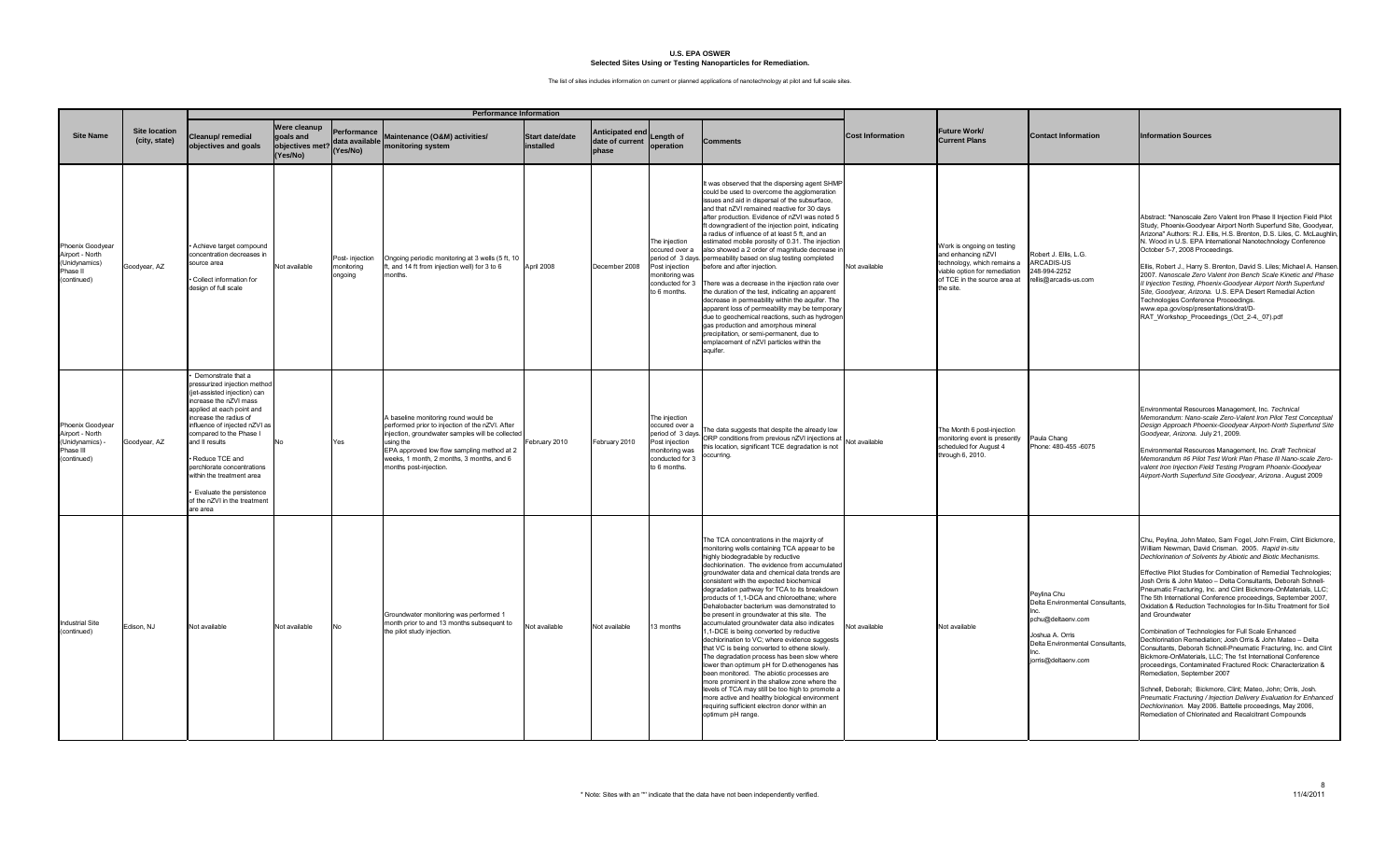|                                      |                                    |               | <b>Site Information</b>       |                    |              |                                                                                                                                                                                                                                                                                                                                                                                                                                                                                                                     |                                            | <b>Media</b>                      |                             | <b>Contaminants</b>                                                       |                                                                                                                                                                                                                                                                                                      |                                  | <b>Technology Information</b>                                                                                                                                                                                                                                                                                                                                                                                                                                                                   |                                                            |
|--------------------------------------|------------------------------------|---------------|-------------------------------|--------------------|--------------|---------------------------------------------------------------------------------------------------------------------------------------------------------------------------------------------------------------------------------------------------------------------------------------------------------------------------------------------------------------------------------------------------------------------------------------------------------------------------------------------------------------------|--------------------------------------------|-----------------------------------|-----------------------------|---------------------------------------------------------------------------|------------------------------------------------------------------------------------------------------------------------------------------------------------------------------------------------------------------------------------------------------------------------------------------------------|----------------------------------|-------------------------------------------------------------------------------------------------------------------------------------------------------------------------------------------------------------------------------------------------------------------------------------------------------------------------------------------------------------------------------------------------------------------------------------------------------------------------------------------------|------------------------------------------------------------|
| <b>Site Name</b>                     | Site location (city, EPA<br>state) | <b>Region</b> | Site type                     | Cleanup<br>program | <b>Scale</b> | Geology                                                                                                                                                                                                                                                                                                                                                                                                                                                                                                             | <b>Media treated</b>                       | <b>Volume of</b><br>media treated | <b>Contaminants treated</b> | <b>Initial contaminant</b><br>concentrations                              | <b>Final contaminant</b><br>concentrations                                                                                                                                                                                                                                                           | <b>Type of</b><br>nanoparticle   | Technology design                                                                                                                                                                                                                                                                                                                                                                                                                                                                               | <b>Vendor Information</b>                                  |
| Hunters Point Ship<br>Yard, Parcel E | San Francisco, CA                  |               | Naval Shipyard                | Not available      | Pilot        | 2 aquifers and 1 bedrock<br>water-bearing zone have been<br>identified at Hunters Point.<br>Groundwater flow patterns are<br>complex<br>due to heterogeneous<br>hydraulic properties of the fill<br>materials and weathered<br>bedrock, tidal influences,<br>effects of storm drains and<br>sanitary sewers, and<br>variations in topography and<br>drainage. Site soils are<br>characterized as silty sand,<br>sand, and gravel.                                                                                   | Groundwater                                | Not available                     | CE, DCE, VC                 | Total concentrations of VOCs<br>ranged from 2,600 µg/l to<br>10,000 µg/l. | Total concentrations of VOC 1,530<br>ug/l to 21,100 ug/l                                                                                                                                                                                                                                             | nZVI                             | nZVI was injected into the subsurface of the site.                                                                                                                                                                                                                                                                                                                                                                                                                                              | <b>ARS</b>                                                 |
| <b>Manufacturing Site</b>            | Passaic, NJ                        |               | Former<br>Manufacturer        | Not available      | Pilot        | Soils are composed of high<br>permeability sands from 0 to<br>20 ft bgs. The silt unit exists<br>from 20 to 26 ft bgs.<br>Most of the contaminant mass<br>is bound within a low<br>permeability silt unit situated a<br>a depth of approximately 20 ft. Groundwater<br>Prior to the injection of the<br>amendments ORP and DO<br>levels indicated aerobic<br>conditions, there was little to<br>no evidence that<br>biodegradation was occurring<br>and low pH levels were likely<br>inhibiting microbial activity. |                                            | Not available                     | <b>TCE</b>                  | Total concentrations of VOCs<br>range 450 to 1,400 µg/L.                  | Post-injection VOC data showed a<br>significant drop in TCE<br>concentrations in the injection area<br>deep well (MW-17D) from 241 mg/L nZVI<br>to 13 mg/L by month 6. There was a<br>90 to 100% reduction in average<br>TCE concentrations.                                                         |                                  | The nZVI and emulsified oil injections targeted a low permeability silt unit<br>where most of the contaminant mass was bound. 108 lbs of nZVI slurry<br>and 1,200 lbs of emulsified oil was injected into 3 points within the silt unit.<br>Pneumatic fracturing injections were used at 2 of the injection points and<br>hydraulic injection was used at the third injection point to enhance the<br>distribution of the amendments.                                                           | Not available                                              |
| Pharmaceutical<br>Facility           | Research Triangle<br>Park, NC      |               | Former Waste<br>Disposal Area | <b>CRA</b>         | Pilot        | The site is located in the west-<br>central portion of the Durham<br>subbasin. The site consists of<br>sandstone interbedded with<br>siltstone grading downward<br>into mudstones. In general,<br>groundwater flow at the site i<br>radial with a hydraulic divide<br>along the topographic ridge.                                                                                                                                                                                                                  | Groundwater in<br><b>fractured</b> bedrock | Not available                     | PCE, TCE, DCE, VC           | The max concentration of<br>VOCs was around 14,000<br>µg/L.               | There was over a 90% reduction of<br>pre-injection baseline concentrations<br>at the injection well and observation<br>well.<br>PCE, TCE, and DCE concentrations<br>were reduced to levels near or<br>below groundwater quality standards<br>with no accompanying increases in<br>VC concentrations. | BNP (produced<br>n laboratory by | The iron nanoparticles were injected as a slurry suspension that was<br>prepared onsite using potable water. The total slurry volume injected was<br>6,056 liters (1,600 gallons) at a nanoparticle concentration of 1.9 g/L in<br>the slurry. The total nanoparticle mass injected was 11.2 kg. The injection<br>Lehigh University) rate side, it is to the individual mass and the slurry in the tank was mixed<br>continuously to prevent settlement of the larger size particle aggregates. | Pilot test designed and<br>mplemented by Golder Associates |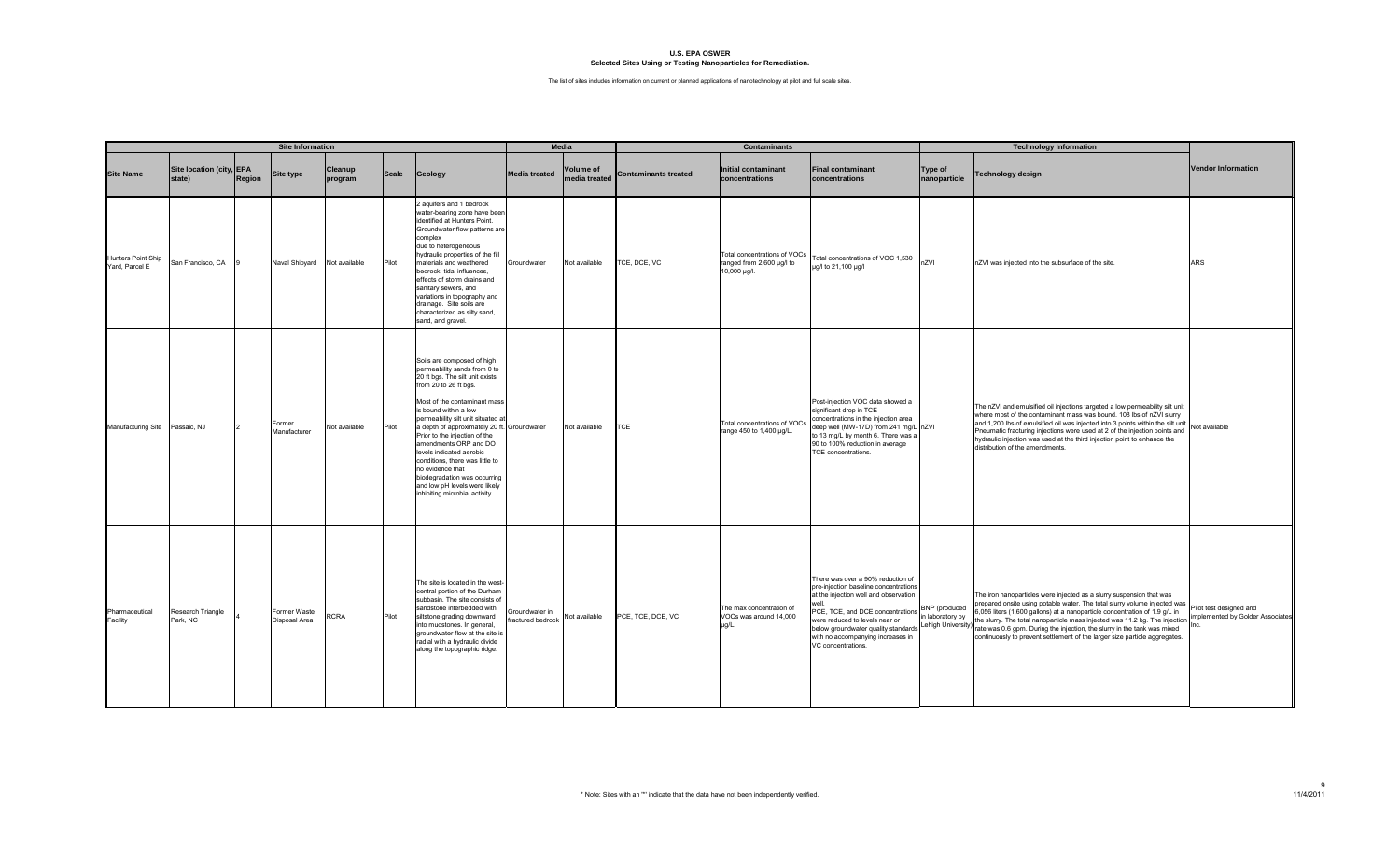|                                                     |                                       |                                           |                                                         |                                           | <b>Performance Information</b>                                                                                                                                                                                                                                                                      |                                     |                                             |                        |                                                                                                                                                                                                                                                                                                                                                                                                                                                                                                                                                                                                                                                                                                                                                                                                                                                                                                                                                                                                                                 |                         |                                                     |                                                                                                                                                               |                                                                                                                                                                                                                                                                                                                                                                                                                                                                                                                                                                                                                                                                                                                                                                                                                                                        |
|-----------------------------------------------------|---------------------------------------|-------------------------------------------|---------------------------------------------------------|-------------------------------------------|-----------------------------------------------------------------------------------------------------------------------------------------------------------------------------------------------------------------------------------------------------------------------------------------------------|-------------------------------------|---------------------------------------------|------------------------|---------------------------------------------------------------------------------------------------------------------------------------------------------------------------------------------------------------------------------------------------------------------------------------------------------------------------------------------------------------------------------------------------------------------------------------------------------------------------------------------------------------------------------------------------------------------------------------------------------------------------------------------------------------------------------------------------------------------------------------------------------------------------------------------------------------------------------------------------------------------------------------------------------------------------------------------------------------------------------------------------------------------------------|-------------------------|-----------------------------------------------------|---------------------------------------------------------------------------------------------------------------------------------------------------------------|--------------------------------------------------------------------------------------------------------------------------------------------------------------------------------------------------------------------------------------------------------------------------------------------------------------------------------------------------------------------------------------------------------------------------------------------------------------------------------------------------------------------------------------------------------------------------------------------------------------------------------------------------------------------------------------------------------------------------------------------------------------------------------------------------------------------------------------------------------|
| <b>Site Name</b>                                    | <b>Site location</b><br>(city, state) | Cleanup/ remedial<br>objectives and goals | Were cleanup<br>goals and<br>objectives met?<br>Yes/No) | Performance<br>data available<br>(Yes/No) | Maintenance (O&M) activities/<br>monitoring system                                                                                                                                                                                                                                                  | <b>Start date/date</b><br>installed | Anticipated end<br>date of current<br>phase | Length of<br>operation | Comments                                                                                                                                                                                                                                                                                                                                                                                                                                                                                                                                                                                                                                                                                                                                                                                                                                                                                                                                                                                                                        | <b>Cost Information</b> | Future Work/<br><b>Current Plans</b>                | <b>Contact Information</b>                                                                                                                                    | <b>Information Sources</b>                                                                                                                                                                                                                                                                                                                                                                                                                                                                                                                                                                                                                                                                                                                                                                                                                             |
| Hunters Point Ship<br>Yard, Parcel E<br>(continued) | San Francisco, CA                     | Not available                             | N٥                                                      | No                                        | None                                                                                                                                                                                                                                                                                                | Not available                       | Not available                               | Not available          | Microscale ZVI was also injected in areas<br>surrounding location of nZVI injections.                                                                                                                                                                                                                                                                                                                                                                                                                                                                                                                                                                                                                                                                                                                                                                                                                                                                                                                                           | Not available           | Not available                                       | Steve Pierce<br>Shaw Environmental & Infrastructure<br>4005 Port Chicago Highway<br>Concord, California 94520<br>Phone: (925) 288-2139                        | Email from Steve Pierce and Steve Hall on August 17, 2010                                                                                                                                                                                                                                                                                                                                                                                                                                                                                                                                                                                                                                                                                                                                                                                              |
| Manufacturing Site<br>(continued)                   | Passaic, NJ                           | Not available                             | Not available                                           | Yes                                       | Monitoring occured weekly during the first<br>month and monthly thereafter. A comparison<br>of pre and post-injection electrical imaging<br>surveys and groundwater microscopy samples<br>were used to evaluate the distribution of the<br>nZVI particles achieved by the fracturing<br>techniques. | September 2005                      | Not Available                               | 6 months               | Pre-Injection ORP levels were 375 to 550 mV<br>with a pH between 3 to 4.5. Within days after<br>the injections, ORP and DO levels dropped<br>significantly to levels as low as -500 mV and<br>indicated anoxic conditions and resulting sulfate<br>reduction to methanogenesis had been<br>achieved. In addition, pH levels had increased<br>to near neutral. 6 months after the injection<br>ORP levels were still below -100 mV and<br>continue to decrease downgradient of the pilot<br>study area, and DO levels are still anoxic.<br>nZVI particles were detected in samples<br>collected from monitoring wells in the silt unit<br>and the overlying sand unit at distances up to 25<br>ft from the injection points. In addition, post-<br>injection TCE concentrations increased<br>significantly in the sand unit (from 1.4 mg/L to<br>220 mg/L by month 2). This indicates that both<br>of the fracturing techniques were successful in<br>distributing the nZVI a significant distance from<br>the injection points. | Not available           | Not available                                       | David Liles<br><b>ARCADIS</b><br>919-544-4535<br>dliles@arcadis-us.com                                                                                        | Zhang, W.X., N. Durant and D. Elliott. "In-situ remediation using<br>nanoscale zero-valent iron: fundamentals and field applications."<br>Battelle Conference on Remediation of Chlorinated and Recalcitrant<br>Compounds, Monterey California. May 22-25, 2006<br>Sullivan, Edward. . University of Massachusetts - Amherst.<br>Combined Abiotic and Biotic Dechlorination of TCE in a Low<br>Permeability Aerobic Aquifer. 2006. The 22nd Annual International<br>Conference on Soils, Sediments and Water                                                                                                                                                                                                                                                                                                                                           |
| Pharmaceutical<br>Facility<br>(continued)           | Research Triangle<br>Park, NC         | Source mass reduction                     | Yes                                                     | Yes                                       | 3 monitoring wells were installed at distances o<br>6.6, 13, and 19 meters downgradient of<br>iniection well.                                                                                                                                                                                       | September 2002                      | December 2002                               | 3 months               | The radius of influence of the injection, as<br>measured by significant contaminant<br>concentration reduction, was approximately 6 to<br>10 meters around the injection well.<br>The pilot objectives were met. ORP conditions<br>in most of the test area were indicative of iron-<br>reducing conditions (i.e., approximately +50mV<br>to -100mV redox potential), and were lowered<br>during and after the injection, with measured in-<br>situ redox potentials of approximately -700mV<br>in the injection well, and -500mV in the nearby<br>monitoring wells.                                                                                                                                                                                                                                                                                                                                                                                                                                                            | <b>Not available</b>    | Full-scale system design to be<br>completed in 2008 | Florin Gheorghiu<br><b>Golder Associates</b><br>856-793-2005<br>'florin@golder.com'<br>Wei-xian Zhang<br>Lehigh University<br>610-758-5318<br>wez3@lehigh.edu | Zhang., Wei-wian. Nanoscale iron particles for environmental<br>remediation: An overview. Journal of Nanoparticle Research 5: 323-<br>332. 2003.<br>Applications of Iron Nanoparticles for Groundwater Remediation<br>Wei-xian Zhang and Daniel W. Elliot REMEDIATION Spring 2006<br>Glazier, Robert Venkatakrishnan, Ramesh; Gheorghiu, Florin;<br>Walata, Lindsey; Nash, Robert; Zhang, Wei-xian.<br>Nanotechnology Takes Roo. Civil Engineering Magazine. May<br>2003.<br>Gheorghiu, Florin; Christian, Mace; Venkatakrishnan, Ramesh,;<br>Zhang, Wei-xian In-Situ Treatments using Nano-Scale Zero-Valent<br>Iron Implemented in North America and Europe. U.S. EPA<br>Workshop on Nanotechnology for Site Remediation U.S.<br>Department of Commerce, Washington DC. October 20 - 21,<br>2005.<br>www.frtr.gov/nano/pdf/day1/gheorghiu_florin.pdf |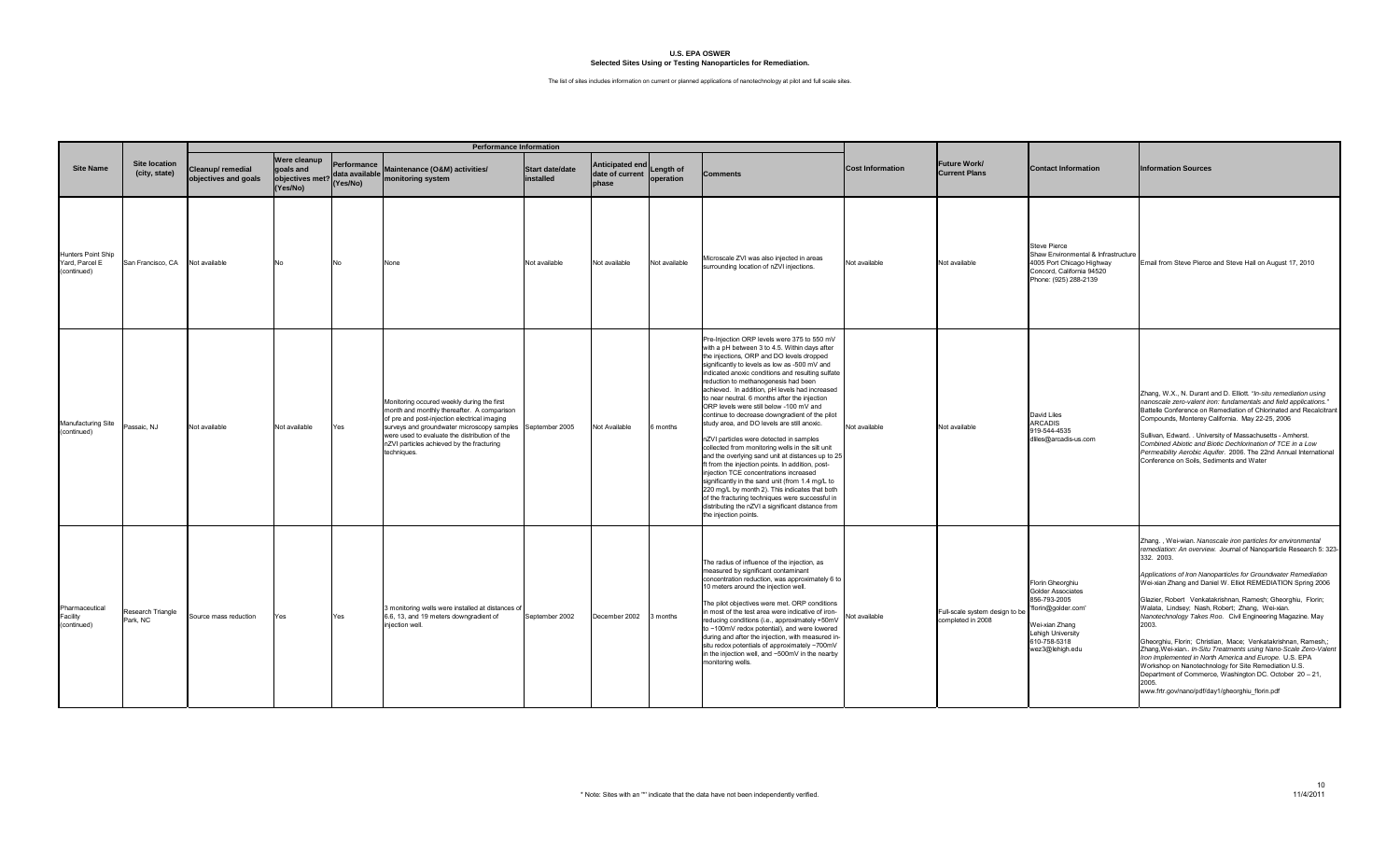|                                     |                                      |               | <b>Site Information</b>              |                    |              |                                                                                                                                                                                                                                                                                                                                                  |                                     | <b>Media</b>                      |                                                                   | <b>Contaminants</b>                                                                                    |                                                                                                                                                                                       |                                                                                               | <b>Technology Information</b>                                                                                                                                                                                                                                                                                                                                                                                                                                                                   |                                                                                                  |
|-------------------------------------|--------------------------------------|---------------|--------------------------------------|--------------------|--------------|--------------------------------------------------------------------------------------------------------------------------------------------------------------------------------------------------------------------------------------------------------------------------------------------------------------------------------------------------|-------------------------------------|-----------------------------------|-------------------------------------------------------------------|--------------------------------------------------------------------------------------------------------|---------------------------------------------------------------------------------------------------------------------------------------------------------------------------------------|-----------------------------------------------------------------------------------------------|-------------------------------------------------------------------------------------------------------------------------------------------------------------------------------------------------------------------------------------------------------------------------------------------------------------------------------------------------------------------------------------------------------------------------------------------------------------------------------------------------|--------------------------------------------------------------------------------------------------|
| <b>Site Name</b>                    | Site location (city, EPA<br>state)   | <b>Region</b> | <b>Site type</b>                     | Cleanup<br>program | <b>Scale</b> | Geology                                                                                                                                                                                                                                                                                                                                          | <b>Media treated</b>                | <b>Volume of</b><br>media treated | <b>Contaminants treated</b>                                       | Initial contaminant<br>concentrations                                                                  | <b>Final contaminant</b><br>concentrations                                                                                                                                            | Type of<br>nanoparticle                                                                       | Technology design                                                                                                                                                                                                                                                                                                                                                                                                                                                                               | <b>Vendor Information</b>                                                                        |
| Nease Chemical                      | Salem, OH                            |               | Former<br>Pesticides<br>Manufacturer | <b>CERCLA</b>      | Pilot        | The geology at the site<br>generally consists of glacial till<br>overburden lying above<br>fractured sedimentary<br>bedrock. nZVI was selected to<br>treat the bedrock groundwater<br>and overburden contamination<br>in the southern part of the site.<br>The bedrock plume extends<br>about 1,700 ft from the source<br>areas toward the east. | Groundwater in<br>fractured bedrock | Not available                     | PCE, TCE, DCE, VC                                                 | PCE: 80 mg/L<br>TCE: 21 mg/L<br>cis-DCE: 11 mg/L<br>1,2-Dichlorobenzene: 15<br>ma/L<br>Benzene: 7 mg/L | 38 to 88% reductions in PCE<br>30 to 70% reductions in TCE<br>increases in cis-DCE<br>complete reduction in 1,2-<br>Dichlorobenzene                                                   | by Golder<br>Associates Inc.<br>under license<br>from Lehigh<br>University)                   | nZVI (produced The field pilot study was designed based on the results of the bench test.<br>During the field pilot study, 100 kg of nZVI in 2,665 gallons of clean water Pilot test designed and<br>was injected into a highly contaminated portion of the aquifer. The iron<br>was injected in batches containing powdered soy as an organic<br>dispersant (20 percent by weight of NZVI), and most batches contained a Florin Gheorghiu)<br>small amount of palladium (1 percent by weight). | implemented by Golder Associates<br>nc. (Stephen Finn, Allen Kane,                               |
| BP -- Prudhoe Bay<br>Unit           | North Slope, AK                      | 10            | Abandoned Oil<br>Field               | <b>RCRA</b>        | Pilot        | Site soils are characterized as<br>organic-rich soil over alluvial<br>gravels                                                                                                                                                                                                                                                                    | Soil                                | Not available                     | <b>TCA.</b> Diesel fuel                                           | Max TCA:<br>58,444 µg/kg                                                                               | Shallow Test: TCA reduction of 96%<br>1 year after application (mean<br>concentration)<br>Deep Test: TCA reduction of 40%<br>(mean concentration using<br>combined post-test results) | <b>BNP</b>                                                                                    | The pilot test used 2 distinct BNP delivery methods:<br>The shallow test involved physical mixing with lake water for shallow soil<br>from 0 to 4 ft bgs.<br>The deep test involved pressurized injection via 20 injection points<br>installed at 7.5 ft bgs. Treatment and control plots for each delivery<br>method were subjected to identical treatment processes to validate the<br>results.                                                                                               | · PARS Environmental, Inc.<br>· Lehigh University                                                |
| <b>Industrial Plant</b>             | Rochester, NY                        |               | Former<br>Manufacturing              | <b>RCRA</b>        | Pilot        | The site is characterized by<br>glacial till overburden lying<br>above fractured sedimentary<br>bedrock.                                                                                                                                                                                                                                         | Groundwater in<br>bedrock           | Not available                     | Methylene chloride, 1,2-DCP, 1,2- Total contaminant<br><b>DCA</b> | concentration: 500,000 µg/L                                                                            | Total contaminant concentration:<br>50,000 µg/L                                                                                                                                       | nZVI (produced<br>by Golder<br>Associates Inc.<br>under license<br>from Lehigh<br>University) | Gravity feed injection was used to inject a total of 100 kg of nZVI. An<br>nZVI slurry concentration of 10 to 20 g/L was used.                                                                                                                                                                                                                                                                                                                                                                  | ilot test designed and<br>mplemented by Golder Associates<br>Inc. (Allen Kane, Florin Gheorghiu) |
| Picatinny Arsenal<br>Superfund Site | Rockaway Township,<br>N <sub>1</sub> |               | Munitions Arsenal CERCLA             |                    | Pilot        | Site consists of organics-rich                                                                                                                                                                                                                                                                                                                   | Groundwater                         | Not available                     | CCI4, TCE                                                         | $CCl_i$ : 250 µg/L<br>TCE: 87 µg/L                                                                     | CCI4 concentration was 180 µg/L<br>weeks after injection, but rebounded nZVI<br>to 230 µg/L 4 months after injection.<br>TCE was 54 µg/L 4 months after<br>injection                  | (Ferragel<br>Particles)                                                                       | Approximately 120 lbs of nZVI were injected via two 4-inch temporary<br>injection wells.                                                                                                                                                                                                                                                                                                                                                                                                        | Shaw Environmental, Inc.<br>PARS Environmental, Inc.                                             |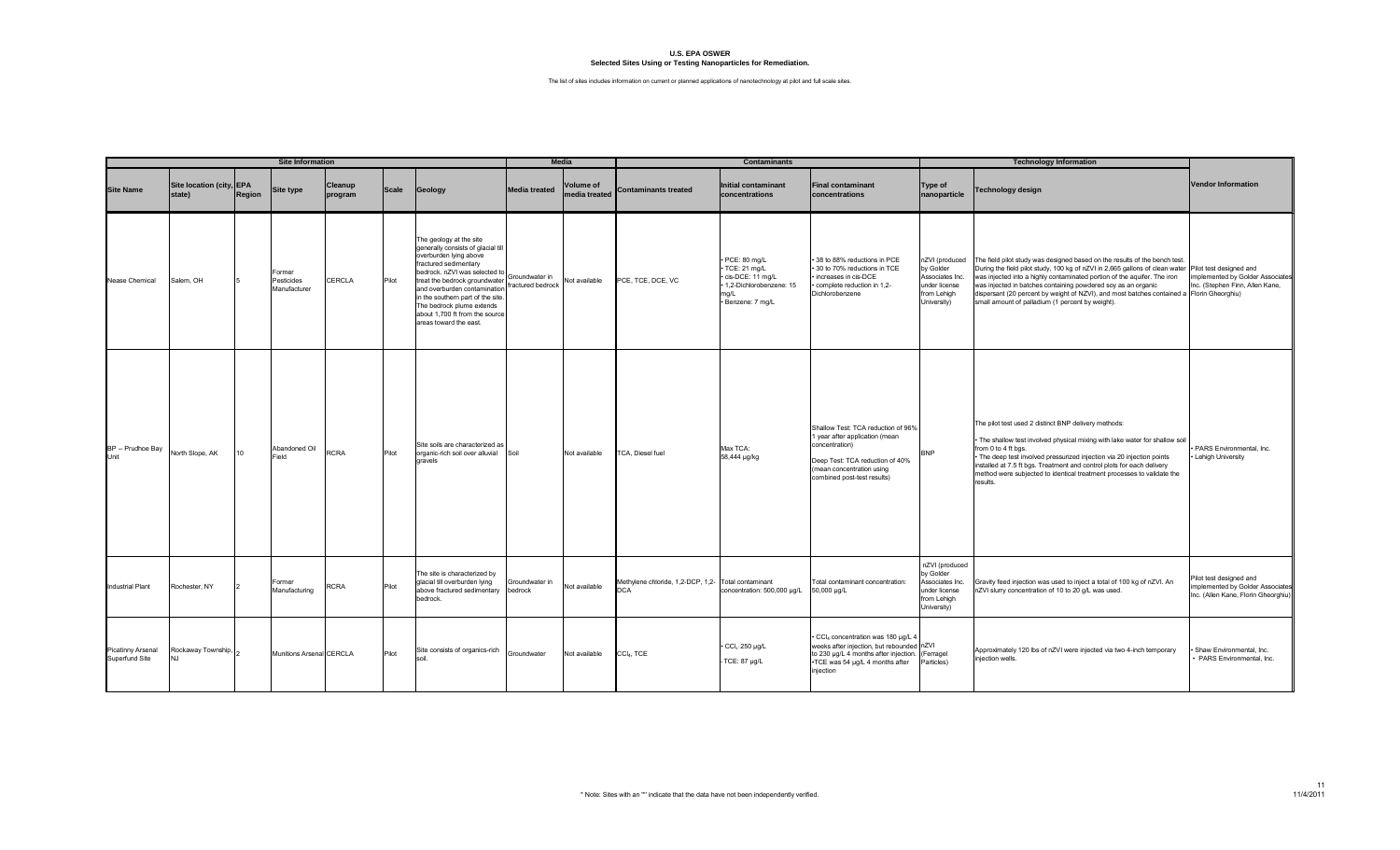|                                                    |                                       |                                                                                                                                           |                                                          |                                           | <b>Performance Information</b>                                                                                                                                                                                                                                                                                                                                                                                                                                                                                                                                                                                                                                |                                                          |                                                                                                   |                        |                                                                                                                                                                                                                                                                                                                                                                                                                                                                                                                      |                                                                         |                                                                                                                                                                                                                                  |                                                                                                                                |                                                                                                                                                                                                                                                                                                                           |
|----------------------------------------------------|---------------------------------------|-------------------------------------------------------------------------------------------------------------------------------------------|----------------------------------------------------------|-------------------------------------------|---------------------------------------------------------------------------------------------------------------------------------------------------------------------------------------------------------------------------------------------------------------------------------------------------------------------------------------------------------------------------------------------------------------------------------------------------------------------------------------------------------------------------------------------------------------------------------------------------------------------------------------------------------------|----------------------------------------------------------|---------------------------------------------------------------------------------------------------|------------------------|----------------------------------------------------------------------------------------------------------------------------------------------------------------------------------------------------------------------------------------------------------------------------------------------------------------------------------------------------------------------------------------------------------------------------------------------------------------------------------------------------------------------|-------------------------------------------------------------------------|----------------------------------------------------------------------------------------------------------------------------------------------------------------------------------------------------------------------------------|--------------------------------------------------------------------------------------------------------------------------------|---------------------------------------------------------------------------------------------------------------------------------------------------------------------------------------------------------------------------------------------------------------------------------------------------------------------------|
| <b>Site Name</b>                                   | <b>Site location</b><br>(city, state) | Cleanup/ remedial<br>objectives and goals                                                                                                 | Were cleanup<br>goals and<br>objectives met?<br>(Yes/No) | Performance<br>data available<br>(Yes/No) | Maintenance (O&M) activities/<br>monitoring system                                                                                                                                                                                                                                                                                                                                                                                                                                                                                                                                                                                                            | <b>Start date/date</b><br>installed                      | <b>Anticipated end</b><br>date of current<br>phase                                                | Length of<br>operation | Comments                                                                                                                                                                                                                                                                                                                                                                                                                                                                                                             | <b>Cost Information</b>                                                 | <b>Future Work/</b><br><b>Current Plans</b>                                                                                                                                                                                      | <b>Contact Information</b>                                                                                                     | <b>Information Sources</b>                                                                                                                                                                                                                                                                                                |
| Nease Chemical<br>(continued)                      | Salem, OH                             | Achieve reduction in target<br>compounds<br>Collect information for<br>design of full scale                                               | Yes                                                      | No                                        | 4 wells installed at close range were monitored<br>during injection for water levels and<br>geochemical parameters. Chemical monitoring Scale Test<br>has been conducted periodically for 6 months.<br>Monitoring of natural attenuation will occur to<br>ensure remediation of the far downgradient<br>portion of the plume.                                                                                                                                                                                                                                                                                                                                 | August 2006: Bencl<br>November 2006:<br>Field Scale Test | Not available                                                                                     | Not available          | Not available                                                                                                                                                                                                                                                                                                                                                                                                                                                                                                        | · Pilot cost: \$177.000<br>· Estimated full scale cost: \$19<br>million | Enhanced biotreatment will be<br>considered as a "polishing"<br>step to address benzene<br>expected to remain after nZV<br>treatment.<br>Results from the treatability<br>study will be used to design<br>the full-scale system. | Dion Novak<br>U.S. EPA Region 5<br>312-886-4737<br>Novak.Dion@epamail.epa.gov                                                  | U.S. EPA. Technology Update #1: Nanotechnology Fact Sheet-<br>Nease Chemical Site, September 2006.<br>U.S. EPA. Technology Update #2: Nanotechnology Fact Sheet -<br>Vease Chemical Site, June 2007.                                                                                                                      |
| BP -- Prudhoe Bay<br>Unit<br>(continued)           | North Slope, AK                       | Assess any reduction in<br>TCA concentrations in soil<br>and water<br>Determine the effective<br>radius on influence of the<br>technology | Not available                                            | Yes                                       | Shallow test: Soil samples were collected from<br>4 well-distributed locations within the shallow<br>test treatment plot and 3 locations within each<br>of the control plots at 3 equally divided intervals.<br>Deep Test: Soil Samples were collected from<br>locations within the treatment plot and one<br>location within the control plot. 4 soil samples<br>were collected at each location at different<br>intervals.<br>Post-test soil and water samples were collected<br>from the treatment and control plots 3 weeks<br>after treatment. Supplemental sampling and<br>anlysis was conducted 1 year following the<br>performance of the pilot test. | Fall 2006                                                | Shallow Test: Not Shallow test: Not<br>available<br>Deep Test: August Deep Test: 40.5<br>20, 2008 | available<br>hours     | Physical mixing with BNP reagent at shallow<br>depths was more effective than BNP reagent<br>injection through vertical well points. Injection of<br>the BNP slurry resulted in preferential flow of the<br>reagent through subsurface fractures, with a<br>radius of influence of approximately 5 to 6 ft. In<br>addition, in-situ appliocation of the reagent using<br>the injection method did not appear effective at<br>distributing the BNP reagent within or below the<br>active layer within the gravel pad. | Not available                                                           | Not available                                                                                                                                                                                                                    | Roberta Hedeen<br>EPA, Region 10<br>206-553-0201<br>hedeen.roberta@epa.gov                                                     | Oasis Enviromental. Bimetallic Nanoscale Particle Technology<br>Test, Tuboscope Site Pilot Test Results Report. Greater Prudhoe<br>Bay, North Slope Alaska. December 12, 2008.                                                                                                                                            |
| <b>Industrial Plant</b><br>(continued)             | Rochester, NY                         | Achieve reduction in target<br>compounds<br>Collect information for the<br>design of full scale system.                                   | Yes                                                      | No                                        | Not available                                                                                                                                                                                                                                                                                                                                                                                                                                                                                                                                                                                                                                                 | 2004                                                     | Not available                                                                                     | Not available          | Not available                                                                                                                                                                                                                                                                                                                                                                                                                                                                                                        | Not available                                                           | Not available                                                                                                                                                                                                                    | Allen Kane, Golder Associates 610-<br>941-8173 akane@golder.com                                                                | Macé, Christian; Gheorghiu, Florin; Desrocher, Steve; Kane,<br>Allen; Pupeza, Michael; Cernik, Miroslav; Kvapil, Petr;<br>Venkatakrishnan, Ramesh; Zhang, Wei-Xian. "Nanotechnology<br>and Groundwater Remediation, A Step Forward in Technology<br>Understanding," Remediation Journal, Wiley Periodicals, Inc.<br>2006. |
| Picatinny Arsenal<br>Superfund Site<br>(continued) | Rockaway Township,<br>N I             | $\cdot$ CCl <sub>4</sub> : 2 µg/L<br>TCE: 1 µg/L                                                                                          | No                                                       | Yes                                       | 4 monitoring wells were installed and 4 rounds<br>of sampling were conducted.                                                                                                                                                                                                                                                                                                                                                                                                                                                                                                                                                                                 | August 2004                                              | August 2005                                                                                       | 1 year                 | Not available                                                                                                                                                                                                                                                                                                                                                                                                                                                                                                        | Not available                                                           | After reviewing the results of<br>the pilot test, the remedial<br>team decided to utilize<br>different technology to cleanup Jon Josephs<br>the site.                                                                            | Bill Roach, RPM<br>EPA, Region 2<br>212-637-4335<br>roach.bill@epa.gov<br>EPA, Region 2<br>212-637-4317<br>josephs.jon@epa.gov | Picatinny Task Order 17, Site 2, Nanoscale ZVI Pilot Study Report,<br>August 2005.                                                                                                                                                                                                                                        |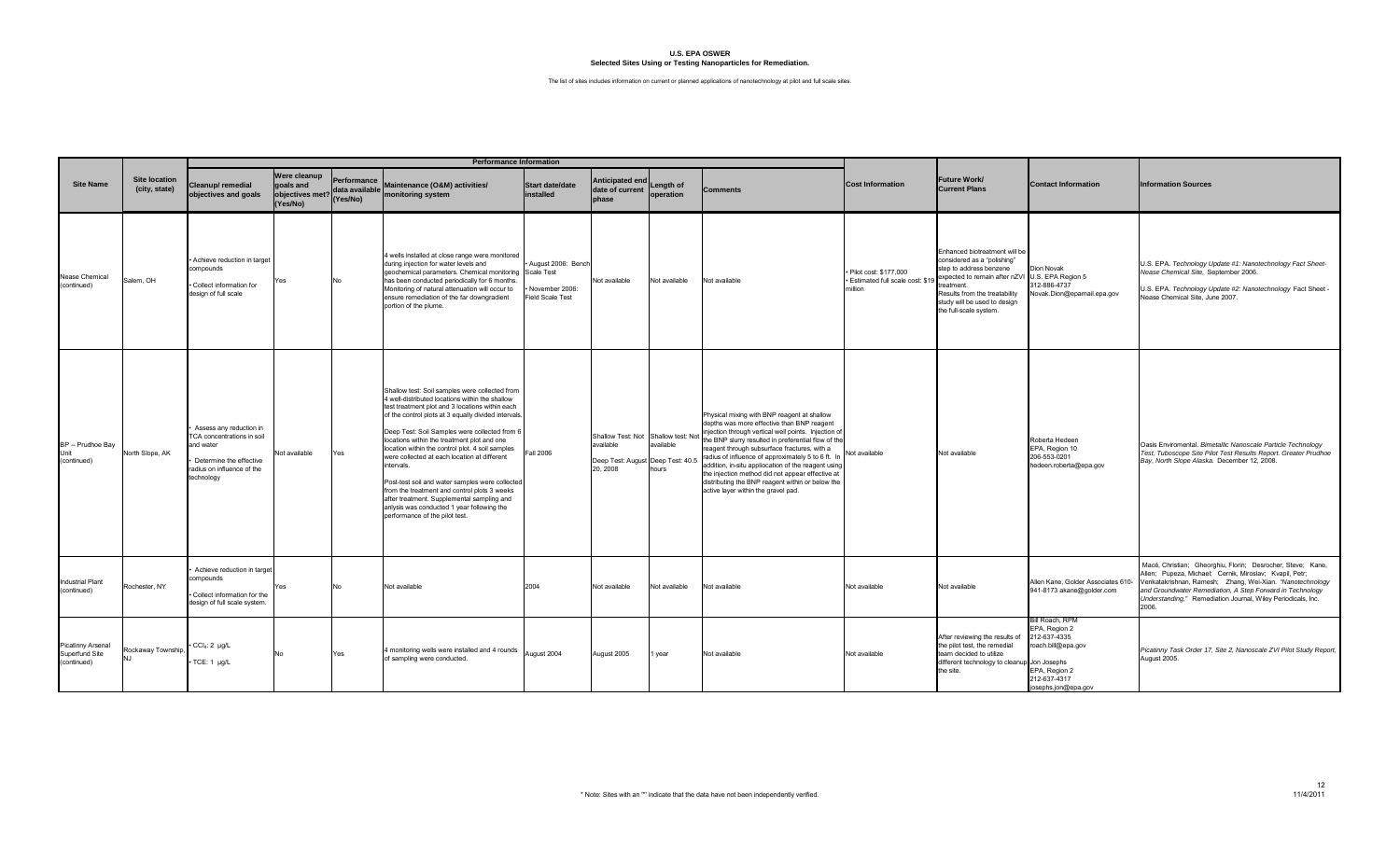|                                                 | <b>Site Information</b>            |           |                                                      |                                             |              |                                                                                                                                                                                                                                                                                                                                                                                                         | <b>Media</b>            |                                                                               | <b>Contaminants</b>         |                                                                                                                                                                                            |                                                                                                                                                                                                                                                                                                                                                                                                                                                                                                      |                                                                                                                                                   | <b>Technology Information</b>                                                                                                                                                                                                                                                                                                                                                                                                                                                                                                                                                                                                                                                                                                                                            |                                                                                                                |
|-------------------------------------------------|------------------------------------|-----------|------------------------------------------------------|---------------------------------------------|--------------|---------------------------------------------------------------------------------------------------------------------------------------------------------------------------------------------------------------------------------------------------------------------------------------------------------------------------------------------------------------------------------------------------------|-------------------------|-------------------------------------------------------------------------------|-----------------------------|--------------------------------------------------------------------------------------------------------------------------------------------------------------------------------------------|------------------------------------------------------------------------------------------------------------------------------------------------------------------------------------------------------------------------------------------------------------------------------------------------------------------------------------------------------------------------------------------------------------------------------------------------------------------------------------------------------|---------------------------------------------------------------------------------------------------------------------------------------------------|--------------------------------------------------------------------------------------------------------------------------------------------------------------------------------------------------------------------------------------------------------------------------------------------------------------------------------------------------------------------------------------------------------------------------------------------------------------------------------------------------------------------------------------------------------------------------------------------------------------------------------------------------------------------------------------------------------------------------------------------------------------------------|----------------------------------------------------------------------------------------------------------------|
| <b>Site Name</b>                                | Site location (city, EPA<br>state) | Region    | <b>Site type</b>                                     | Cleanup<br>program                          | <b>Scale</b> | Geology                                                                                                                                                                                                                                                                                                                                                                                                 | Media treated           | <b>Volume of</b><br>media treated                                             | <b>Contaminants treated</b> | nitial contaminant<br>concentrations                                                                                                                                                       | <b>Final contaminant</b><br>concentrations                                                                                                                                                                                                                                                                                                                                                                                                                                                           | <b>Type of</b><br>nanoparticle                                                                                                                    | Technology design                                                                                                                                                                                                                                                                                                                                                                                                                                                                                                                                                                                                                                                                                                                                                        | <b>Vendor Information</b>                                                                                      |
| Alabama Site                                    | Northern Alabama,                  |           | Abandoned<br>Metal Processing Not available<br>Plant |                                             | Pilot        | The subsurface is<br>characterized as<br>heterogeneous with a<br>relatively shallow semi-<br>confined aquifer. The<br>hydraulic conductivity is<br>approximately 20 ft per day.<br>The effective porosity is about<br>0.15.                                                                                                                                                                             | Soil and<br>groundwater | Not available                                                                 | PCE, TCE,<br>and PCBs       | TCE: MW-1 (1655 µg/L)<br>MW-2 (3710 µg/L)                                                                                                                                                  | TCE: MW-1 (72 µg/L) and MW-2<br>(less than 10 µg/L)<br>The concentrations of PCE, TCE<br>and PCB in monitoring well (MW)-1<br>were lowered by up to 77%, 85%,<br>and 83%, respectively, and<br>continuously reduced by 59%, 96%,<br>and 10% respectively at the end of<br>29 days. In MW-2, the<br>concentrations of PCE, TCE and<br>PCB were lowered by up to 98%,<br>82%, and 95% respectively in the<br>first 10 days and continuously<br>reduced by 99%, 100%, and 93% at<br>the end of 29 days. | CMC stabilized<br>zero-valent iron                                                                                                                | The test area was approximately 135 ft <sup>2</sup> . 150 gallons of 0.2 g/L Fe-Pd<br>nanoparticle suspension was synthesized on site and gravity fed into the<br>test area over a 4-hour period. The 0.2 g/L nanoparticle suspension was<br>injected into the ground to a depth of 44.5 to 49.5 below the injection                                                                                                                                                                                                                                                                                                                                                                                                                                                     | Collaboration between Golder<br>Associates, Fisher, Acros<br>Organics, and Strem (supplier of<br>anoparticles) |
| OU-2B Installation<br><b>Restoration Site 4</b> | Alameda Point, CA                  |           | Navy Installation                                    | Navy Installation<br>Restoration<br>Program | Pilot        | Alameda Island lies at the<br>base of a gently westward-<br>sloping plain that extends from<br>the Oakland-Berkeley Hills in<br>the east to the shore of San<br>Francisco Bay in the west.<br>The thickness of geologic units Groundwater<br>varies throughout Alameda<br>Point. Artificial fill was<br>encountered from the surface<br>to a max depth of 8 ft bgs in<br>borings at locations across OU |                         | 48,000 $ft^3$ (total<br>volume of soil<br>and groundwater<br>in treated zone) | <b>TCE</b>                  | The average initial TCE<br>concentration was 2,500<br>ug/L. The range of TCE<br>concentrations at the site<br>ranged from below laboratory<br>reporting limits to a max of<br>38,000 µg/L. | The average concentration<br>throughout the treated volume was<br>approximately 1,600 µg/L. The<br>majority of the reduction occurred at<br>a single monitoring point. Most of th<br>other monitoring points showed an<br>increase in TCE concentration.                                                                                                                                                                                                                                             | nZVI                                                                                                                                              | In November 2009, direct injection was used to injection over 500 gallons<br>Surface-modified of nZVI at three injection locations on the site. 1 injection location was<br>abandoned due to a surface breach; surfacing of significant amounts of<br>ZVI material was observed as the injection progressed.                                                                                                                                                                                                                                                                                                                                                                                                                                                             | nZVI Product: OnMaterials<br>njection: ARS Technologies                                                        |
| Valcartier Garrison Quebec, Canada              |                                    | <b>NA</b> | National Defense NA<br>Site                          |                                             | Pilot        | Site soils are characterized as Soil<br>Deltaic and Proglacial Sands                                                                                                                                                                                                                                                                                                                                    |                         | $-4,500 \text{ m}^3$                                                          | TCE, DCE, VC                | TCE: ~300 µg/L<br>DCE: ~50 µg/L                                                                                                                                                            | TCE: <5 µg/L<br>· DCE: <50 µg/L                                                                                                                                                                                                                                                                                                                                                                                                                                                                      | nZVI with a<br>palladium<br>catalyst and soy<br>powder<br>produced by<br>Golder<br>Associates Inc.<br>under license<br>from Lehigh<br>University) | About 4,550 kg of nZVI/BNP was injected with a soy protein surface<br>modification. The mass of nZVI injected was based on TCE concentration<br>distribution and depth within the aquifer. Injection used multiple screen<br>dispersant (nZVI wells and packers for unit specific placement. A very small mass of nZVI Pilot test designed and<br>was injected under the silt layer. A metallic catalyst was added to nZVI implemented by Golder Associates<br>particles prior to the injection event to speed up the degradation rate and Ltd. (Sylvain Hains)<br>a food-grade dispersing agent was also used to enhance particle<br>migration distance and to reduce settling. Follow-up actitivies included<br>groundwater recirculation and enhanced bioremediation. |                                                                                                                |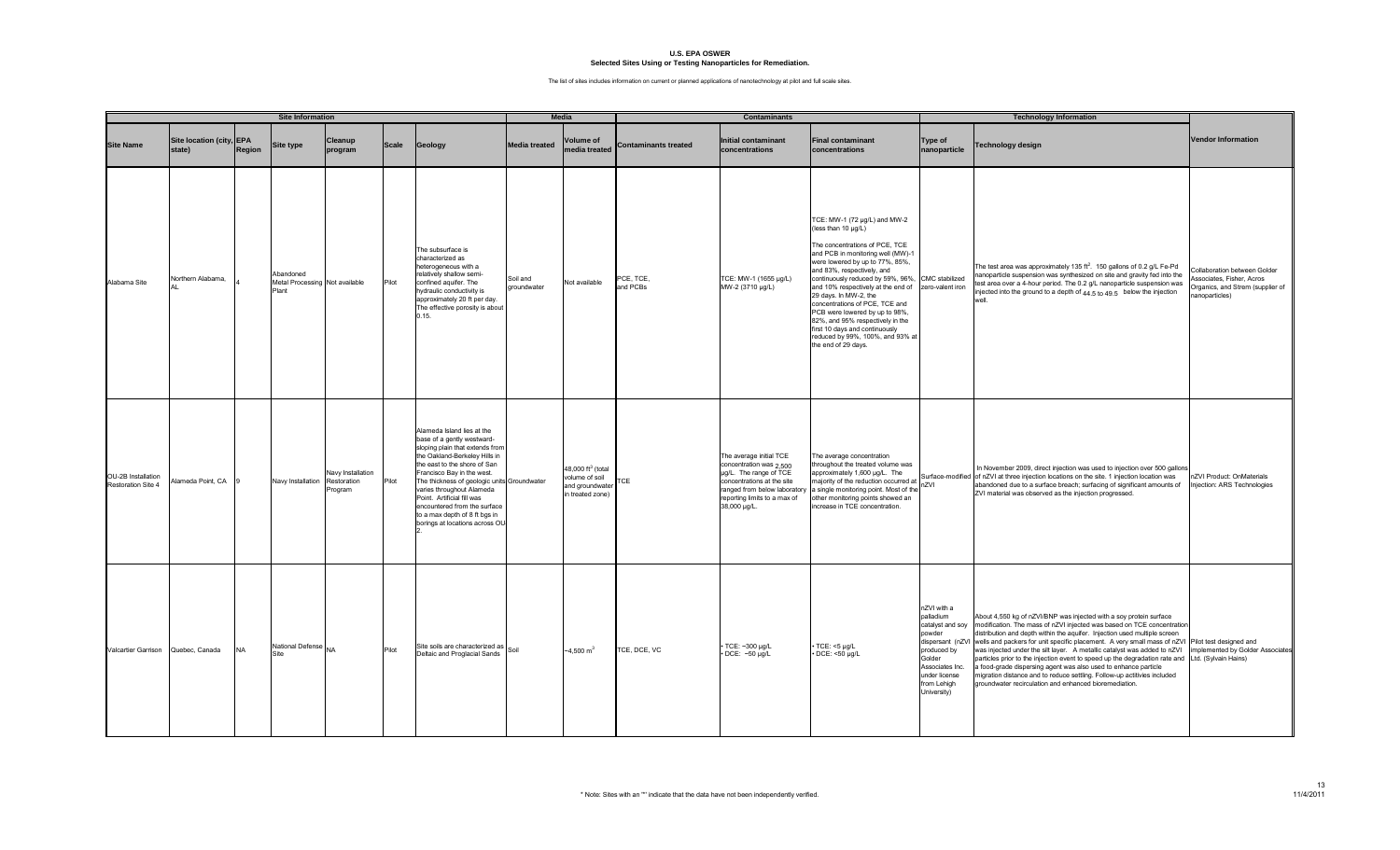|                                                                |                                       | <b>Performance Information</b>                                                                                                                                                                                                                             |                                                          |                                          |                                                                                                                                                                                                                                                                                                                                                                                                                                                         |                                             |                                             |                                                                      |                                                                                                                                                                                                                                                                                                                                                                                                                                                                                                                                                                                                                                                                                                                                                                                                                                                                                                                                                                                                                                                                                                                                                   |                                                                                                                                                                                                                                                                                                                                                                          |                                                                                                                                                                                                                                                                               |                                                                                                 |                                                                                                                                                                                                                                                                                                                                                                                                                                                                                                                       |
|----------------------------------------------------------------|---------------------------------------|------------------------------------------------------------------------------------------------------------------------------------------------------------------------------------------------------------------------------------------------------------|----------------------------------------------------------|------------------------------------------|---------------------------------------------------------------------------------------------------------------------------------------------------------------------------------------------------------------------------------------------------------------------------------------------------------------------------------------------------------------------------------------------------------------------------------------------------------|---------------------------------------------|---------------------------------------------|----------------------------------------------------------------------|---------------------------------------------------------------------------------------------------------------------------------------------------------------------------------------------------------------------------------------------------------------------------------------------------------------------------------------------------------------------------------------------------------------------------------------------------------------------------------------------------------------------------------------------------------------------------------------------------------------------------------------------------------------------------------------------------------------------------------------------------------------------------------------------------------------------------------------------------------------------------------------------------------------------------------------------------------------------------------------------------------------------------------------------------------------------------------------------------------------------------------------------------|--------------------------------------------------------------------------------------------------------------------------------------------------------------------------------------------------------------------------------------------------------------------------------------------------------------------------------------------------------------------------|-------------------------------------------------------------------------------------------------------------------------------------------------------------------------------------------------------------------------------------------------------------------------------|-------------------------------------------------------------------------------------------------|-----------------------------------------------------------------------------------------------------------------------------------------------------------------------------------------------------------------------------------------------------------------------------------------------------------------------------------------------------------------------------------------------------------------------------------------------------------------------------------------------------------------------|
| <b>Site Name</b>                                               | <b>Site location</b><br>(city, state) | Cleanup/remedial<br>bjectives and goals                                                                                                                                                                                                                    | Were cleanup<br>goals and<br>objectives met?<br>(Yes/No) | Performance<br>data available<br>Yes/No) | Maintenance (O&M) activities/<br>monitoring system                                                                                                                                                                                                                                                                                                                                                                                                      | <b>Start date/date</b><br>installed         | Anticipated end<br>date of current<br>phase | Lenath of<br>operation                                               | <b>Comments</b>                                                                                                                                                                                                                                                                                                                                                                                                                                                                                                                                                                                                                                                                                                                                                                                                                                                                                                                                                                                                                                                                                                                                   | <b>Cost Information</b>                                                                                                                                                                                                                                                                                                                                                  | Future Work/<br><b>Current Plans</b>                                                                                                                                                                                                                                          | <b>Contact Information</b>                                                                      | <b>Information Sources</b>                                                                                                                                                                                                                                                                                                                                                                                                                                                                                            |
| Alabama Site<br>(continued)                                    | Northern Alabama.                     | Confirm effectiveness of the<br>nanoparticles, mobility of the<br>particles in soil, and ability to<br>legrade contaminants                                                                                                                                | Yes                                                      | Yes                                      | Groundwater samples were collected from 2<br>monitoring wells MW-1 (5 ft down gradient) and March 2006<br>MW-2 (10 ft down gradient) before and after<br>injection.                                                                                                                                                                                                                                                                                     |                                             | ebruary 2007                                | niection and<br>nonitorina<br>1 full year<br>ncluding<br>preparation | Approximately 37.4% and 9.0% of the injected<br>iron was observed 5 ft and 10ft down-gradient<br>MW-I and MW-2, respectively, confirming the<br>soil mobility of the nanoparticles through the<br>aquifer. Rapid degradation of primary<br>contaminants PCE, TCE, and PCBs was<br>observed in both MW-I and MW-2, with the max<br>degradation being observed during the first<br>29 days of field week of the injections. The contaminant<br>concentrations gradually increased back to their<br>pre-injection levels in about 12 days. However,<br>after 596 days from the first injection, the total<br>chlorinated ethenes concentration decreased by<br>about 40% and 61% in MW-1 and MW-2,<br>respectively. It is proposed that CMC-stabilized<br>nanoparticles facilitated the early stage rapid<br>abiotic degradation. Over the long run, the<br>existing biological degradation process was<br>boosted with CMC as the carbon source and<br>hydrogen from the abiotic/biotic processes as<br>the electron donor, resulting in the sustained<br>enhanced destruction of the chlorinated organic<br>chlorinated ethenes in the subsurface. | Not available                                                                                                                                                                                                                                                                                                                                                            | Work is currently ongoing at<br>the site.                                                                                                                                                                                                                                     | Don Zhao<br>Auburn University<br>hone: 334 844 6277<br>ax: 334 844 6290<br>dzhao@eng.auburn.edu | Project Completion Report: Pilot-Testing an Innovative<br>Remediation Technology For In-Situ Destruction of Chlorinated<br>Organic Contaminants in Alabama Soils and Groundwater Using a<br>New Class of Zero Valent Iron Nanoparticles. Auburn University.<br>June 2007. water.usgs.gov/wrri/06grants/progress/2006AL48B.pdf<br>Pilot-Testing Carboxymethyl Cellulose Stabilized for In-Situ<br>Destruction of Chlorinated Solvents at Alabama Site.<br>University of Massachusetts Amherst, June 2009, Pages 30-31. |
| OU-2B Installation<br><b>Restoration Site 4</b><br>(continued) | Alameda Point, CA                     | There were no specific<br>cleanup goals. The overall<br>objective of the pilot study<br>was to assess the viability of<br>nZVI injection as a treatment No<br>echnology to accomplish<br>he degradation of dissolved<br>contaminants, particularly<br>TCE. |                                                          | Yes                                      | 31 monitoring wells were installed to various<br>depths ranging from 6 to 60 ft bgs to monitor<br>the nZVI injection. These monitoring wells along<br>with 2 existing wells were sampled prior to<br>injection to establish baseline concentrations.<br>Following the injection, all monitoring locations<br>were sampled at 4 post-injection monitoring<br>intervals, conducted approximately 1, 2, 6, and<br>12 weeks following injection completion. | November 10, 2009<br>(injection start date) | ebruary 2010                                | 100 days                                                             | monitoring well within 11 ft of an injection-site .<br>showed significant reduction of TCE from a<br>baseline concentration of 38,000 µg/L to 12,000 · Site Characterization Costs:<br>µg/L. The majority of monitoring locations<br>showed increases in concentrations of TCE as<br>well as other VOCs, indicating desorption of<br>VOC compounds from soil occurred at some<br>locations. A composite radius of influence of<br>10.7 ft for the nZVI injection was calculated<br>based on post injection sampling data.                                                                                                                                                                                                                                                                                                                                                                                                                                                                                                                                                                                                                         | The total cost of the treatability<br>study was \$838,165. Costs<br>include:<br>Administrative and Planning<br>Costs: \$90,000<br>125,000<br>Injection Costs: \$327,165<br>Monitoring and Sampling:<br>190,000<br>Other Costs (Project<br>nanagement, waste disposal,<br>report production): \$106,000<br>The total cost per pound of<br>TCE removed was<br>\$1,175,131. | he results of this treatability<br>study indicate that nZVI<br>jection for the purpose of<br>source reduction in the<br>treatment area was not a cost-<br>effective option for treatment<br>and the technology was not<br>implemented for the full-scale<br>treatment of TCE. | Michael O'Hare<br>Tetra Tech ECI<br>319-471-3512<br>nichael.ohare@tetratech.com                 | TtEC (Tetra Tech EC, Inc.). 2010. Preliminary Draft Zero-Valent<br>Iron Treatability Study Report. Alameda Point, Alameda, California.<br>April 19                                                                                                                                                                                                                                                                                                                                                                    |
| Valcartier Garrison<br>(continued)                             | Quebec, Canada                        | Achieve reduction in TCE<br>concentrations to below 5<br>Collect information for<br>lesign of a full scale system                                                                                                                                          | Yes                                                      | Yes                                      | Not available                                                                                                                                                                                                                                                                                                                                                                                                                                           | <b>July 2006</b>                            | May 2007                                    | 12 months                                                            | The treatment system achievied a 99%<br>reduction after 1 year of treatment. The<br>complete treatment (including biological<br>contribution) needed about 6 months to be<br>effective to reach the performance criteria. The<br>treatment process helped to stimulate<br>secondary reduction reactions (biological and<br>chemical). The efficiency of the treatment<br>process to reduce TCE concentrations was<br>significantly enhanced by adding reactives<br>(dissolved hydrogen) and by uniformizing<br>geochemical conditions with groundwater<br>recirculation.<br>ORP levels reached approximately -500 mV<br>after injection and remained lower than<br>background levels for greater than 12 months.                                                                                                                                                                                                                                                                                                                                                                                                                                  | Not available                                                                                                                                                                                                                                                                                                                                                            | Potential full-scale<br>implementation was planned<br>for 2009. No update received<br>as of March 2011.                                                                                                                                                                       | <b>Sylvain Hains</b><br>Golder Associates<br>418-781-0285<br>SHains@golder.com                  | Hains. Sylvain. Implementation of nZVI Reactive Zone for the<br>Treatment of TCE in a Deep Aquifer. Power Point Presentation and<br>Platform Paper. Battelle. 2008.                                                                                                                                                                                                                                                                                                                                                   |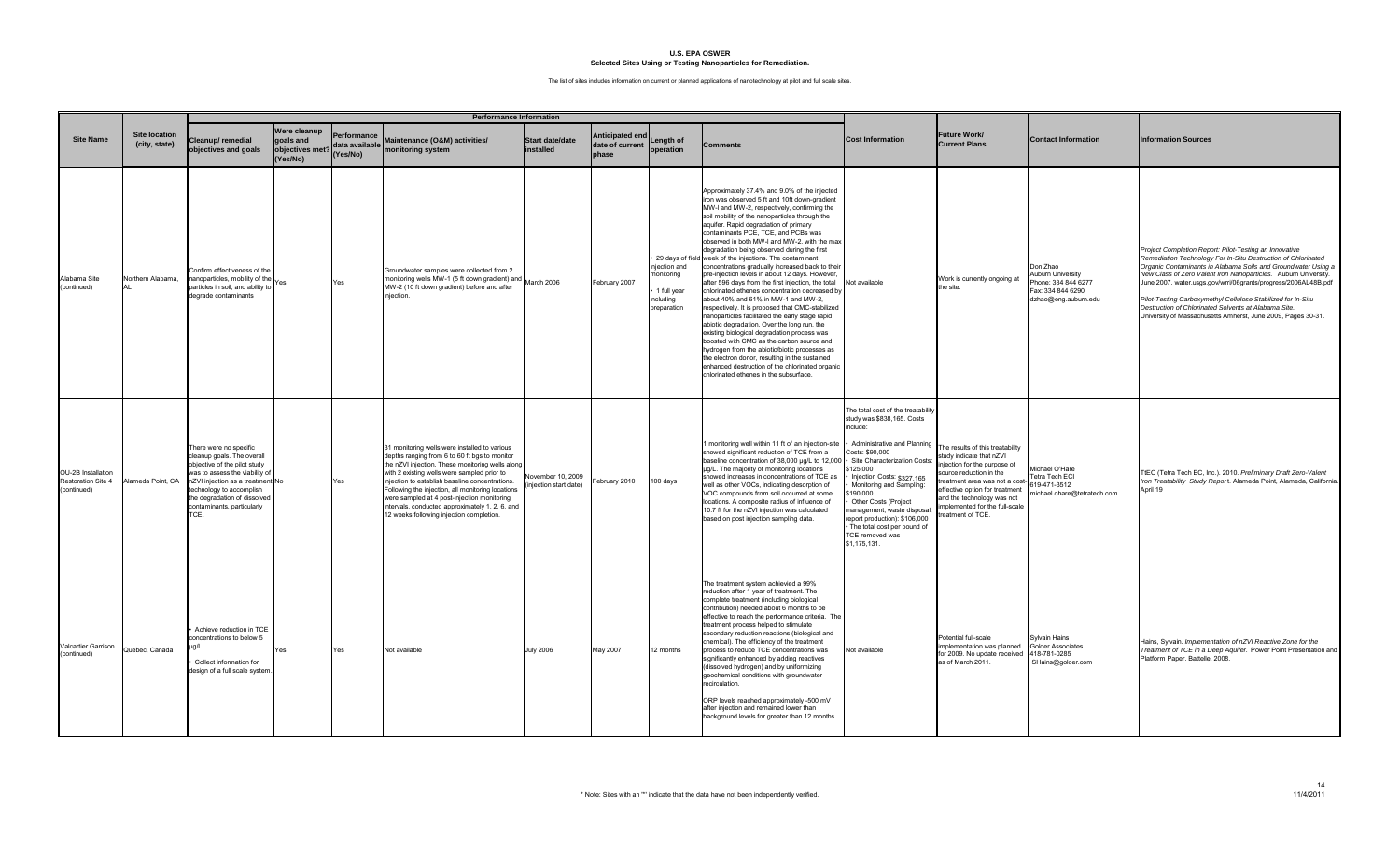|                                                                              | <b>Site Information</b>               |        |                        |                                       |              |                                                                                                                                                                                   |                      | <b>Media</b>                      | <b>Contaminants</b>  |                                              |                                                                                                                                                                                                                                                                                                                                                                                                                                                                                                                                                                                                                   |                                                    | <b>Technology Information</b>                                                                                                                                                                                                                                                                                                                                                                                                                                                                                                                                                                                                                                                                                                                                                                                                                                                                                                                                                                                                                                                                                                                                                        |                                |
|------------------------------------------------------------------------------|---------------------------------------|--------|------------------------|---------------------------------------|--------------|-----------------------------------------------------------------------------------------------------------------------------------------------------------------------------------|----------------------|-----------------------------------|----------------------|----------------------------------------------|-------------------------------------------------------------------------------------------------------------------------------------------------------------------------------------------------------------------------------------------------------------------------------------------------------------------------------------------------------------------------------------------------------------------------------------------------------------------------------------------------------------------------------------------------------------------------------------------------------------------|----------------------------------------------------|--------------------------------------------------------------------------------------------------------------------------------------------------------------------------------------------------------------------------------------------------------------------------------------------------------------------------------------------------------------------------------------------------------------------------------------------------------------------------------------------------------------------------------------------------------------------------------------------------------------------------------------------------------------------------------------------------------------------------------------------------------------------------------------------------------------------------------------------------------------------------------------------------------------------------------------------------------------------------------------------------------------------------------------------------------------------------------------------------------------------------------------------------------------------------------------|--------------------------------|
| <b>Site Name</b>                                                             | Site location (city, EPA<br>state)    | Region | <b>Site type</b>       | Cleanup<br>program                    | <b>Scale</b> | Geology                                                                                                                                                                           | <b>Media treated</b> | <b>Volume of</b><br>media treated | Contaminants treated | <b>Initial contaminant</b><br>concentrations | <b>Final contaminant</b><br>concentrations                                                                                                                                                                                                                                                                                                                                                                                                                                                                                                                                                                        | Type of<br>nanoparticle                            | <b>Technology design</b>                                                                                                                                                                                                                                                                                                                                                                                                                                                                                                                                                                                                                                                                                                                                                                                                                                                                                                                                                                                                                                                                                                                                                             | <b>Vendor Information</b>      |
| Penn-Michigan<br>Manufacturing Site<br>Phase I and Phase<br>III (Location 1) | West Lafayette, OH 5                  |        | <b>Industrial Site</b> | State remedial<br>cleanup             | Pilot        | The TCE contaminant plume<br>is located approximately 60 to<br>120 ft bgs in a sand and<br>gravel aquifer with a high<br>groundwater flow rate of 0.5 f<br>per day.               | Groundwater          | 52,000 ft <sup>3</sup>            | <b>CE</b>            | 300 to 1,000 µg/L                            | Performance monitoring 1 month<br>after the initial injection indicated an<br>average 64% reduction in VOC<br>concentrations in test-area<br>groundwater. Results showed TCE<br>concentrations 10 to 90% lower than<br>pre-injection concentrations. 7<br>months later, groundwater sampling<br>at 4 of the 6 wells showed TCE<br>concentrations had rebounded<br>slightly, with TCE concentration<br>reductions varying from 0 to 61%.<br>Offsite groundwater sampling 21 ft<br>downgradient of the injection site<br>showed a TCE concentration of 597<br>ug/L, a 40% reduction from the initial<br>1,000 µg/L. | Iron-Osorb™.<br>nZVI-silica hybri<br>nanoparticles | IronOsorb™ was injected into the contamination zone. IronOsorb™ is the<br>incorporation of nZVI into Osorb forming a material that can dechlorinate<br>captured organics. The glass matrix concentrates the chlorinated solvents<br>and protects the embedded metal particles from deactivation by dissolved<br>ions. After the Osorb has captured the organic compounds, it can be put<br>through a thermal or rinsing process to release the compounds allowing<br>for the capture of the organic compound and the reuse of the Osorb.<br>The first injection (Phase I) at the site was performed on July 21, 2009,<br>through use of a direct push rig. Due to its high hydrophobicity, the iron-<br>silica matrix was injected in a sodium lauryl sulfate slurry to facilitate<br>uniform distribution across a target radius of 15 ft. A total of 12 kg of the<br>fine (200-350 mesh) powder was injected in one borehole at depths of<br>59, 64, and 69 ft bgs upgradient of an area of groundwater<br>contamination.<br>During Phase III of the demonstration project, citric acid was injected in<br>addition to the Iron-Osorb™ at an injection point in the same location. | ABSMaterials, Inc. Wooster, OH |
| Penn-Michigan<br>Manufacturing Site<br>Phase II (Location 2)                 | West Lafayette, OH 5                  |        | <b>Industrial Site</b> | State remedial<br>cleanup             | Pilot        | The TCE contaminant plume<br>is located approximately 60 to<br>120 ft bgs in a sand and<br>gravel aquifer with a high<br>groundwater flow rate of 10 to<br>20 cm per day.         | Groundwater          | 52,000 ft <sup>3</sup>            | <b>TCE</b>           | About 500 to 800 µg/L                        | Test-area groundwater sampling in<br>April yielded TCE concentrations of<br>200 to 500 µg/L, a 20-50% reductio<br>from pre-injection levels.                                                                                                                                                                                                                                                                                                                                                                                                                                                                      | Iron-Osorb™<br>ZVI-silica hybrio<br>anoparticles   | In Phase II of the demonstration project, a second injection of reactive<br>metals was administered to test an alternate formulation of nanometals.<br>The injectant consisted of 27 kg of nanoscale material consisting of 10%<br>iron (%w/w) and 0.3-1% palladium (%w/w). A single injection point was<br>used at the site. Approximately 15 gallons of silica slurry was<br>administered over 12 hours.                                                                                                                                                                                                                                                                                                                                                                                                                                                                                                                                                                                                                                                                                                                                                                           | ABSMaterials, Inc. Wooster, OH |
| Penn-Michigan<br>Phase IV                                                    | Manufacturing Site West Lafayette, OH |        | <b>Industrial Site</b> | State remedial<br>leanup              | Pilot        | The TCE contaminant plume<br>is located approximately 60 to<br>120 ft bgs in a sand and<br>gravel aquifer with a high<br>groundwater flow rate of 10 to<br>20 centimeters per day | Groundwater          | Not Available                     | <b>TCE</b>           | About 250 to 500 µg/L                        | On-site TCE concentrations at 2<br>wells were reduced to below 5 µg/L  ron-Osorb™.<br>Current concentrations are at 97 to nZVI-silica hybrid<br>266 µg/L                                                                                                                                                                                                                                                                                                                                                                                                                                                          | nanoparticles                                      | During Phase IV, a newly developed injection probe was used. The probe<br>was approximately 6 ft in length (in contrast to the 14-inch probe<br>previously used) and contained additional injection holes to facilitate more<br>even distribution of the silica-based material. The trial also involved<br>injection of a higher volume (57 kg) of material to blanket the treatment<br>area more thoroughly.                                                                                                                                                                                                                                                                                                                                                                                                                                                                                                                                                                                                                                                                                                                                                                        | ABSMaterials, Inc. Wooster, OH |
| <b>Industrial Site</b>                                                       | Ironton, OH                           |        | Industrial Site        | private (Voluntary<br>Action Program) | Pilot        | Complex hydrogeology near<br>the Ohio River                                                                                                                                       | Groundwater          | Not Available                     | TCE                  | TCE: 60 to 250 µg/L                          | TCE: 48 to 200 µg/L (20-55%<br>decrease)                                                                                                                                                                                                                                                                                                                                                                                                                                                                                                                                                                          | ron-Osorb™.<br>nZVI-silica hybrid<br>nanoparticles | Iron-Osorb™ slurries with a tracer was added to the subsurface of the<br>contamination zones through 3 injections.                                                                                                                                                                                                                                                                                                                                                                                                                                                                                                                                                                                                                                                                                                                                                                                                                                                                                                                                                                                                                                                                   | ABSMaterials, Inc. Wooster, OH |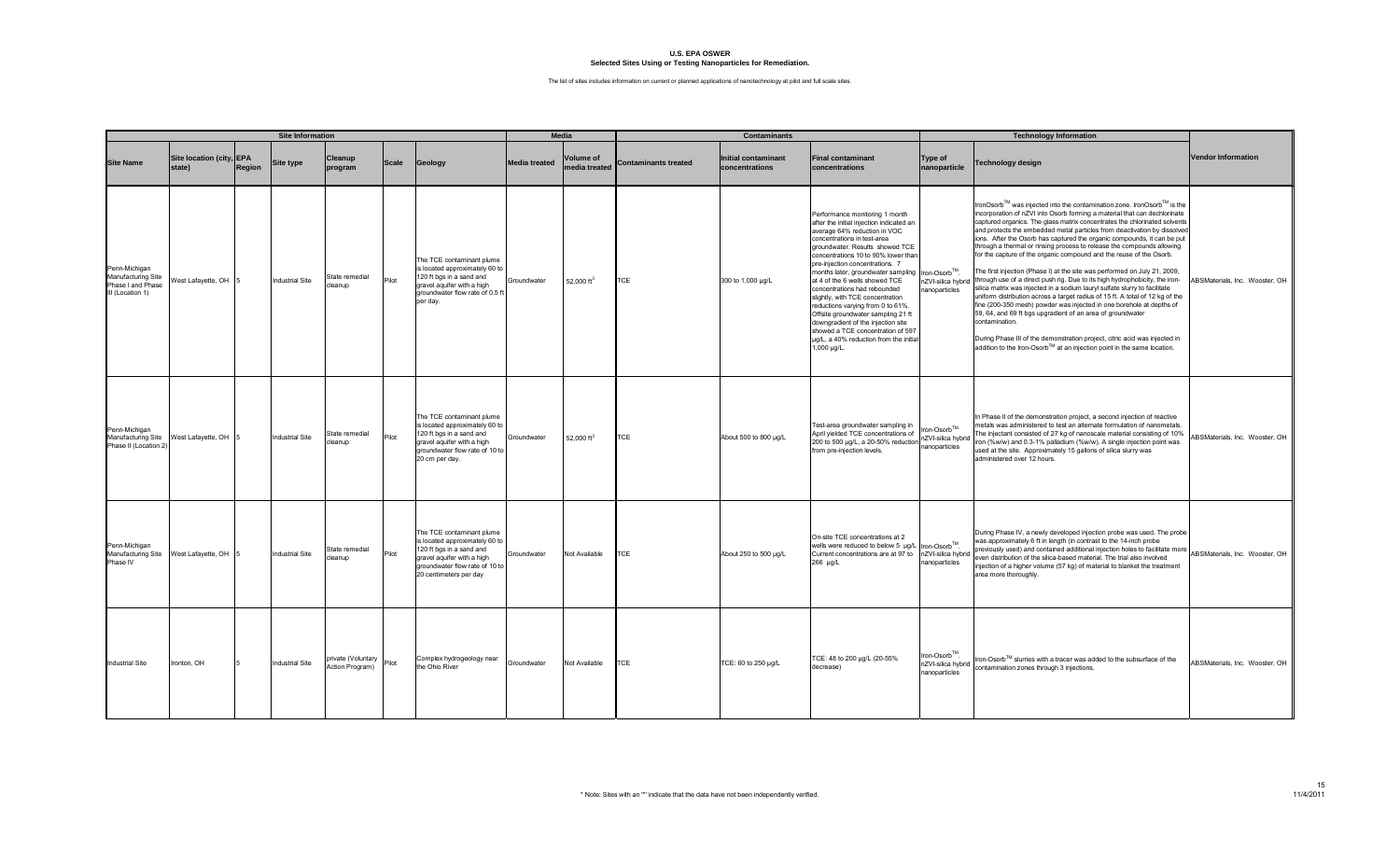|                                                                                             |                                       | <b>Performance Information</b>                                               |                                                                  |                                           |                                                                                                                                                                                                                                                                                                                                                                                                                                                                   |                                           |                                             |                                                                    |                                                                                                                                                                                                                                                                                                                                                                                                                                                                                                                                            |                                                                                                                                  |                                                                                                                                                                                                                                                                                                                                                                                                                     |                                                                                                                                                                          |                                                                                                                                                                                                                                                                                                                                                                                                                                    |
|---------------------------------------------------------------------------------------------|---------------------------------------|------------------------------------------------------------------------------|------------------------------------------------------------------|-------------------------------------------|-------------------------------------------------------------------------------------------------------------------------------------------------------------------------------------------------------------------------------------------------------------------------------------------------------------------------------------------------------------------------------------------------------------------------------------------------------------------|-------------------------------------------|---------------------------------------------|--------------------------------------------------------------------|--------------------------------------------------------------------------------------------------------------------------------------------------------------------------------------------------------------------------------------------------------------------------------------------------------------------------------------------------------------------------------------------------------------------------------------------------------------------------------------------------------------------------------------------|----------------------------------------------------------------------------------------------------------------------------------|---------------------------------------------------------------------------------------------------------------------------------------------------------------------------------------------------------------------------------------------------------------------------------------------------------------------------------------------------------------------------------------------------------------------|--------------------------------------------------------------------------------------------------------------------------------------------------------------------------|------------------------------------------------------------------------------------------------------------------------------------------------------------------------------------------------------------------------------------------------------------------------------------------------------------------------------------------------------------------------------------------------------------------------------------|
| <b>Site Name</b>                                                                            | <b>Site location</b><br>(city, state) | Cleanup/ remedial<br>objectives and goals                                    | Were cleanup<br>goals and<br>objectives met?<br>(Yes/No)         | Performance<br>data available<br>(Yes/No) | Maintenance (O&M) activities/<br>monitoring system                                                                                                                                                                                                                                                                                                                                                                                                                | <b>Start date/date</b><br>installed       | Anticipated end<br>date of current<br>phase | Lenath of<br>operation                                             | <b>Comments</b>                                                                                                                                                                                                                                                                                                                                                                                                                                                                                                                            | <b>Cost Information</b>                                                                                                          | <b>Future Work/</b><br><b>Current Plans</b>                                                                                                                                                                                                                                                                                                                                                                         | <b>Contact Information</b>                                                                                                                                               | <b>Information Sources</b>                                                                                                                                                                                                                                                                                                                                                                                                         |
| Penn-Michigan<br>Manufacturing Site<br>Phase I and Phase<br>III (Location 1)<br>(continued) | West Lafayette, OH                    | Achieve reduction in TCE<br>concentrations to below 5<br>µg/L in groundwater | <b>No</b>                                                        | Yes                                       | Groundwater was sampled over 2 months at 6<br>monitoring wells surrounding the injection point<br>at distances of 7 to 15 ft from the injection<br>point. Samples were taken from 2 monitoring<br>wells and 4 pieziometers.<br>A fluorescent tracer glass was embedded in<br>some of the silica-based material and was<br>injected concurrently with the iron-silica materia<br>to monitor the travel distance of the iron matrix<br>slurry across the test area. | First Injection (Phase<br>: July 21, 2009 | Not available                               | 9 months                                                           | Sampling and tracer results indicated that the<br>slurry had traveled farther than the desired 15-ft<br>radius, as evidenced by tracer material in soil 24<br>ft downgradient of the injection location. 8 soil<br>borings within the test area indicated the matrix<br>slurry also had dispersed to a volume larger<br>than anticipated, reaching a total of 52,000 $\text{ft}^3$<br>instead of the targeted 14,000 ft <sup>3</sup> .<br>Due to its hydrophobic nature, the material did<br>not easily distribute throughout the aquifer. | The cost of the iron-silica<br>material was approximately<br>\$18,000.                                                           | Ohio EPA plans to inject<br>additional iron-silica material at pedmiston@wooster.edu<br>the initial injection point at the (330) 263-2113<br>site (Phase IV). Modified<br>echniques such as lower<br>jection pressures or reduced<br>lilutions in carrier fluids will be<br>sed to limit travel distance of<br>he slurry. No interruption of<br>ongoing manufacturing<br>activities at the site is<br>anticipated.  | Paul Edmiston<br>Deanna Pickett ABSMaterials<br>614-257-8943<br>d.pickett@absmaterials.com<br>Chris Osborne<br>Ohio EPA<br>740-380-5258<br>chris.osborne@epa.state.oh.us | Edmiston, Paul. Pilot Scale Testing of Swellable Organo-Silica-<br>Vanoparticle Composite Materials for the in-situ and ex-situ<br>Remediation of Groundwater Contaminated with Chlorinated<br>Organics.<br>J.S. EPA. Ohio EPA Tests TCE Reduction Capacity of Nanoscale<br>Metal-Silica Hybrid Materials. Technology News and Trends. Issue<br>49. August 2010.<br>Email from Deanna Pickett on August 12, 2010.                  |
| Penn-Michigan<br>Manufacturing Site<br>Phase II (Location 2)<br>(continued)                 | West Lafayette, OH                    | Achieve reduction in TCE<br>concentrations to below 5<br>µg/L in groundwater | <b>No</b>                                                        | Yes                                       | Not available                                                                                                                                                                                                                                                                                                                                                                                                                                                     | January 2010                              | Not available                               | Silica slurry was<br>administered<br>over a period of<br>12 hours. | Overall results indicated the palladium formula<br>performed comparably to the earlier iron-based incurred for the palladium<br>media. Due to its hydrophobic nature, the<br>material did not easily distribute throughout the<br>aquifer.                                                                                                                                                                                                                                                                                                 | Slightly higher costs were<br>formula used in the second<br>injection compared to the<br>Phase I cost.                           | Ohio EPA plans to inject<br>additional iron-silica material at pedmiston@wooster.edu<br>the initial injection point at the (330) 263-2113<br>site (Phase IV), Modified<br>echniques such as lower<br>ijection pressures or reduce<br>ilutions in carrier fluids will be<br>used to limit travel distance of<br>the slurry. No interruption of<br>ongoing manufacturing<br>activities at the site is<br>anticipated. | Paul Edmiston<br>Deanna Pickett ABSMaterials<br>614-257-8943<br>d.pickett@absmaterials.com<br>Chris Osborne<br>Ohio EPA<br>740-380-5258<br>chris.osborne@epa.state.oh.us | Edmiston, Paul. Pilot Scale Testing of Swellable Organo-Silica-<br>Nanoparticle Composite Materials for the in-situ and ex-situ<br>Remediation of Groundwater Contaminated with Chlorinated<br>Organics.<br>J.S. EPA. Ohio EPA Tests TCE Reduction Capacity of Nanoscale<br>Metal-Silica Hybrid Materials. Technology News and Trends. Issue<br>49. August 2010.<br>Email from Deanna Pickett on August 12, 2010.                  |
| Penn-Michigan<br>Manufacturing Site<br>Phase IV<br>(continued)                              | West Lafayette, OH                    | Achieve reduction in TCE<br>concentrations to below 5<br>µg/L in groundwater | Yes, TCE<br>concentration at<br>one MW are well<br>below 5 µg/L. | Yes                                       | Samples were taken from 2 MWs and 6<br>pieziometers located 5 to 30 ft from the point of July 2010<br>iniection.                                                                                                                                                                                                                                                                                                                                                  |                                           | Not available                               | Ongoing                                                            | Sampling results taken 1 week after the July 28<br>injection of Iron-Osorb™ materials, have<br>indicated decreases on average of 80 to 90%<br>Monitoring of results is ongoing.                                                                                                                                                                                                                                                                                                                                                            | Slightly higher costs were<br>ncurred for the palladium<br>ormula used in the second<br>iection compared to the<br>Phase I cost. | Sampling is ongoing. If results<br>of the latest trial are<br>successful, Ohio EPA will<br>accession, C.n.c = 0<br>evaluate this technology in late<br>Chris Osborne<br>2010 to determine its full-scale<br>ootential at the Penn-Michigan                                                                                                                                                                          | Deanna Pickett ABSMaterials<br>314-257-8943<br>d.pickett@absmaterials.com<br>Ohio EPA<br>740-380-5258<br>chris.osborne@epa.state.oh.us                                   | Edmiston, Paul. Pilot Scale Testing of Swellable Organo-Silica-<br>lanoparticle Composite Materials for the in-situ and ex-situ<br>Remediation of Groundwater Contaminated with Chlorinated<br>Organics.<br>J.S. EPA. Ohio EPA Tests TCE Reduction Capacity of Nanoscale<br>Metal-Silica Hybrid Materials. Technology News and Trends. Issue<br>49. August 2010.<br>Email from Deanna Pickett on August 12, 2010 and March 2, 2011 |
| <b>Industrial Site</b><br>(continued)                                                       | Ironton, OH                           | Achieve reduction in TCE<br>concentrations to below 5<br>µg/L in groundwater | No.                                                              | Yes                                       | Extensive soil testing was conducted.                                                                                                                                                                                                                                                                                                                                                                                                                             | Not available                             | <b>Not available</b>                        | 3 months                                                           | Tracer tests showed the nanomaterials traveled<br>n preferred paths seams within the soil system.                                                                                                                                                                                                                                                                                                                                                                                                                                          | Not available                                                                                                                    | Not available                                                                                                                                                                                                                                                                                                                                                                                                       | Paul Edmiston<br>pedmiston@wooster.edu<br>(330) 263-2113<br>Deanna Pickett<br>ABSMaterials<br>d.pickett@absmaterials.com                                                 | Edmiston, Paul. Pilot Scale Testing of Swellable Organo-Silica-<br>lanoparticle Composite Materials for the in-situ and ex-situ<br>Remediation of Groundwater Contaminated with Chlorinated<br>Organics.<br>J.S. EPA. Ohio EPA Tests TCE Reduction Capacity of Nanoscale<br>Metal-Silica Hybrid Materials. Technology News and Trends. Issue<br>49. August 2010.<br>Email from Deanna Pickett on August 12, 2010 and March 2, 2011 |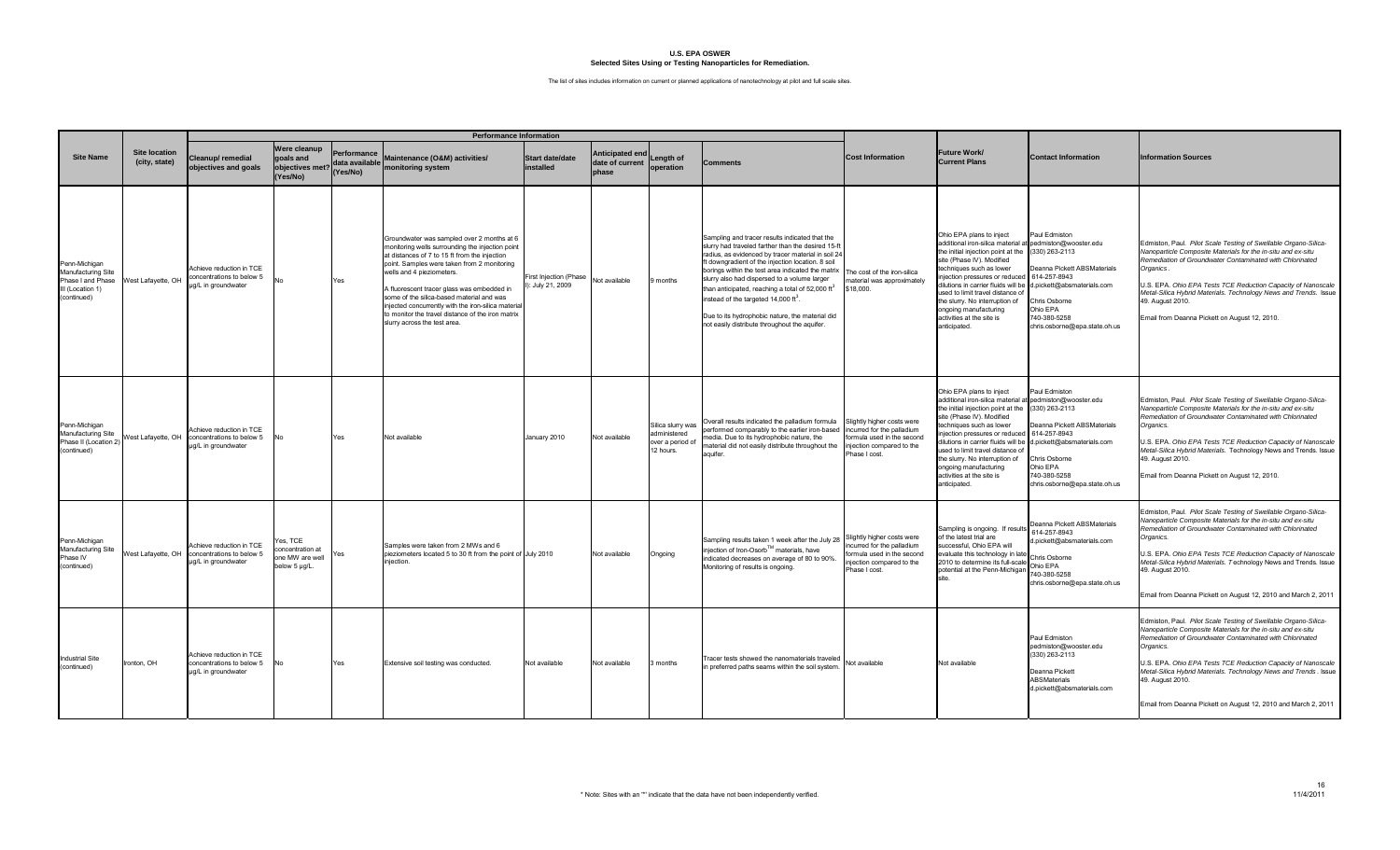|                                        | <b>Site Information</b>            |        |                                              | <b>Media</b>                          |              | <b>Contaminants</b>                                                                                                                                                                                                                                                                                                                                                                                                                                                                                                                                                                                                                                       |                         |                                                                                                                                                                   |                             | <b>Technology Information</b>                                                                                             |                                            |                                                                |                                                                                                                                                                                                                                                                                                                                                                                                                                                                                                                                                                                                                                                                                                                                                                                                                                                                                                                                                                                                                                                                                                                                                                                                             |                                |
|----------------------------------------|------------------------------------|--------|----------------------------------------------|---------------------------------------|--------------|-----------------------------------------------------------------------------------------------------------------------------------------------------------------------------------------------------------------------------------------------------------------------------------------------------------------------------------------------------------------------------------------------------------------------------------------------------------------------------------------------------------------------------------------------------------------------------------------------------------------------------------------------------------|-------------------------|-------------------------------------------------------------------------------------------------------------------------------------------------------------------|-----------------------------|---------------------------------------------------------------------------------------------------------------------------|--------------------------------------------|----------------------------------------------------------------|-------------------------------------------------------------------------------------------------------------------------------------------------------------------------------------------------------------------------------------------------------------------------------------------------------------------------------------------------------------------------------------------------------------------------------------------------------------------------------------------------------------------------------------------------------------------------------------------------------------------------------------------------------------------------------------------------------------------------------------------------------------------------------------------------------------------------------------------------------------------------------------------------------------------------------------------------------------------------------------------------------------------------------------------------------------------------------------------------------------------------------------------------------------------------------------------------------------|--------------------------------|
| <b>Site Name</b>                       | Site location (city, EPA<br>statel | Region | <b>Site type</b>                             | Cleanup<br>program                    | <b>Scale</b> | Geology                                                                                                                                                                                                                                                                                                                                                                                                                                                                                                                                                                                                                                                   | <b>Media treated</b>    | Volume of<br>edia treated                                                                                                                                         | <b>Contaminants treated</b> | <b>Initial contaminant</b><br>concentrations                                                                              | <b>Final contaminant</b><br>concentrations | Type of<br>nanoparticle                                        | <b>Technology design</b>                                                                                                                                                                                                                                                                                                                                                                                                                                                                                                                                                                                                                                                                                                                                                                                                                                                                                                                                                                                                                                                                                                                                                                                    | <b>Vendor Information</b>      |
| Active Business Site Dayton, OH        |                                    |        | <b>Business Site</b>                         | private (Voluntary<br>Action Program) | Pilot        | Not Available                                                                                                                                                                                                                                                                                                                                                                                                                                                                                                                                                                                                                                             | Groundwater             | Not Available                                                                                                                                                     | PCE, TCE                    | TCE: 50 ug/L<br>· PCE:150 µg/L                                                                                            | 20 to 50% decrease in TCE and<br>PCE       | iron-Osorb™.<br>nanoparticles                                  | Iron-Osorb™ slurries with a tracer were added to the subsurface of the<br>contamination zones through three injections (15 kg of Iron-Osorb each)<br>nZVI-silica hybrid The injections were made approximately 7 ft up-graident of a monitoring ABSMaterials, Inc. Wooster, OH<br>well. A multi-hole injection tool was used for the injections to provide mor<br>uniform distribution of materials in the target remedial zone.                                                                                                                                                                                                                                                                                                                                                                                                                                                                                                                                                                                                                                                                                                                                                                            |                                |
| Former<br>Manufacturing Site           | Bridgeport, OH                     |        | Manufacturing<br>Plant                       | State remedial<br>cleanup             | Pilot        | Ex-situ treatment                                                                                                                                                                                                                                                                                                                                                                                                                                                                                                                                                                                                                                         | Groundwater             | Not Available                                                                                                                                                     | TCE, DCE, VC                | TCE, DCE, VC: 5,800 µg/L                                                                                                  | CE, DCE, VC: non-detect levels             | Palladium-<br>$Osorb^{TM}$<br>alladium-silica<br>nanoparticles | Palladium-Osorb is a metal-glass hybrid material used in ex-situ treatmen<br>systems for remediation of chlorinated VOCs. The ex-situ treatment<br>system, tradename VOC-Eater 10™, is a system with 4 columns of<br>Palladium-Osorb™ that influent waters pass through at rates from 10 to<br>40 gpm. A hydrogen gas source supplies a proton that completes the<br>reductive dehalogenation of contaminants inside the Palladium-Osorb™,<br>and reduces contaminants to benign products of ethane gas and salts (in<br>the reduction of TCE).<br>In this pilot test, the catalytic nanoparticles were fill media in an ex-situ<br>system. Groundwater was pumped through at 3 to 10 gpm while<br>palladium nanoparticles catalytically reduced TCE to ethane gas and<br>salts.                                                                                                                                                                                                                                                                                                                                                                                                                            | ABSMaterials, Inc. Wooster, OH |
| Camp Pendleton                         | Southern CA                        |        | Marine Corps<br>Base Camp                    | Not available                         | Pilot        | Not available                                                                                                                                                                                                                                                                                                                                                                                                                                                                                                                                                                                                                                             | Groundwater             | Not available                                                                                                                                                     | TCE and 1,2,3-TCP           | TCP concentration exceeds<br>0.005 µg/L (State of California Not available<br>notification level)                         |                                            | nanoscale zero<br>valent zinc<br>(ZVZ)                         | A pilot project utilizing ex-situ treatment columns is being prepared to test<br>the use of ZVZ to treat the TCP-contaminated groundwater at the site<br>Initial material analysis and treatability assessments were performed with<br>bench-scale batch and column tests. ZVZ tested in the bench scale study<br>included 3 industrial-grade materials, Zinc Dust 64 and Zinc Powders<br>1210 and 1239. The contractors on this site plan to use the ZVI as a<br>base for ZVZ application rates, methodology, and design application.<br>nZVI is being considered as option for the future pilot demonstration to<br>treat PCE- and TCE- contaminanted groundwater                                                                                                                                                                                                                                                                                                                                                                                                                                                                                                                                         | Parsons (site contractor)      |
| Hill Air Force Base<br>Operable Unit 2 | Utah                               |        | Aircraft<br>Maintenance and CERCLA<br>Repair |                                       | Pilot        | Hill AFB overlies 2 formations<br>the Provo Formation and the<br>Alpine Formation. The Provo<br>Formation consists mainly of<br>coarse-grained soils and<br>overlies the Alpine Formation<br>which consists mainly of clay,<br>silt, and fine sand and is<br>approximately 200 ft thick.<br>The Alpine Formation is<br>characterized by low<br>permeability, which impedes<br>the downward migration of<br>contaminants. There are 3<br>aquifer systems underlying Hill<br>AFB OU 2, a shallow<br>unconfined aquifer, the<br>Sunset, and the Delta<br>aquifers. Groundwater depth<br>in the shallow unconfined<br>aquifer was measured as 16.4<br>ft bgs. | Soil and<br>aroundwater | Assuming a test<br>area of 10 ft by 5<br>ft and a depth<br>nterval of 5 ft.<br>the volume of<br>soil to be treated<br>is estimated to<br>be 250 f <sup>t3</sup> . | <b>TCE</b>                  | TCE: 12 mg/kg (Max<br>concentration detected in soil)<br>TCE: 14.3 mg/L (Max<br>concentration detected in<br>groundwater) | Not available                              | Stabilized Fe-Po<br>bimetallic<br>nanoparticles<br>with CM.    | The proposed work includes the installation of 4 temporary demonstration<br>wells in a 10 ft by 5 ft test area. This relatively small test area design is<br>based on previous field tests that indicated the max nZVI transport<br>distance was approximately 10 ft. The proposed depth interval of the<br>target treatment volume is approximately from 20 to 25 ft bgs.<br>The proposed field testing will include 3 rounds of nanoparticle injection to<br>deliver a total of 5,220 grams of stabilized Fe-Pd bimetallic nanoparticles<br>to the subsurface. The 3 nanoparticle injection events are planned to<br>progressively assess the transport of nanoparticles in the test area and<br>address potential contaminant rebound after the first injection. Injection<br>and extraction will be conducted simultaneously to create a groundwater<br>recirculation system to optimize particle delivery. The injections will be<br>scheduled approximately 1 month apart from each other. If the<br>groundwater recirculation does not sustain an assumed flow rate of 0.5<br>gpm, a combination of groundwater recirculation and pressure injection<br>will be used to increase the injection rate. | Not available                  |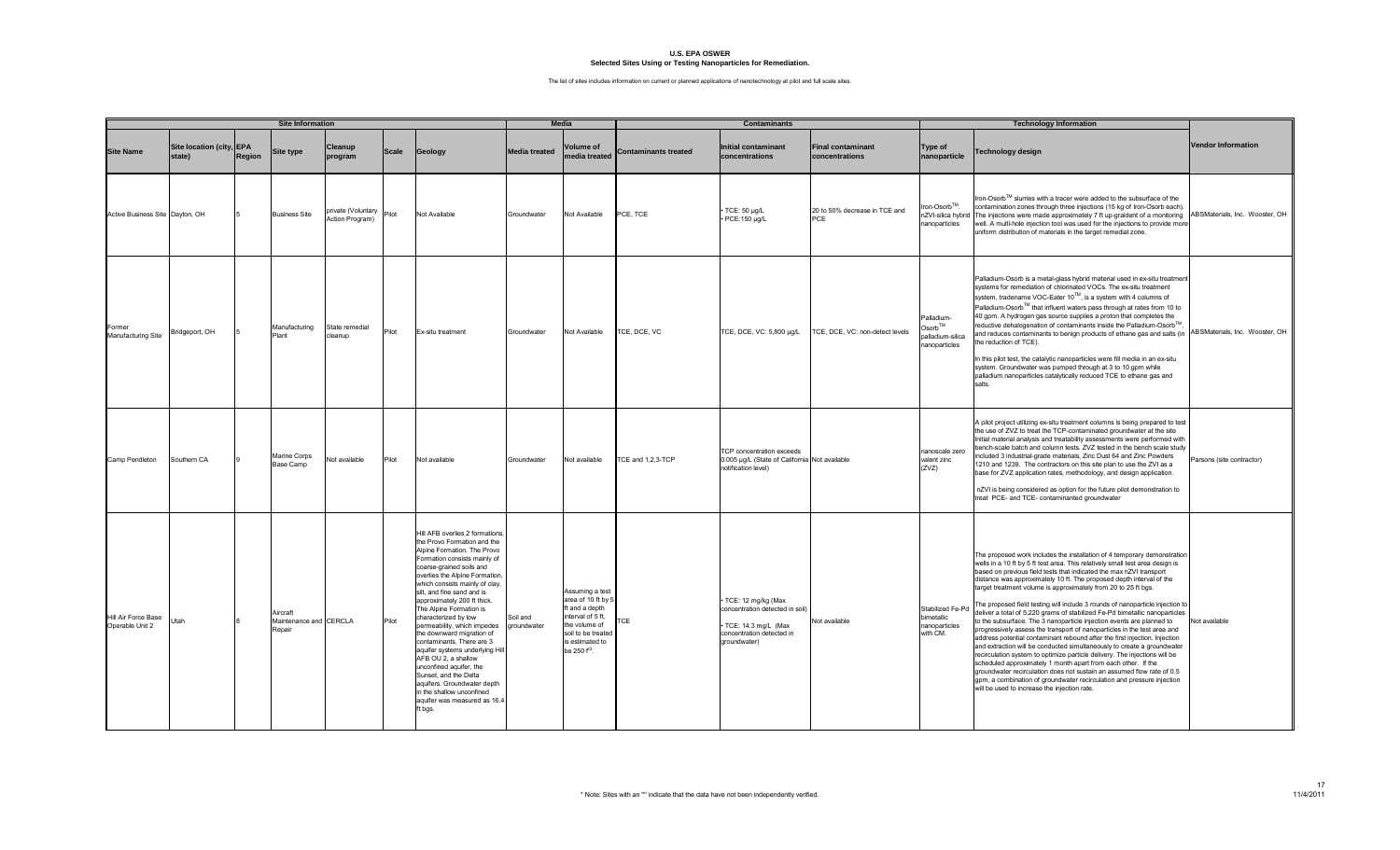|                                                            |                                       |                                                                                                                                                                                                                                                                                                                                                                                                                                                                                                                                                                                                    |                                                          |                                           | <b>Performance Information</b>                                                                                                                                                                                                                                                                                                                                                                                                                                                                                                                                                                                                                                             |                                                                                                                             |                                             |                                     |                 |                                          |                                                                                                                                                                                                                                    |                                                                                                                                                                                      |                                                                                                                                                                                                                                                                                                                                                                                                                                                         |
|------------------------------------------------------------|---------------------------------------|----------------------------------------------------------------------------------------------------------------------------------------------------------------------------------------------------------------------------------------------------------------------------------------------------------------------------------------------------------------------------------------------------------------------------------------------------------------------------------------------------------------------------------------------------------------------------------------------------|----------------------------------------------------------|-------------------------------------------|----------------------------------------------------------------------------------------------------------------------------------------------------------------------------------------------------------------------------------------------------------------------------------------------------------------------------------------------------------------------------------------------------------------------------------------------------------------------------------------------------------------------------------------------------------------------------------------------------------------------------------------------------------------------------|-----------------------------------------------------------------------------------------------------------------------------|---------------------------------------------|-------------------------------------|-----------------|------------------------------------------|------------------------------------------------------------------------------------------------------------------------------------------------------------------------------------------------------------------------------------|--------------------------------------------------------------------------------------------------------------------------------------------------------------------------------------|---------------------------------------------------------------------------------------------------------------------------------------------------------------------------------------------------------------------------------------------------------------------------------------------------------------------------------------------------------------------------------------------------------------------------------------------------------|
| <b>Site Name</b>                                           | <b>Site location</b><br>(city, state) | Cleanup/remedial<br>objectives and goals                                                                                                                                                                                                                                                                                                                                                                                                                                                                                                                                                           | Were cleanup<br>aoals and<br>objectives met?<br>(Yes/No) | Performance<br>data available<br>(Yes/No) | Maintenance (O&M) activities/<br>monitoring system                                                                                                                                                                                                                                                                                                                                                                                                                                                                                                                                                                                                                         | <b>Start date/date</b><br>installed                                                                                         | Anticipated end<br>date of current<br>phase | Length of<br>operation              | <b>Comments</b> | <b>Cost Information</b>                  | Future Work/<br><b>Current Plans</b>                                                                                                                                                                                               | <b>Contact Information</b>                                                                                                                                                           | <b>Information Sources</b>                                                                                                                                                                                                                                                                                                                                                                                                                              |
| Active Business Site Dayton, OH<br>(continued)             |                                       | Achieve reduction in TCE<br>and PCE concentrations to<br>below 5 µg/L in groundwater                                                                                                                                                                                                                                                                                                                                                                                                                                                                                                               | TCE: Yes<br>PCE: No                                      | Yes                                       | Not available                                                                                                                                                                                                                                                                                                                                                                                                                                                                                                                                                                                                                                                              | Not available                                                                                                               | Not available                               | 3 months                            | Not available   | Not available                            | Not available                                                                                                                                                                                                                      | Paul Edmiston<br>pedmiston@wooster.edu<br>(330) 263-2113<br>Deanna Pickett<br><b>ABSMaterials</b><br>d.pickett@absmaterials.com                                                      | Edmiston, Paul. Pilot Scale Testing of Swellable Organo-Silica-<br>Nanoparticle Composite Materials for the in-situ and ex-situ<br>Remediation of Groundwater Contaminated with Chlorinated<br>Organics.<br>U.S. EPA. Ohio EPA Tests TCE Reduction Capacity of Nanoscale<br>Metal-Silica Hybrid Materials. Technology News and Trends. Issue<br>49. August 2010.                                                                                        |
| Former<br>Manufacturing Site Bridgeport, OH<br>(continued) |                                       | Achieve concentrations<br>below EPA regulations                                                                                                                                                                                                                                                                                                                                                                                                                                                                                                                                                    | Yes                                                      | Yes                                       | Effluent samples were taken from the end pipe<br>of the treatment system.                                                                                                                                                                                                                                                                                                                                                                                                                                                                                                                                                                                                  | Not available                                                                                                               | Not available                               | Two-week pilot                      | Not available   | Not available                            | Not available                                                                                                                                                                                                                      | Paul Edmiston<br>pedmiston@wooster.edu<br>$(330)$ 263-2113<br>Dr. Stephen Jolly<br><b>ABSMaterials</b><br>s.jolly@absmaterials                                                       | Edmiston, Paul. Pilot Scale Testing of Swellable Organo-Silica-<br>Nanoparticle Composite Materials for the in-situ and ex-situ<br>Remediation of Groundwater Contaminated with Chlorinated<br>Organics.<br>U.S. EPA. Ohio EPA Tests TCE Reduction Capacity of Nanoscale<br>Metal-Silica Hybrid Materials. Technology News and Trends. Issue<br>49. August 2010.<br>Email from Deanna Pickett on August 12, 2010 and March 2, 2011                      |
| Camp Pendleton<br>(continued)                              | Southern CA                           | valuate the effectiveness<br>of proprietary forms of ZVZ<br>and high sulfur atomized iror<br>n reducing TCP<br>concentrations in<br>proundwater to below the<br>California action level of<br>$0.005 \mu g/L$                                                                                                                                                                                                                                                                                                                                                                                      | Not available                                            | No.                                       | Not available                                                                                                                                                                                                                                                                                                                                                                                                                                                                                                                                                                                                                                                              | Not available                                                                                                               | Not available                               | l year<br>implementation<br>project | Not available   | Not available                            | Based on the bench-scale<br>analyses, Zn64 and Zn1210<br>testing at Camp Pendleton. If<br>successful, the application of<br>ZVZ could be a remedial<br>ilternative that the Navy will<br>be proposing to use on more<br>its sites. | <b>Kimberly Day</b><br>were recommended for further Department of Toxic Substances<br>Control<br>8800 Cal Center Drive<br>Sacramento, CA 95826<br>(916) 255-6685<br>kday@dtsc.ca.gov | Salter, A.J. Tratnyek, P.G., and Johnson, R.L. Degradation of 1,2,3-<br>Trichloropropane by Zero-Valent Zinc: Laboratory Assessment for<br>Field Application. Proceedings of the 7th International Conference<br>on Remediation of Chlorinated and Recalcitrant Compounds 24-27<br>May 2010, Monterey, CA.<br>Email from Kimberly Day on June 12, 2010                                                                                                  |
| Hill Air Force Base<br>Operable Unit 2<br>(continued)      | Utah                                  | Test the feasibility (mobility<br>and reactivity) of using<br>stabilized nanoparticles for<br>degrading chlorinated<br>solvents under Hill AFB field<br>conditions:<br>Quantify the effects of field<br>environmental conditions,<br>soil type, and properties on<br>the process effectiveness,<br>and validate bench-scale<br>experimental data;<br>· Determine the appropriate<br>operating conditions, i.e.,<br>injection pressure, stabilizer<br>concentration, and iron<br>dosage; and<br>Generate field-scale<br>process cost and<br>performance data for<br>general end-user<br>acceptance. | Not available                                            | No                                        | Post-injection groundwater monitoring will be<br>conducted for 1 month after each of the first 2<br>injection events and 3 additional monitoring<br>events will be conducted 1 month, 5 months,<br>and 1 year, respectively, after the end of the<br>third injection event. Groundwater samples will 2010<br>be collected using low-flow purging techniques<br>approved by U.S. EPA<br>Post-injection soil monitoring will be<br>conducted after each injection and 1 year after<br>the third injection. Immediately following the<br>end of each round of nanoparticle injection, soil<br>cores will be drilled to a total depth of 30 ft bgs<br>using a direct push rig. | Proposed Schedule:<br>· First Injection: June<br>Second Injection:<br><b>July 2010</b><br>· Third Injection:<br>August 2010 | September 2012 Not available                |                                     | Not available   | <b>Estimated Budget:</b><br>\$349,758.00 | Not available                                                                                                                                                                                                                      | Dr. Zhong Xiong and Dr. Dawn<br>Kaback<br>AMEC Geomatrix, Inc.<br>510 Superior Avenue, Suite 200<br>Newport Beach, California 92663<br>(949) 642-0245                                | AMEC Geomatrix, Inc. Draft Work Plan for Demonstration of<br>Stabilized Nanoparticles for In-Situ Destruction of Chlorinated<br>Solvents in Soils and Groundwater. Operable Unit 2. Hill Air Force<br>Base, Utah. January 2010.<br>Air Force Center for Engineering and the Environment (AFCEE).<br>Demonstration of "Green" and Stabilized Nanoparticles for In-Situ<br>Destruction of Chlorinated Solvents in Soils and Groundwater.<br>October 2009. |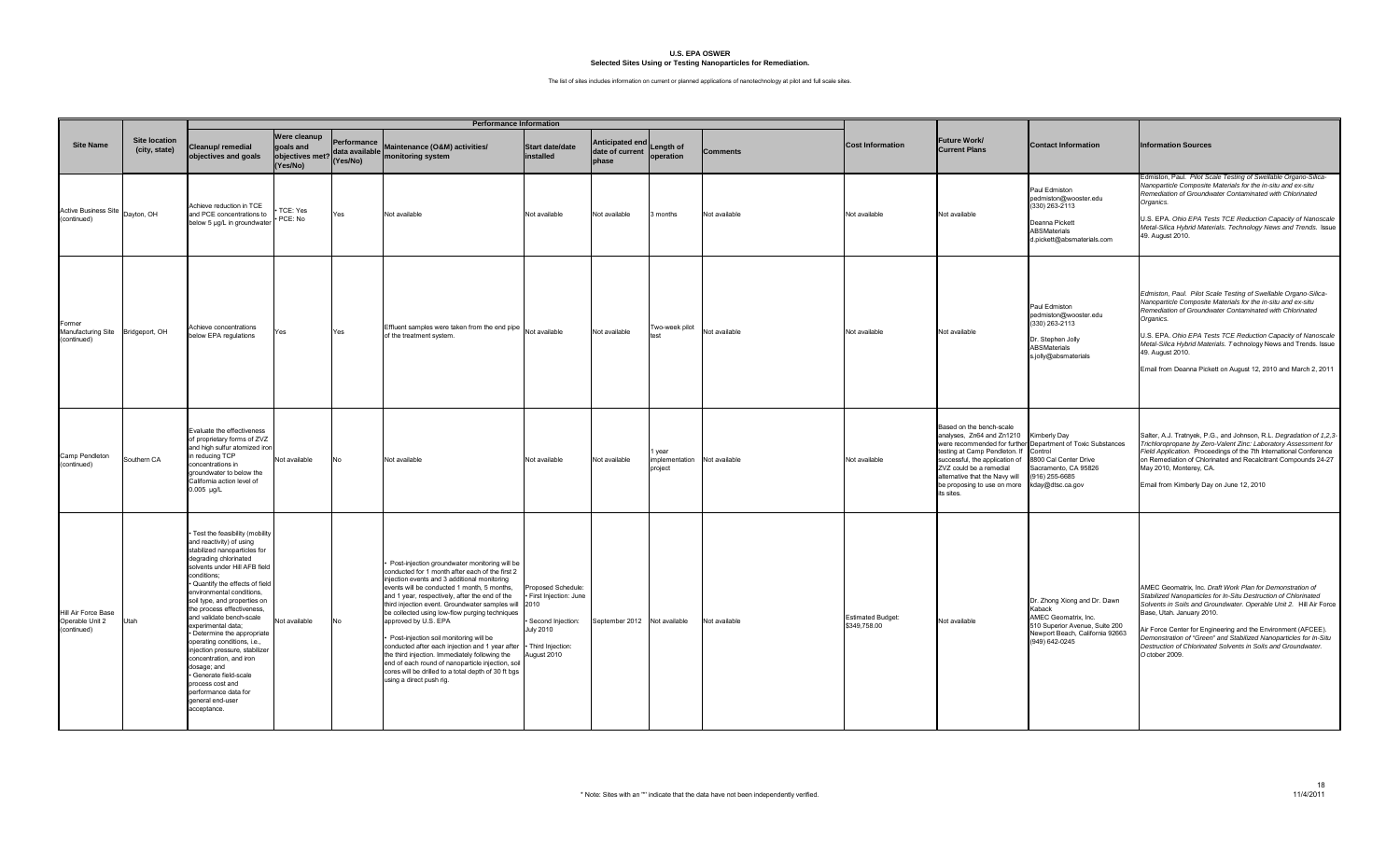|                          | <b>Site Information</b>            |        |                        | Media<br><b>Contaminants</b> |              |                                                                                                                                                                                                                                                                                                                                                                                                                                                                                                                                                                             |                         |                                   |                                                                              | <b>Technology Information</b>                                                                                                                                                                                          |                                                                                                                                                        |                                                                                                                                                            |                                                                                                                                                                                                                                                                                                                                                                                                                                                                                                                                                                                                                                                                                                                                                                                                                                                                                                                                          |                                                                                                                                 |
|--------------------------|------------------------------------|--------|------------------------|------------------------------|--------------|-----------------------------------------------------------------------------------------------------------------------------------------------------------------------------------------------------------------------------------------------------------------------------------------------------------------------------------------------------------------------------------------------------------------------------------------------------------------------------------------------------------------------------------------------------------------------------|-------------------------|-----------------------------------|------------------------------------------------------------------------------|------------------------------------------------------------------------------------------------------------------------------------------------------------------------------------------------------------------------|--------------------------------------------------------------------------------------------------------------------------------------------------------|------------------------------------------------------------------------------------------------------------------------------------------------------------|------------------------------------------------------------------------------------------------------------------------------------------------------------------------------------------------------------------------------------------------------------------------------------------------------------------------------------------------------------------------------------------------------------------------------------------------------------------------------------------------------------------------------------------------------------------------------------------------------------------------------------------------------------------------------------------------------------------------------------------------------------------------------------------------------------------------------------------------------------------------------------------------------------------------------------------|---------------------------------------------------------------------------------------------------------------------------------|
| <b>Site Name</b>         | Site location (city, EPA<br>state) | Region | <b>Site type</b>       | Cleanup<br>program           | <b>Scale</b> | Geology                                                                                                                                                                                                                                                                                                                                                                                                                                                                                                                                                                     | <b>Media treated</b>    | <b>Volume of</b><br>nedia treated | <b>Contaminants treated</b>                                                  | <b>Initial contaminant</b><br>concentrations                                                                                                                                                                           | <b>Final contaminant</b><br>concentrations                                                                                                             | Type of<br>nanoparticle                                                                                                                                    | <b>Technology design</b>                                                                                                                                                                                                                                                                                                                                                                                                                                                                                                                                                                                                                                                                                                                                                                                                                                                                                                                 | <b>Vendor Information</b>                                                                                                       |
| *Manufacturing Plant     | Middlesex County,                  |        | Manufacturing<br>Plant | NJDEP                        | Pilot        | The geology of the site<br>consists of about 5 to 10 ft of<br>historic fill underlain by a<br>moderately fractured Bruswick<br>Shale Bedrock. Groundwater<br>is present approximately 10 to<br>20 ft bgs.                                                                                                                                                                                                                                                                                                                                                                   | Soil and<br>groundwater | Not available                     | <b>CE</b> and daughter compounds                                             | 500 µg/L                                                                                                                                                                                                               | Less than 100 µg/L                                                                                                                                     | nZVI                                                                                                                                                       | Over a period of approximately 8 years starting in 1998-2000, Honeywell<br>implemented a series of different but complimentary in-situ technologies<br>to improve groundwater quality beneath and downgradient of the site.<br>Treatment technologies applied to the site included dual-phase vapor<br>extraction, micro-scale ZVI, and nZVI. Two areas with TCE<br>concentrations up to 500 µg/L were targeted for further treatment using<br>nZVI. The bench scale testing was used to calculate the amount of nZVI<br>required to treat the TCE. A total of 900 lbs of nZVI was injected at two<br>separate injection events.                                                                                                                                                                                                                                                                                                         | Not available                                                                                                                   |
| *Residential Site        | Ringwood, NJ                       |        | Residence              | Private                      | Full         | Contamination extended to 19<br>ft bgs as well as under the<br>deck and residence.<br>Groundwater was<br>approximately 6 ft bgs.                                                                                                                                                                                                                                                                                                                                                                                                                                            | Groundwater             | $275 \text{ yd}^3$                | lome heating oil:<br>PCE<br>Bis(2-Ethylhexyl)phthalate<br>Benzo[a]Anthracene | PCE: 1.1 µg/L<br>Bis(2-Ethylhexyl)phthalate:<br>$9.8 \mu q/L$<br>Benzo[a]Anthracene: 0.14<br>ug/L                                                                                                                      | PCE: 1.1 µg/L<br>Bis(2-Ethylhexyl)phthalate: 9.8<br>ıg/L<br>Benzo[a]Anthracene: 0.14 µg/L                                                              | Nanoscale<br>alcium ions with<br>noble metal<br>catalyst (Nano-<br>$(N^{\text{TM}})$                                                                       | 825 lbs of Nano-Ox™ was mixed with water to form a slurry and direct-<br>push injected into the impacted area.                                                                                                                                                                                                                                                                                                                                                                                                                                                                                                                                                                                                                                                                                                                                                                                                                           | Continental Remediation LLC                                                                                                     |
| * Klockner Road Site     | Hamilton Township,                 |        | Fill Area              | Private                      | Full         | The subsurface conditions at<br>the site consist of water-<br>bearing soils that extend to the<br>underlying bedrock at depths<br>of 130 ft to 160 ft bgs. The<br>upper portion of the soils<br>(extending to depths of up to<br>20 ft bgs contains many<br>discontinuous interbedded silt Groundwater<br>and clay lenses, which create<br>Perched Water conditions at<br>depths varying from 2 to 8 ft<br>bgs. Horizontal outflow to the<br>southeast from the Perched<br>Water zone is believed to feed<br>the low-lying wetlands in the<br>southern portion of the site. |                         | Not available                     | TCE, DCE, TCA, DCA                                                           | Total VOC concentrations:<br>400 to 1600 µg/L                                                                                                                                                                          | Reduction in total VOC<br>concentrations by up to 90%.                                                                                                 | Nanoiron slurry<br>(NanoFe Plus™)                                                                                                                          | Phase I injection contained 3,000 lbs of slurry and was injected at the<br>northern end of the site over a period of 20 days. Phase II injection<br>contained 1,500 lbs of slurry and was injected throughout the northern<br>half of the site over a period of 10 days.<br>· After completion of soil excavation actitvites, the nanoiron slurry was<br>applied to approximately a one-half acre area of the site where the<br>highest levels of dissolved chlorinated contaminants were observed within PARS Environmental, Inc.<br>the Perched Water zone.<br>. NanoFe Plus™ was injected in water slurry at injection concentrations of<br>up to 30 g/L in 2 phases.<br>. The nanoiron slurry was pumped from a mixing tank through a valved<br>pressure hose to the Geoprobe® injection rods.<br>· Relatively low injection pressures (<20 psi) were applied.<br>The nanoiron slurry was applied in a 20-ft injection grid pattern. |                                                                                                                                 |
| * Ford Aerospace<br>Site | Palo Alto, CA                      |        | Aerospace<br>Facility  | Not available                | Pilot        | Groundwater at the site is<br>encountered at 8 to 10 ft bgs.<br>There are multiple water-<br>bearing units at the site. Site<br>soils are characterized by<br>sand and gravel zones<br>separated by low-permeability<br>clays.                                                                                                                                                                                                                                                                                                                                              | Not available           | Not available                     | PCE, TCE, Freon                                                              | PCE: 26,000 µg/L (max<br>detected in the source zone);<br>850 µg/L (max detected in the<br>dissolved plume along<br>northern property line at from<br>10 - 60 ft bgs).<br>TCE: > 70,000 µg/L<br>Freon 113 > 1,000 µg/L | Not available                                                                                                                                          | Starch-stabilized<br>BNP (Fe/Pd)                                                                                                                           | Push-pull tests were conducted in a field batch reactor.                                                                                                                                                                                                                                                                                                                                                                                                                                                                                                                                                                                                                                                                                                                                                                                                                                                                                 | Geomatrix                                                                                                                       |
| * Industrial Plant       | Sheffield, AL                      |        | Private                | N/A                          | Pilot        | Site soils are characterized as<br>unconsolidated sediments                                                                                                                                                                                                                                                                                                                                                                                                                                                                                                                 | Groundwater             | Not available                     | PCBs, PCE, TCE, DCE, VC                                                      | <b>Total contaminant</b><br>concentrations: 10,000 to<br>24,000 µg/L                                                                                                                                                   | PCB concentrations were initially<br>reduced but then rebounded.<br>Chlorinated volatiles were reduced<br>by over 90% from baseline<br>concentrations. | Polysaccharide<br>stabilized<br><i><b>imetallic</b></i><br>ianoiron - Goldei<br>Associates.<br>Aubum University<br>on-site production<br>of stabilized nZV | The nanoiron was injected at 1 point on the site.                                                                                                                                                                                                                                                                                                                                                                                                                                                                                                                                                                                                                                                                                                                                                                                                                                                                                        | Pilot Test designed and<br>implemented by Golder Associates<br>Inc. (Jeff Paul and Feng He) and<br>Auburn University (Don Zhao) |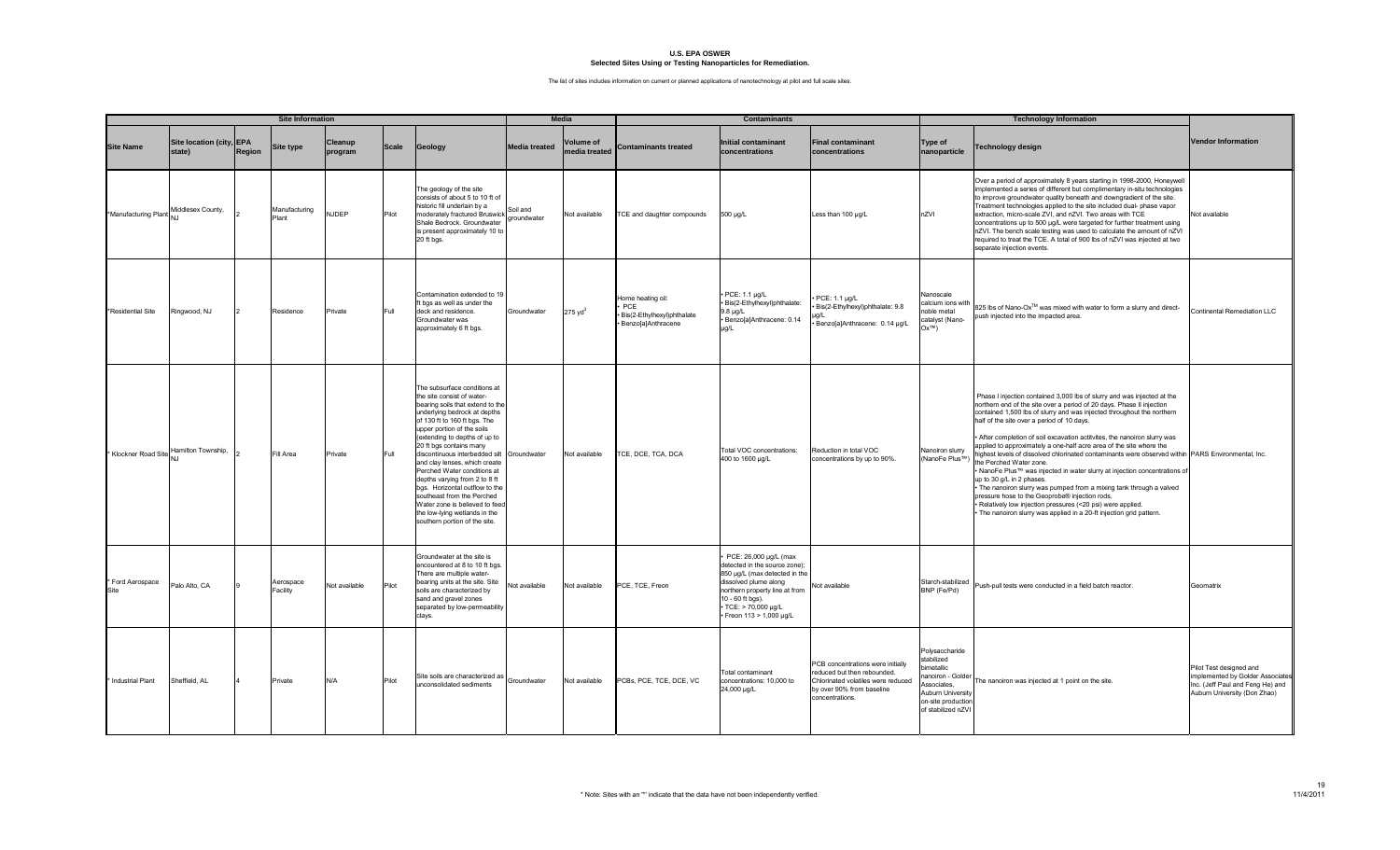|                                                       |                                       |                                                                                                                                                                                                                                        |                                                                 |                                           | <b>Performance Information</b>                                                                                                                                                                                                                                                                                                                                            |                                     |                                             |                                               |                                                                                                                                                                                                                                                                                                                                                                                                                                                                                                                                                                                                                                                                                                                                                                                                                                                                               |                                                                                                                   |                                                                                                                                                                               |                                                                                                                                            |                                                                                                                                                                                                                                                                                                                                                                                                                                                                                                                                                                                                                                                                                                                       |
|-------------------------------------------------------|---------------------------------------|----------------------------------------------------------------------------------------------------------------------------------------------------------------------------------------------------------------------------------------|-----------------------------------------------------------------|-------------------------------------------|---------------------------------------------------------------------------------------------------------------------------------------------------------------------------------------------------------------------------------------------------------------------------------------------------------------------------------------------------------------------------|-------------------------------------|---------------------------------------------|-----------------------------------------------|-------------------------------------------------------------------------------------------------------------------------------------------------------------------------------------------------------------------------------------------------------------------------------------------------------------------------------------------------------------------------------------------------------------------------------------------------------------------------------------------------------------------------------------------------------------------------------------------------------------------------------------------------------------------------------------------------------------------------------------------------------------------------------------------------------------------------------------------------------------------------------|-------------------------------------------------------------------------------------------------------------------|-------------------------------------------------------------------------------------------------------------------------------------------------------------------------------|--------------------------------------------------------------------------------------------------------------------------------------------|-----------------------------------------------------------------------------------------------------------------------------------------------------------------------------------------------------------------------------------------------------------------------------------------------------------------------------------------------------------------------------------------------------------------------------------------------------------------------------------------------------------------------------------------------------------------------------------------------------------------------------------------------------------------------------------------------------------------------|
| <b>Site Name</b>                                      | <b>Site location</b><br>(city, state) | Cleanup/remedial<br>objectives and goals                                                                                                                                                                                               | <b>Were cleanup</b><br>goals and<br>objectives met?<br>(Yes/No) | Performance<br>data available<br>(Yes/No) | Maintenance (O&M) activities/<br>monitoring system                                                                                                                                                                                                                                                                                                                        | <b>Start date/date</b><br>installed | Anticipated end<br>date of current<br>phase | Length of<br>operation                        | <b>Comments</b>                                                                                                                                                                                                                                                                                                                                                                                                                                                                                                                                                                                                                                                                                                                                                                                                                                                               | <b>Cost Information</b>                                                                                           | Future Work/<br><b>Current Plans</b>                                                                                                                                          | <b>Contact Information</b>                                                                                                                 | <b>Information Sources</b>                                                                                                                                                                                                                                                                                                                                                                                                                                                                                                                                                                                                                                                                                            |
| *Manufacturing Plant Middlesex County,<br>(continued) |                                       | res /                                                                                                                                                                                                                                  | Yes                                                             | Not available                             | Not available                                                                                                                                                                                                                                                                                                                                                             | 1998                                | 2006                                        | 8 years                                       | nZVI injections sufficeintly reduced TCE mass<br>concentrations to a point where sustainable<br>downward trends have been demonstrated.                                                                                                                                                                                                                                                                                                                                                                                                                                                                                                                                                                                                                                                                                                                                       | Not available                                                                                                     | The results of the tests are<br>being reviewed by the NJDEP                                                                                                                   | Brent O'Dell<br>MACTEC Engineering and<br>Consulting<br>bcodell@mactec.com<br>Richard Galloway<br>Honeywell                                | O'Dell, B; Galloway, Rich. In-Situ Treatment of Trichloroethylene<br>(TCE) Impacted Groundwater in Bedrock using n-ZVI. Batelle.<br>Platform Abstracts, A1. May 2009,                                                                                                                                                                                                                                                                                                                                                                                                                                                                                                                                                 |
| * Residential Site<br>(continued)                     | Ringwood, NJ                          | Reduce contaminant<br>concentrations to at or<br>below NJDEP standards                                                                                                                                                                 | Yes                                                             | Yes                                       | The first groundwater samples were taken on<br>July 2007. The final groundwater samples were June 2007<br>taken in September 2007.                                                                                                                                                                                                                                        |                                     | September 2007                              | 3 months                                      | Samples collected during the first sampling<br>event in July 2007 indicated that only 1<br>compound was marginally over the NJDEP<br>standards.<br>Samples collected in September 2007<br>indicated that all compound concentrations were<br>below the NJDEP standards.                                                                                                                                                                                                                                                                                                                                                                                                                                                                                                                                                                                                       | Not available                                                                                                     | No future work is currently<br>planned for the site.                                                                                                                          | Joe Malinchak, Ph.D.<br>Environmental Restoration Services,<br>52 Lisa Drive<br>Chatham, NJ 07928<br>973 632-0045<br>drjoseph1@comcast.net | Voodrow Wilson International Center for Scholars. 2009. The<br>Project on Emerging Nanotechnologies - Inventories<br>Remediation Map.<br>www.nanotechproject.org/inventories/remediation_map/<br>E-mail from Joe Malinchak on June 4, 2008                                                                                                                                                                                                                                                                                                                                                                                                                                                                            |
| (continued)                                           | Klockner Road Site Hamilton Township, | Reduce dissolved<br>chlorinated contaminant<br>"hotspots" in the perched<br>water zone and allow<br>remaining contaminant<br>concentrations to be<br>reduced over time by MNA<br>to achieve NJDEP<br>Groundwater Quality<br>Standards. | Yes                                                             | Yes                                       | ORP, pH, and groundwater elevations were<br>monitored during each phase of injection. The<br>first post injection monitoring event began a<br>week after completion of the Phase I injection.<br>The second monitoring event was performed 2<br>weeks after Phase II injection. The thrid<br>monitoring event was performed a month after<br>the second monitoring event. | Not available                       | Not available                               | Phase I - 20<br>days<br>Phase II - 10<br>days | Full-scale nanoiron injection at the site<br>demonstrated that the groundwater<br>contaminants were significantly reduced to<br>levels that could potentially be reduced further<br>by MNA to achieve the NJDEP Groundwater<br>Quality Standards. Sampling results after full-<br>scale injections indicated a 90% reduction in the<br>overall contaminant concentrations.<br>The nanoiron slurry effectively migrated through Not available<br>the perched water zone. The injections<br>demonstrated that total VOCs were significantly<br>degraded wherever they were contacted by the<br>nanoiron slurry. These injections worked best in<br>the central portion of the treatment area, where<br>the presence of sandy soils allowed easier<br>injection and subsurface flow of the slurry.<br>ORP data: Pre-injection = 200 to 450 mV; Post-<br>njection= -350 to 450 mV |                                                                                                                   | Groundwater monitoring<br>activities will continue including<br>collection of groundwater<br>quality data to demonstrate<br>trends in remaining<br>groundwater contamination. | $H.S.$ Gill<br>PARS Environmental, Inc.<br>609-890-7277                                                                                    | Varadhi, S., Gill. H, Apoldo, L.J.,Liao, P. Blackman, R.A., Wittman,<br>W.K. Full-Scale Nanoiron Injection For Treatment of Groundwater<br>Contaminated With Chlorinated Hydrocarbons. Presented at the<br>Natural Gas Technologies 2005 Conference on February 1, 2005 in<br>Orlando, Florida. www.parsenviro.com/reference/klockner-NGT-III-<br>2005.pdf<br>U.S. EPA. Nanotechnology for Site Remediation Fact Sheet. EPA<br>542-F-08-009. October 2008.<br>www.epa.gov/tio/download/remed/542-f-08-009.pdf<br>U.S. EPA. Nanotechnology for Site Remediation: Fate and<br>Transport of Nanoparticles in Soil and Water Systems. August<br>2006. www.clu-<br>in.org/download/studentpapers/B Latif Nanotechology.pdf |
| *Ford Aerospace<br>Site<br>(continued)                | Palo Alto, CA                         | Assess in-situ transport and<br>reactivity of nZVI<br>particles                                                                                                                                                                        | Not available                                                   |                                           | Not available                                                                                                                                                                                                                                                                                                                                                             | 2006                                | January 2008                                | Not available                                 | Not available                                                                                                                                                                                                                                                                                                                                                                                                                                                                                                                                                                                                                                                                                                                                                                                                                                                                 | Assuming \$50 per pound, the<br>cost for treating 1 cubic yard is<br>approximately \$21 (materials<br>costs only) | Decided to utilize different<br>echnology to remediate site.                                                                                                                  | Matt Dodt<br>Ford Motor Co.<br>312-248-7554<br>Lester Feldman<br>GeoMatrix,<br>510-663-4240                                                | Feldman, L; Peischl, P; and Bennett, P. Local Applications of<br>Innovative Groundwater Cleanup Using Zero Valent Metals . U.S.<br>EPA Region 9.<br>http://www.epa.gov/region9/science/pdf/ZVmetals-for-GW-<br>Cleanup.pdf<br>Interim in-situ groundwater remediation, 21 August 06, Appendices<br>D and E                                                                                                                                                                                                                                                                                                                                                                                                            |
| * Industrial Plant<br>(continued)                     | Sheffield, AL                         | Not available                                                                                                                                                                                                                          | Not available                                                   | Yes                                       | Groundwater monitoring was conducted at 3<br>locations on the site.                                                                                                                                                                                                                                                                                                       | February 2007                       | Not available                               | Not available                                 | Not available                                                                                                                                                                                                                                                                                                                                                                                                                                                                                                                                                                                                                                                                                                                                                                                                                                                                 | Not available                                                                                                     | Not available                                                                                                                                                                 | Jeff Paul.<br>Golder Associates Inc.<br>770-492-8150<br>jpaul@golder.com                                                                   | Woodrow Wilson International Center for Scholars, 2009. The<br>Project on Emerging Nanotechnologies - Inventories<br>Remediation Map.<br>www.nanotechproject.org/inventories/remediation_map/<br>Email communication from Golder Associates                                                                                                                                                                                                                                                                                                                                                                                                                                                                           |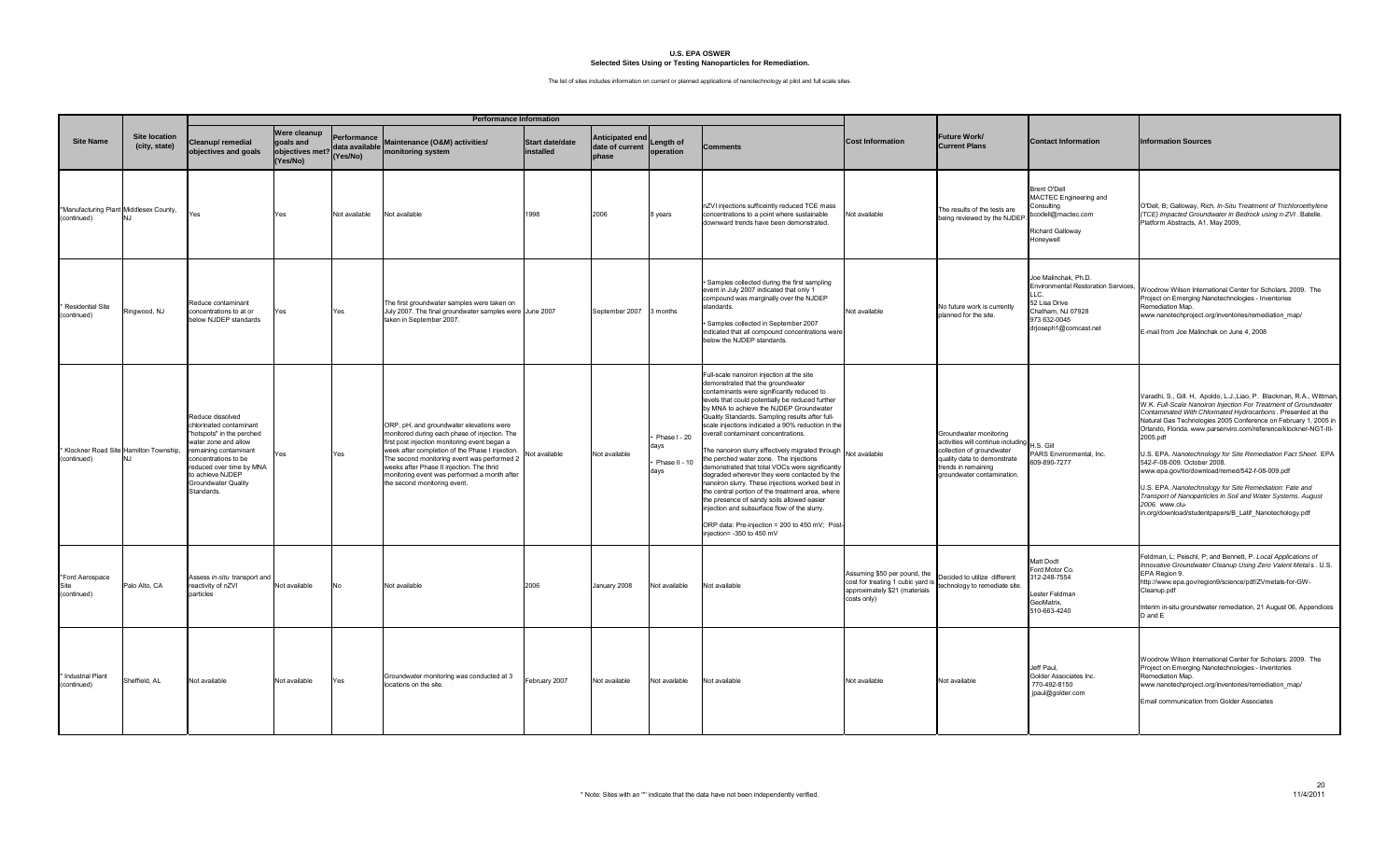|                                                                |                                    |        | <b>Site Information</b> |                    |       |                                                                          | <b>Media</b>            |                            |                                                                        | <b>Contaminants</b>                   |                                                                                                                                 |                                                                                                                     | <b>Technology Information</b>                                                                                                                                                                                                                                                                                                                                                           |                                                                                                                      |
|----------------------------------------------------------------|------------------------------------|--------|-------------------------|--------------------|-------|--------------------------------------------------------------------------|-------------------------|----------------------------|------------------------------------------------------------------------|---------------------------------------|---------------------------------------------------------------------------------------------------------------------------------|---------------------------------------------------------------------------------------------------------------------|-----------------------------------------------------------------------------------------------------------------------------------------------------------------------------------------------------------------------------------------------------------------------------------------------------------------------------------------------------------------------------------------|----------------------------------------------------------------------------------------------------------------------|
| <b>Site Name</b>                                               | Site location (city, EPA<br>state) | Region | Site type               | Cleanup<br>program | Scale | Geology                                                                  | <b>Media treated</b>    | Volume of<br>media treated | Contaminants treated                                                   | Initial contaminant<br>concentrations | <b>Final contaminant</b><br>concentrations                                                                                      | Type of<br>nanoparticle                                                                                             | <b>Technology design</b>                                                                                                                                                                                                                                                                                                                                                                | Vendor Information                                                                                                   |
| * Former Chemical Winslow Township,<br><b>Storage Facility</b> |                                    |        | Private                 | <b>CERCLA</b>      | Pilot | Site soils are characterized as Groundwater<br>unconsolidated sediments  |                         | Not available              | PCE, TCE, DCE                                                          | TCE: 3,000 µg/L                       | Post injection sampling results<br>indicated a 1 order of magnitude<br>decrease of TCE concentrations in<br>the injection well. | Golder<br>Associates nZVI:<br>produced by<br>Golder<br>ssociates Inc.<br>under license<br>from Lehigh<br>University | An nZVI slurry concentration of 5 to 10 g/L was injected into the<br>subsurface through gravity feed injection. A total of 150 kg of nZVI was<br>injected at the site.                                                                                                                                                                                                                  | Pilot test designed and<br>implemented by Golder Associates<br>Inc. (Stephen Finn, Heather Lin,<br>Florin Gheorghiu) |
| * Manufacturing<br>Plant                                       | Trenton, NJ                        |        | Manufacturer            | Private            | Pilot | A shallow aquifer exists<br>approximately 7 to 25 ft bgs at<br>the site. | Soil and<br>aroundwater | Not available              | PCE, TCE, c-DCE, VC, CCI4, 1,1- TCE: 4600 µg/L (max<br>DCE, chloroform | concentration detected)               | Contaminant concentrations were<br>reduced by 1.5% to 96.5%                                                                     | BNP (Fe/Pd)<br>Particles                                                                                            | Nanoiron was slurried with 153 gallons of groundwater.<br>Approximately 1.7 kg of nanoscale particles were gravity fed into the<br>test area over a 2-day period.<br>• On the first day, 890 liters of 1.5 g/L of the nanoiron slurry were<br>iniected.<br>• On the second day, 450 liters of 0.75 g/L of nanoiron slurry were<br>injected. A total of 5 lbs were injected at the site. | Not available                                                                                                        |